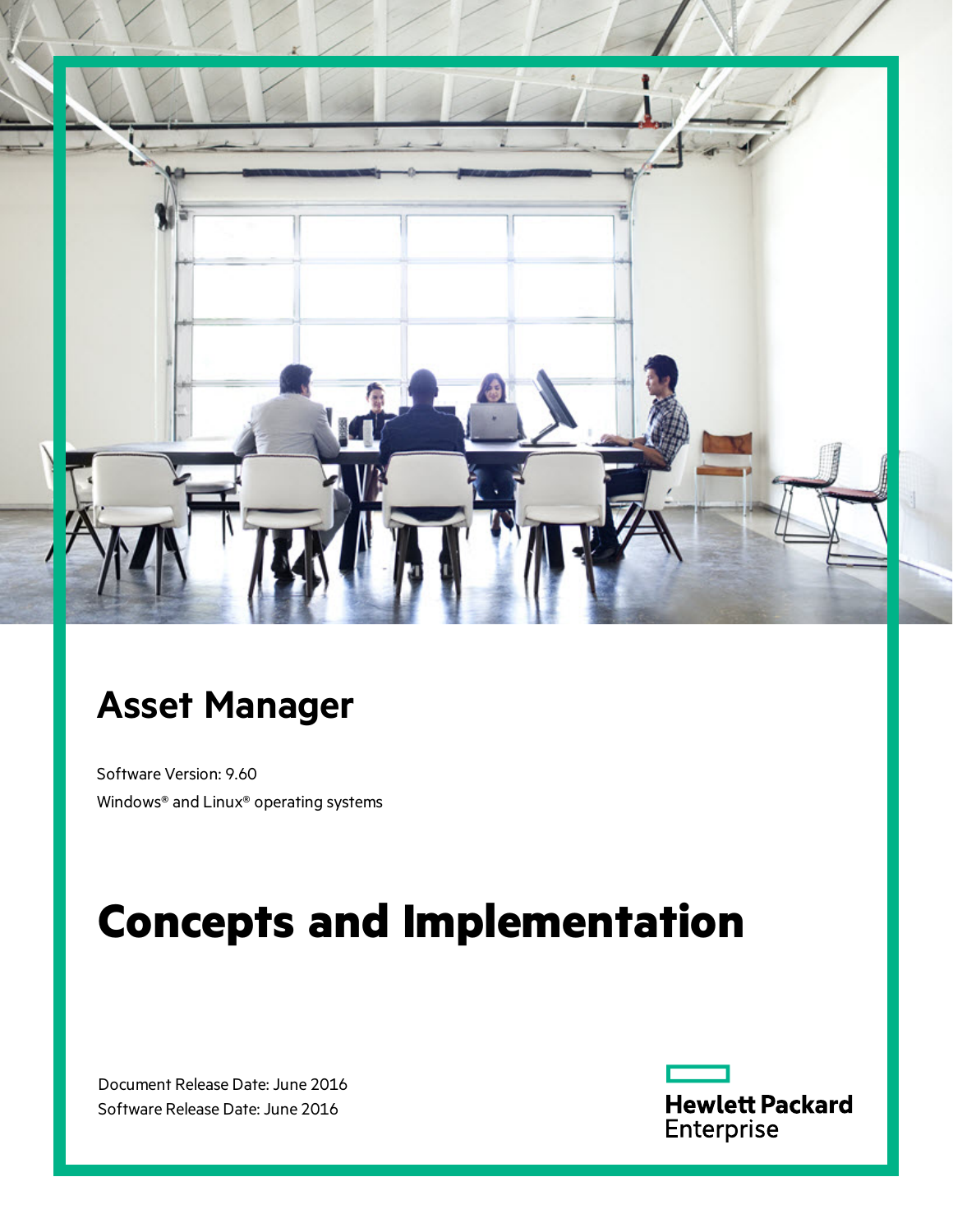### Legal Notices

#### **Warranty**

The only warranties for Hewlett Packard Enterprise products and services are set forth in the express warranty statements accompanying such products and services. Nothing herein should be construed as constituting an additional warranty. Hewlett Packard Enterprise shall not be liable for technical or editorial errors or omissions contained herein. The information contained herein is subject to change without notice.

### Restricted Rights Legend

Confidential computer software. Valid license from Hewlett Packard Enterprise required for possession, use or copying. Consistent with FAR 12.211 and 12.212, Commercial Computer Software, Computer Software Documentation, and Technical Data for Commercial Items are licensed to the U.S. Government under vendor's standard commercial license.

### Copyright Notice

© 1994 - 2016 Hewlett Packard Enterprise Development LP

### Trademark Notices

Adobe™ is a trademark of Adobe Systems Incorporated.

Microsoft® and Windows® are U.S. registered trademarks of Microsoft Corporation.

UNIX® is a registered trademark of The Open Group.

This product includes an interface of the 'zlib' general purpose compression library, which is Copyright © 1995-2002 Jean-loup Gailly and Mark Adler.

### Documentation Updates

The title page of this document contains the following identifying information:

- Software Version number, which indicates the software version.
- Document Release Date, which changes each time the document is updated.
- Software Release Date, which indicates the release date of this version of the software.

To check for recent updates or to verify that you are using the most recent edition of a document, go to: <https://softwaresupport.hpe.com/>.

This site requires that you register for an HPE Passport and to sign in. To register for an HPE Passport ID, click **Register** on the HPE Software Support site or click **Create an Account** on the HPE Passport login page.

You will also receive updated or new editions if you subscribe to the appropriate product support service. Contact your HPE sales representative for details.

### **Support**

Visit the HPE Software Support site at: [https://softwaresupport.hpe.com.](https://softwaresupport.hpe.com/)

This website provides contact information and details about the products, services, and support that HPE Software offers.

HPE Software online support provides customer self-solve capabilities. It provides a fast and efficient way to access interactive technical support tools needed to manage your business. As a valued support customer, you can benefit by using the support website to:

- Search for knowledge documents of interest
- Submit and track support cases and enhancement requests
- Download software patches
- Manage support contracts
- Look up HPE support contacts
- Review information about available services Enter into discussions with other software customers
- Research and register for software training
- 

Most of the support areas require that you register as an HPE Passport user and to sign in. Many also require a support contract. To register for an HPE Passport ID, click **Register** on the HPE Support site or click **Create an Account** on the HPE Passport login page.

To find more information about access levels, go to: <https://softwaresupport.hpe.com/web/softwaresupport/access-levels>.

**HPE Software Solutions Now** accesses the HPE Software Solution and Integration Portal website. This site enables you to explore HPE Product Solutions to meet your business needs, includes a full list of Integrations between HPE Products, as well as a listing of ITIL Processes. The URL for this website is [http://h20230.www2.hp.com/sc/solutions/index.jsp.](http://h20230.www2.hp.com/sc/solutions/index.jsp)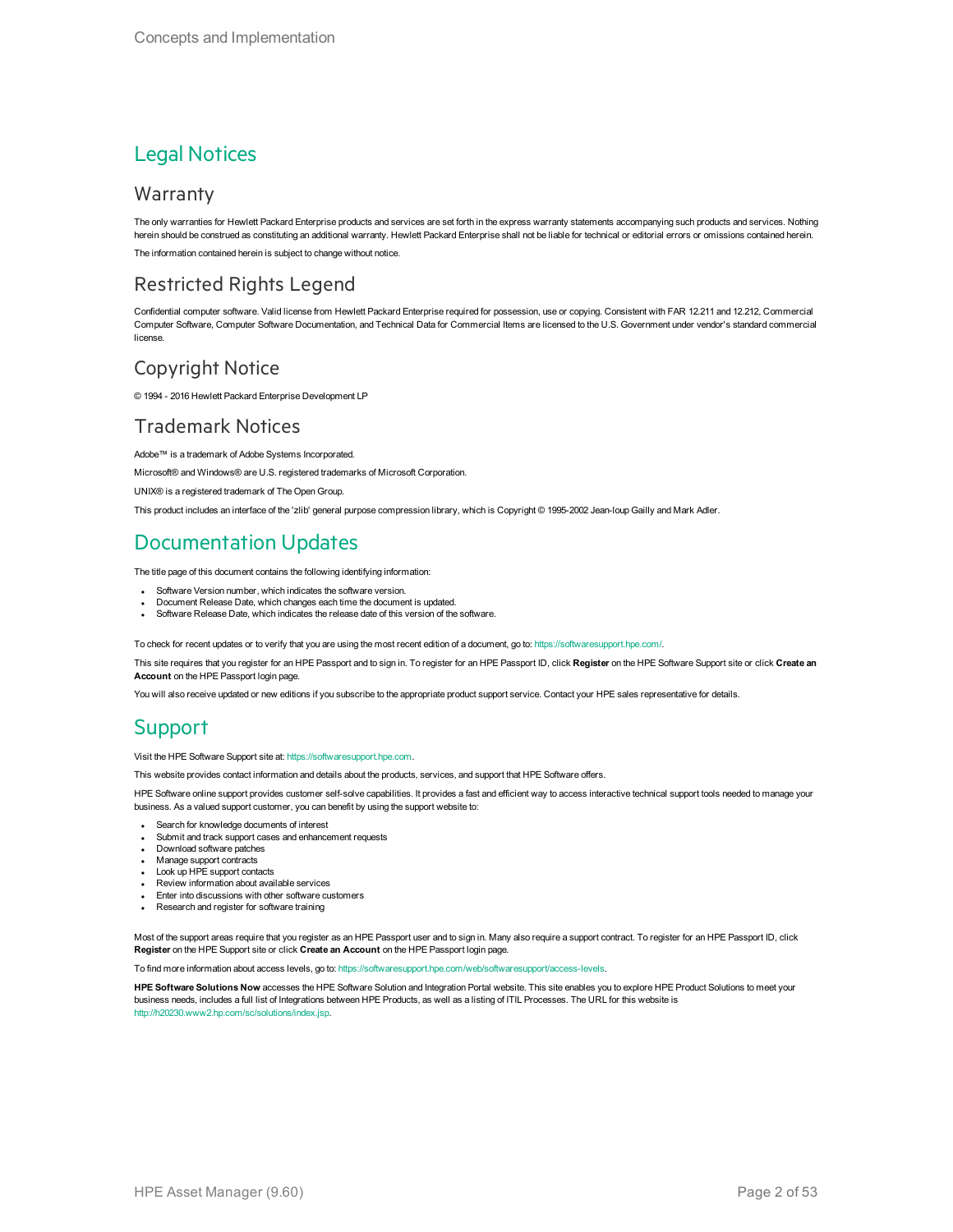## **Contents**

| 23 |
|----|
|    |
|    |
|    |
|    |
|    |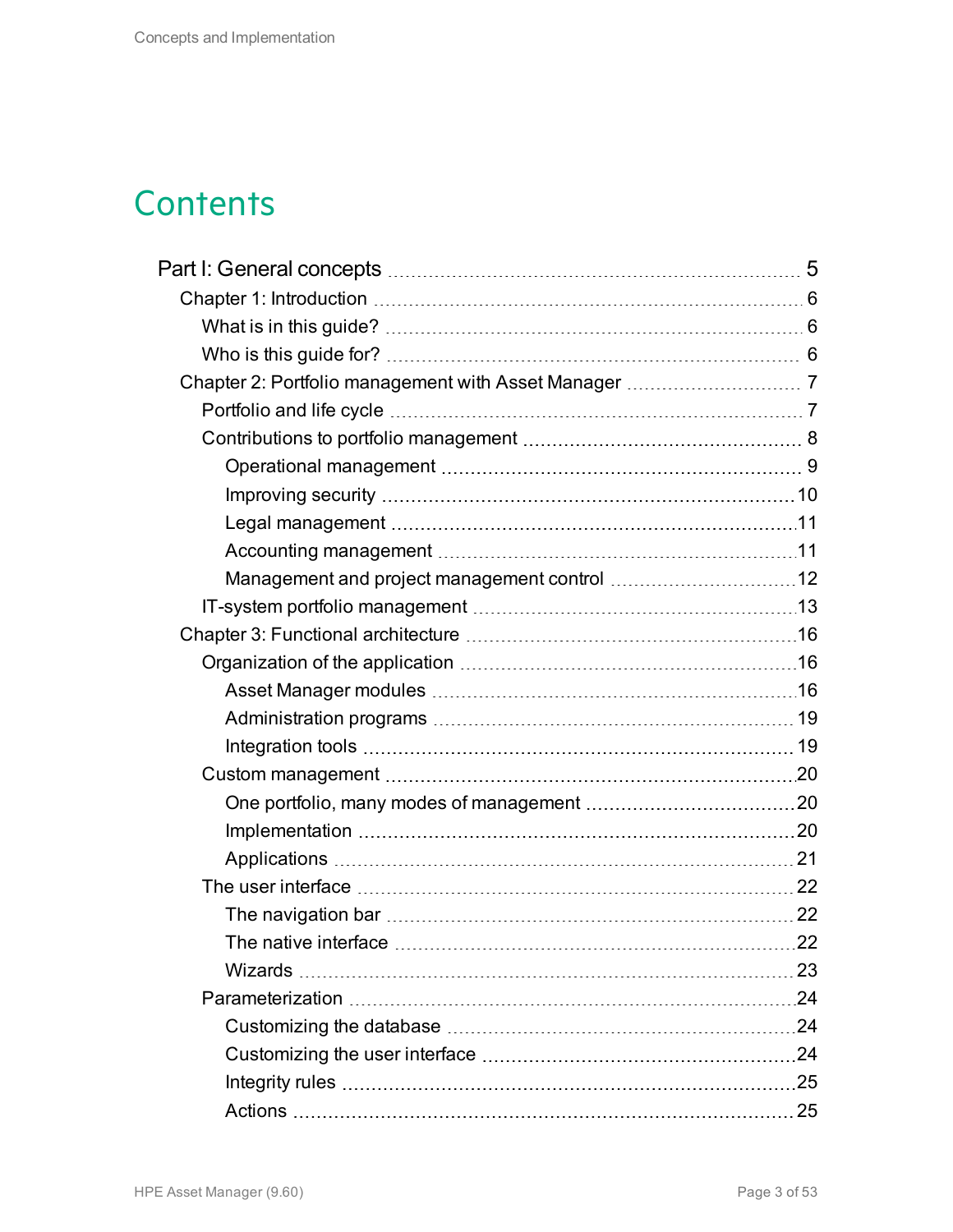| 26  |
|-----|
| .27 |
| 27  |
| 28  |
| .29 |
| .29 |
| .29 |
| 30  |
|     |
|     |
|     |
|     |
|     |
| 39  |
|     |
| .46 |
|     |
| .53 |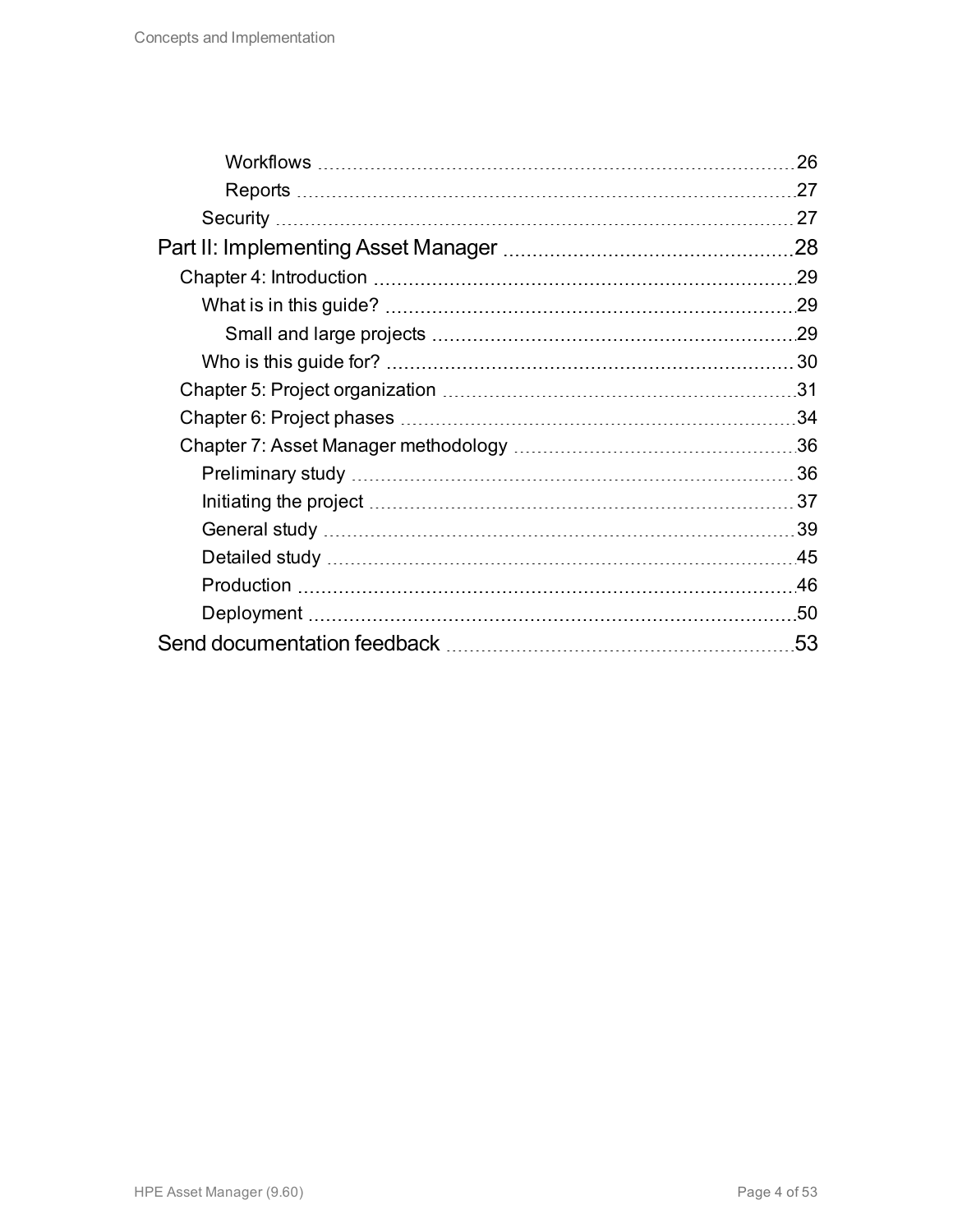## <span id="page-4-0"></span>Part I: General concepts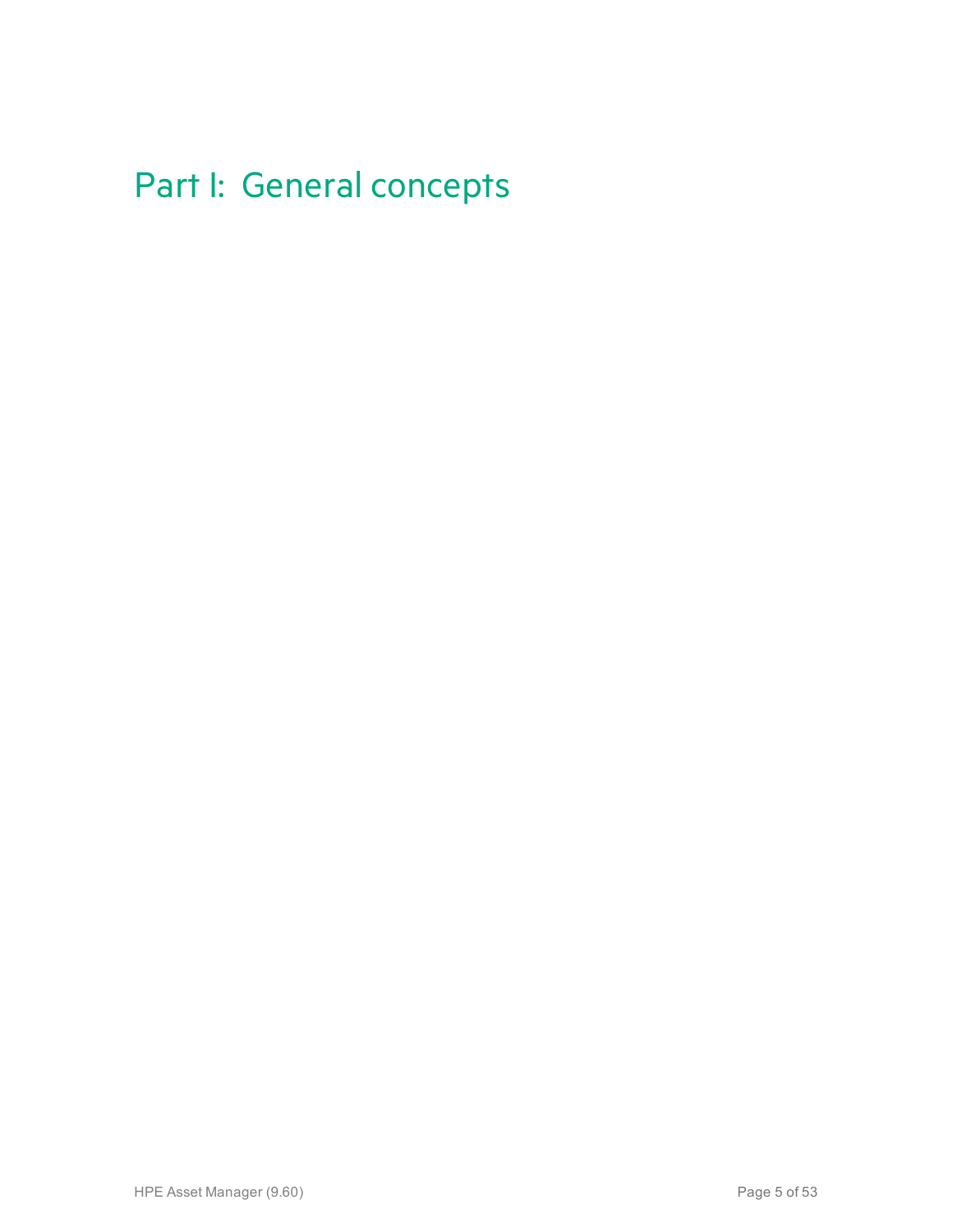## <span id="page-5-0"></span>Chapter 1: Introduction

This chapter includes:

## <span id="page-5-1"></span>**What is in this guide?**

<span id="page-5-2"></span>This guide presents portfolio management in general, as well how Asset Manager can help you implement it in your organization.

## **Who is this guide for?**

This guide is for anyone who would like an overview of Asset Manager:

- IT manager
- Organizational manager
- Project directors and managers (setup, training, project planning/tracking, quality assurance, and so on).
- Integration project managers
- Administrators
- General users

Users who will work with only one specific part of Asset Manager can refer directly to the documentation relating to a specific module.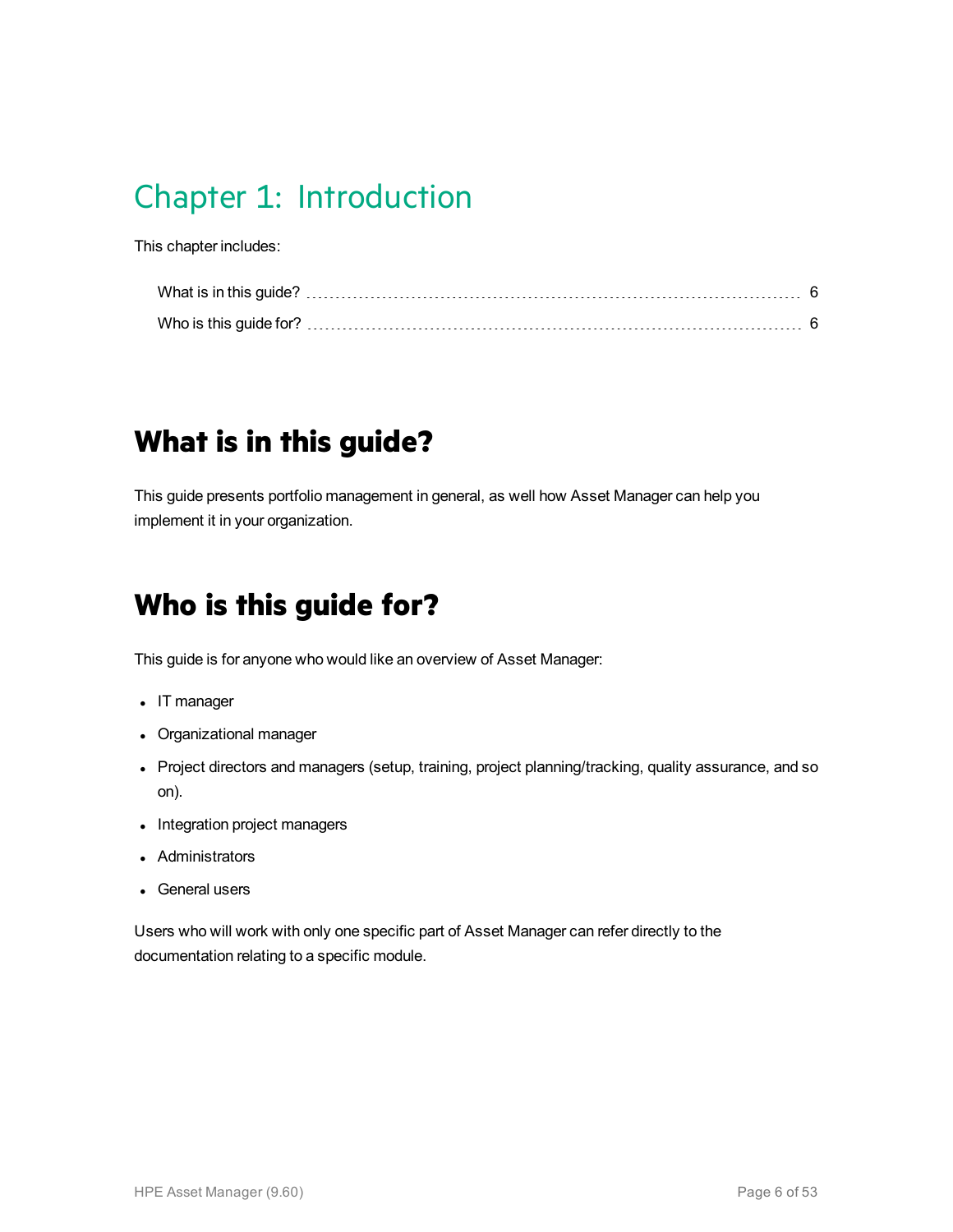## <span id="page-6-0"></span>Chapter 2: Portfolio management with Asset Manager

This chapter includes:

## <span id="page-6-1"></span>**Portfolio and life cycle**

#### **What is the portfolio?**

The portfolio - your portfolio - is the reason for Asset Manager's existence. Typically, it is made up of physical and logical means that your company must manage in order to run its business.

The portfolio can be made up of various items:

- Land or land-based assets: grounds, access, roads, and so on.
- Building assets: buildings, heating/ air conditioner, elevators, cables, security equipment, access control, and so on.
- Professional equipment: heavy equipment, machines, robots, tools, specialized material, and so on.
- Vehicles: delivery trucks, company cars, and so on.
- IT assets: computers, peripheral devices, network equipment, auto switches, telephones, software, application service providers (ASP), rented lines, databases, archived data, and so on.
- Supplies: office supplies, accessories, bulk goods, raw materials, and so on.
- $\cdot$  Etc.

The portfolio managed by Asset Manager is composed of whatever it is that your company needs to manage. It is this need that defines what goes into that portfolio.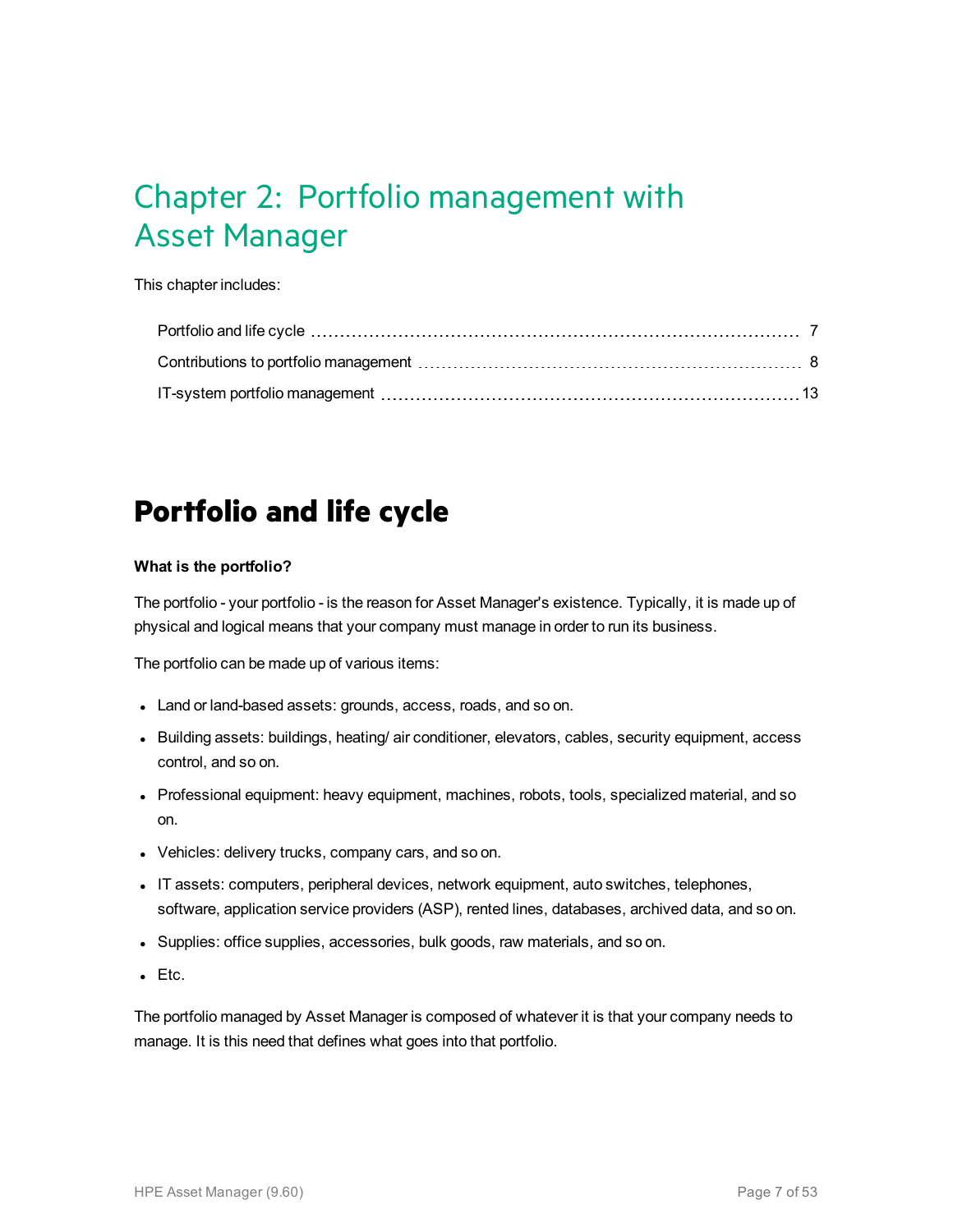- Asset Manager manages not only the items that your company possess, but also those that it rents. It is often this area of management that is the most important.
- The external items used by your company obviously require a minimum of tracking. This, in and of itself, could justify the use of Asset Manager. Yet, if both the renter and the borrower companies used Asset Manager, the productivity and the transparence of their relationship would become more evident and thus benefit both parties.
- Asset Manager also provides the ability to track assets that your company doesn't necessarily use, but for which it provides services (support, maintenance, financing, and so on).

#### **The life cycle**

The life cycle of portfolio items is the set of events that occur from the moment they enter into the portfolio until the moment retire from it. The life cycle can be extremely different depending on the portfolio item:

- $\bullet$  The item's unit value can be very modest, or on the contrary, it can be quite considerable, necessitating specific decision-making (investments, financing, replacements, and so on) and management (identification, depreciation, and so on) procedures.
- The duration of the life itself depends on the nature of the item: It can last just days, or it can span several decades.
- Each item encounters different events in its life cycle: After the initial request and then acquisition (purchase, rental, and so on), the items can be implemented, used, in need of specific supports, in need of repairs, modified, revised, revitalized, moved, inventoried, and so on. until it is finally resold, returned to the renter or leaser, given away or consumed.
- Certain practices linked to the portfolio necessitate a specific kind of management: leasing, warranty, maintenance, and so on.

This complex web of various management needs can all be efficiently managed with Asset Manager. The combination of a powerful data model and unique functionalities makes this the perfect application to help you run your business.

### <span id="page-7-0"></span>**Contributions to portfolio management**

The life cycle of portfolio items comes into contact with nearly all aspects of your company. Lacking the dedicated functionalities, the classic management system will only track assets from one seemingly unrelated task to another, never making the connection that they are, in fact, inter-related.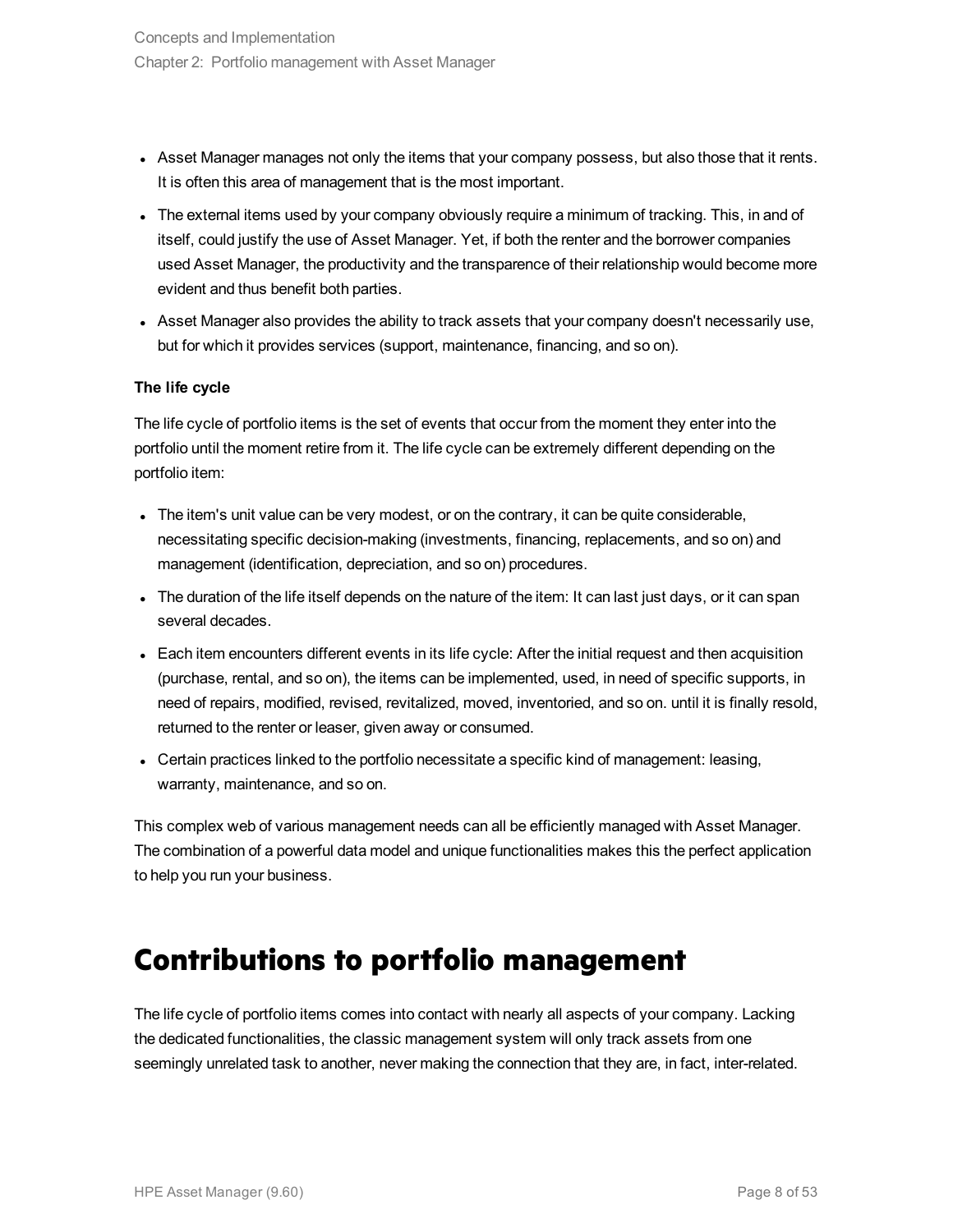This method forces you to work with very limited information. To compensate, you need to perform costly inventories, reconciliations or data-entries in order to take account of what you really possess.

Asset Manager, on the other hand, offers a coherent approach to the life cycle, where all the information relating to each portfolio item, no matter what its origin, is organized in a rational and easily accessible manner.

## <span id="page-8-0"></span>**Operational management**

Asset Manager puts operational management back in the center ring where it belongs: A rational management of daily operations provides the most reliable and abundant source of information on your portfolio, covering the entire spectrum of portfolio-item life cycles.

• Requests: Managing requests involves numerous actors in a complex process: Expressing a need, justifying that need and gaining approval, configuring the solution, seeking technical validation, searching for that item in stock or in the portfolio, looking for substitutions, and so on. Lacking any real portfolio management, these many and varied steps are usually processed as separate entities and without any coherence: One step is processed by an IT application; another by paper; yet another using a spreadsheet, in a notebook, buried under a pile of papers, by verbal agreement, and so on. How can one guarantee the global pertinence of decision-making? Furthermore, how can one analyze or improve this process? Asset Manager provides the solution by covering the entire set of request procedures in a coherent manner, and taking account of each company's specific organization. Asset Manager notably

enables you to organize your approval procedures, technical qualifications, stock searching and equipment substitutions.

• Procurement: When a request cannot be satisfied using available items, the company must seek supplies. Just like request management, supply-chain management is made up of several elementary functions: searching through company catalogs, configuring solutions, obtaining estimates, making financial choices (purchase/lease), obtaining budgetary approval, placing an order, receiving the order, getting a receipt.

Asset Manager covers the entire span of these functions, and it enables you to more specifically take into account the technical or financial notions of coherence that are managed in the more classic supply chains.

• Storage: Besides its classic stock management functions, (reservations, inventory, replenishment of inventory, and so on), Asset Manager comes with powerful portfolio-management functions such as individual or collective asset tagging, automated inventories, precise cost allocations, detailed estimates, and so on.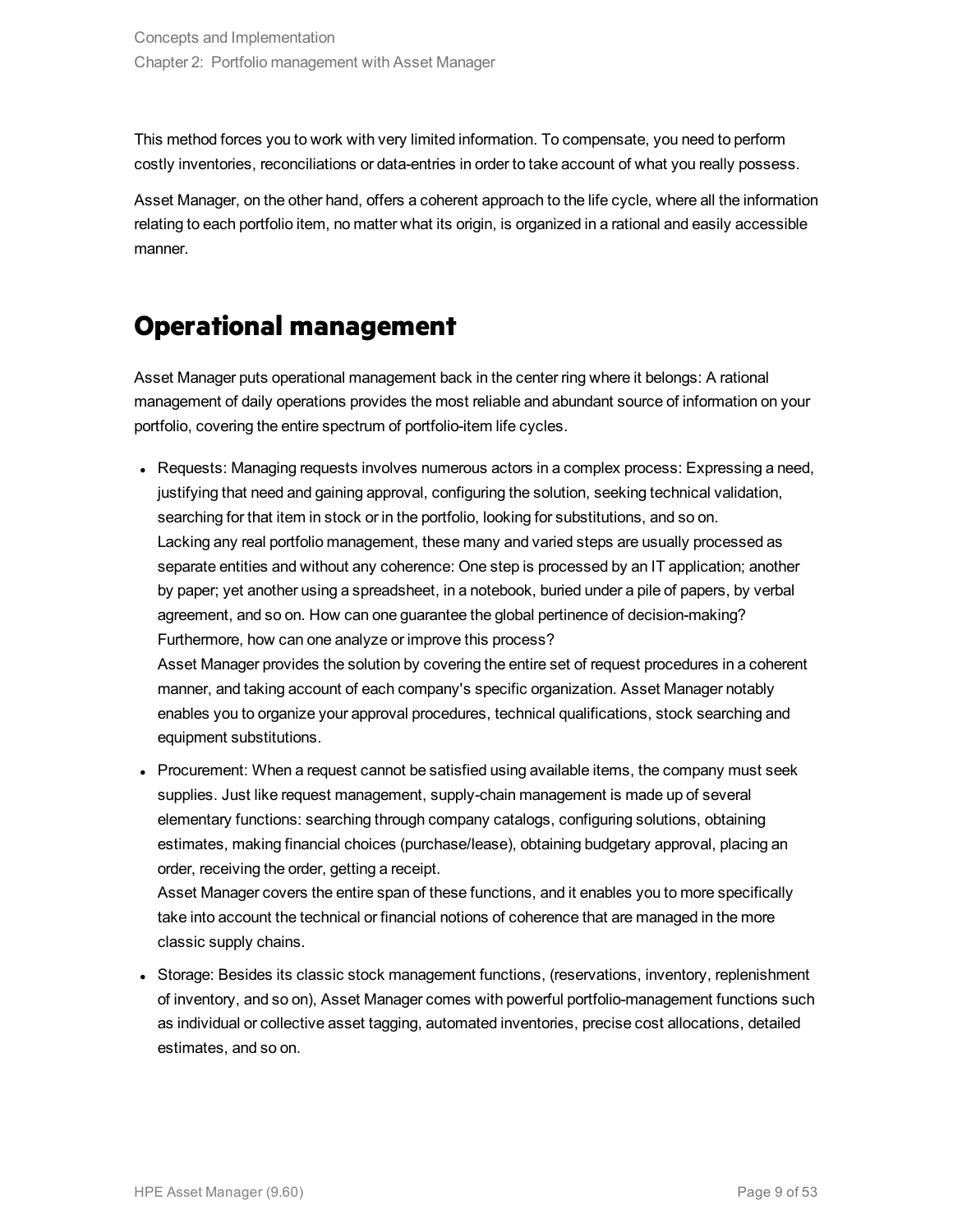- Moves, adds and changes: Portfolio management cannot truly exist unless you take into account the multitude of daily actions that constantly impact portfolio items: removals from and returns to stock; relocations; borrowings; technical rehabilitations; assemblies; and so on. With Asset Manager, these actions cannot only be tracked, but can be coordinated, generating a double benefit: increased efficiency, and an accurate vision of your portfolio from one day to the next. This ability to track would not be possible, however, without the productivity and the means to customize the Asset Manager user interface: Where an ERP or a maintenance-management software application would normally generate information-acquisition costs too high to permit you to track your thousands of daily changes, Asset Manager offers an efficient and economical solution.
- Helpdesk and maintenance: Asset Manager is versatile enough to be used in diverse helpdesk management solutions, and offers complete management of warranties, contracts and maintenance agreements. Asset Manager's detailed vision of your portfolio allows it to integrate knowledge bases, which enable you to optimally manage the incidents that inevitably arise in complex configurations (networks, auto switches, heating/air conditioning systems, industrial systems, and so on).
- Retirements: Asset Manager also enables you to manage an item's retirement from the portfolio, whether its a normal retirement (end of natural life-cycle, resale, end of lease, and so on) or exceptional (accidental destruction, loss, theft, and so on). Retirement must be managed with particular care for those assets that are leased or leased-to-buy: Signaling the automatic renewal of the contract then returning the assets in the conditions and at the time established by the contract, and not without having recovered the asset from the company (equipment extensions, IT data, and so on).

Using this comprehensive set of Asset Manager functions, you can implement cooperative procedures that are both transparent and rigorous, while increasing the scope, the quality and the availability of information.

## <span id="page-9-0"></span>**Improving security**

Since it contains the description of your company's infrastructure, Asset Manager naturally subscribes to an active policy of security.

• Preservation of infrastructure: The purpose of Asset Manager's wide range of functions is to maintain a current view of your company's infrastructures using the appropriate tags and labels, inventories, assignments and clear responsibilities. This goes hand in hand with the organized and daily asset tracking procedures and rigorous, preventative maintenance (controls, saves, and so on). It thus becomes easy to avoid negligence, prevent malevolence, and rapidly detect any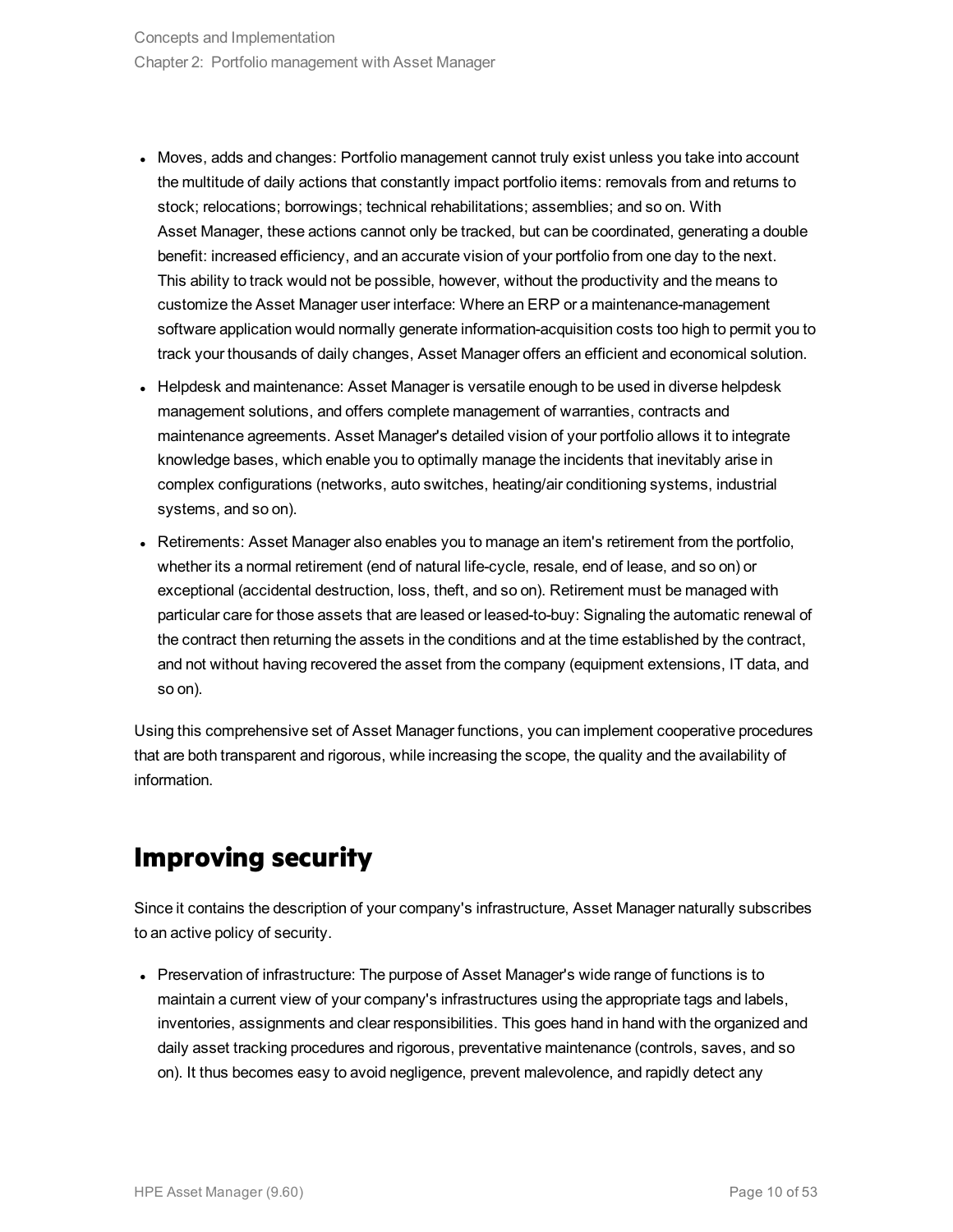anomaly.

- Access control: Whether you use keys or badges to control the access of people, of user accounts or even of mail boxes, Asset Manager enables you to track and control the access to any location or company data.
- Respecting security procedures: From the organization of preventative actions (fire extinguishers, automatic saves, and so on) to the application of predefined emergency procedures, Asset Manager enables you to implement and control your company's security strategies. Its capacity to integrate with different alarm and help systems make Asset Manager the ideal foundation of an active system of security management.

## <span id="page-10-0"></span>**Legal management**

The legal aspects linked to infrastructure are important and cannot be separated from the operational management of the portfolio:

- Acquisition contracts: Whether you have master leases or leases-to-buy, Asset Manager covers the entire set of tracking functionalities (description, domain of application, fees, renewals, terminations, and so on) and control functionalities (taxes, rent calculations, and so on).
- License contracts: Along with using numerous software products comes the responsibility of managing their complex license contracts. With so many, it is impossible to keep track of all of them manually. Thanks to its specific functions and its integration with the market's top, automatic inventory tools, Asset Manager enables you to track these contracts and make sure they are adhered to in your company.
- Service contracts: Asset Manager also enables you to track service contracts (maintenance, ASP, cleaning, and so on), and to calculate the associated fees. You thus have the capability of verifying the quality of services you receive by accounting for the parameters of the contract in Asset Manager: calendars, locations, types of requests and incidents, and so on.
- Regulatory provisions: Several regulatory provisions (security, pollution, and so on) are linked to a company's infrastructures. Their application and control are largely facilitated by using Asset Manager.

### <span id="page-10-1"></span>**Accounting management**

Accounting obligations generate large inventory and book-keeping efforts that, when applied to a real portfolio management system, become both less expensive and more advantageous.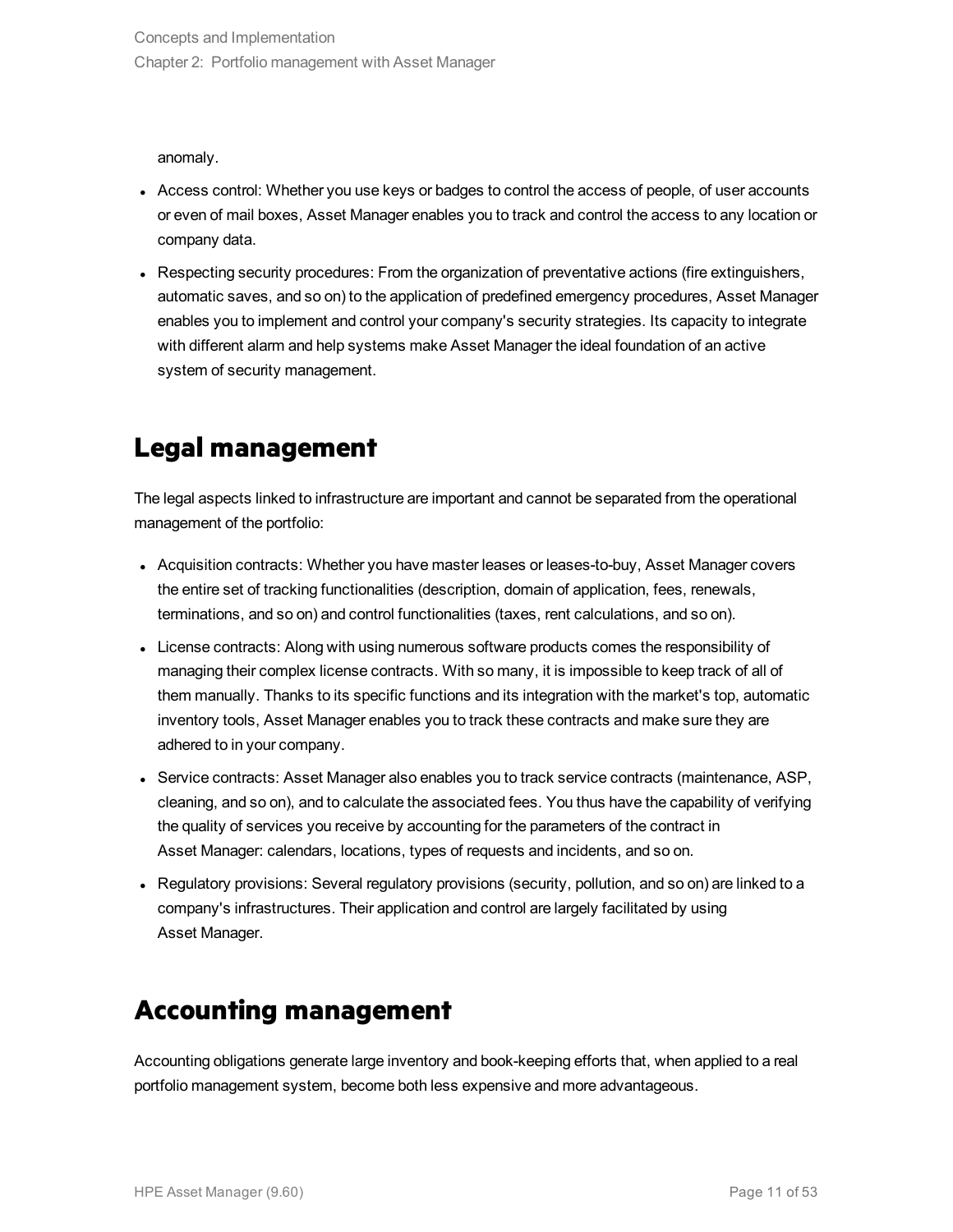- Fixed assets: Asset Manager is the natural complement to any accounting tool in the effort to manage a company's fixed assets: The portfolio is well-defined, including the assets that are difficult to inventory (computers, cell phones, mobile equipment, constructions, renovations, and so on). Moreover, asset-management information provides precious data to help you correct asset estimations (accelerated depreciation, revaluation) whenever this is necessary. With Asset Manager, you can guarantee more accurate accounts for the company itself and for its third parties.
- Taxes: Most countries collect taxes based on fixed assets. When a company lacks a sufficient method of asset tracking, their assets often appear in the books years after they have already been destroyed, lost or retired. This generates unjustified tax expenses for the company that it could have avoided with more accurate tracking.
- Insurance policies are another case where the exactitude of the inventory and the estimation is essential: A company that can justify in detail the assets that are insured is in a better position to negotiate good conditions from its insurer, while avoiding the paying for non-existent assets.

### <span id="page-11-0"></span>**Management and project management control**

Portfolio management culminates in the functions relating to planning and control.

• Cost accounting: Asset Manager's wide-ranging and powerful cost-accounting functions enable you not only to generate chargebacks (or internal billing), but also to generate inter-company billing and even client billing. Expense or chargeback lines can be generated either regularly (contract fees, monthly consumptions, and so on) or after an event (purchase, work order, reassignment, and so on). They can also take into account as many parameters as necessary (contract perimeters, uniform prices, work order duration, contractor salaries, locations, detachable pieces, markups, and so on).

Asset Manager's capability to track and precisely allocate even the smallest expense enables you determine your total cost of ownership (TCO) for each portfolio item. This takes into account not only the cost of acquisition, but all the costs associated with that asset: training, maintenance, insurance, updates, support, relocation, and so on.

- Budgetary accounting: Asset Manager contains powerful, multi-company, budget-tracking functions that enable you to establish and track detailed budgets. Each budget can have its own expense-category classifications and timelines (semesters, trimesters, and so on). Asset Manager can thus adapt to the needs of each type of activity to which the budget center applies.
- Supplier management: The richness of information (volumes, prices, quality of service, estimates, and so on) and the analytic possibilities that portfolio management allows puts Asset Manager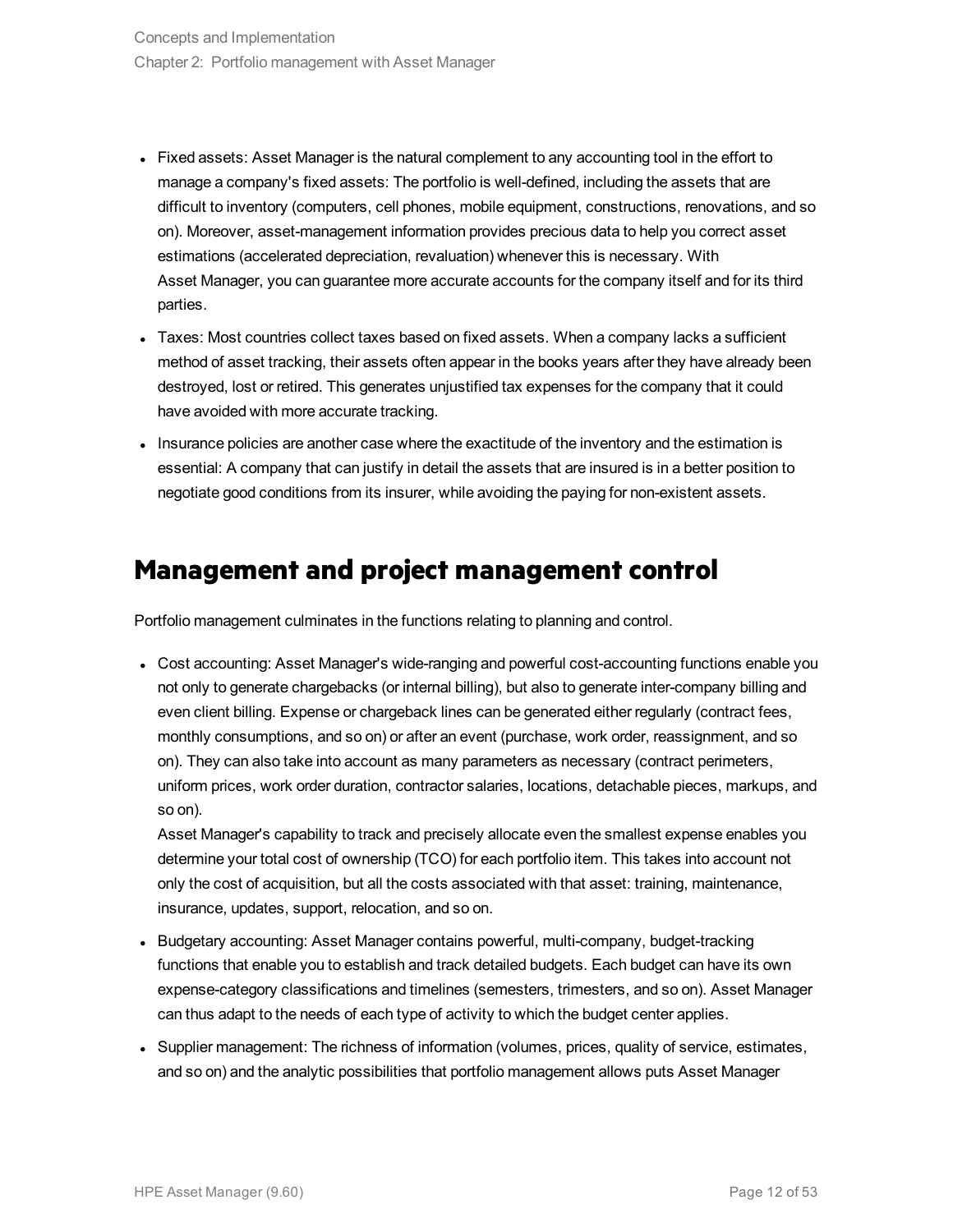users in an advantageous position when they need to negotiate discounts, retroactive discounts or the terms of contracts that associate it with the suppliers. The added value gained from this kind of situation itself justifies the implementation of portfolio management.

• Proactive portfolio management: Thanks to its functional depth, Asset Manager enables you to go further into the analysis and control of the costs linked to your portfolio, which you wouldn't normally be able to do with traditional accounting tools.

Strategic decisions such as whether to purchase or lease-to-purchase an item, whether to restore or replace equipment, what kind of technical certification is needed for a product, what kind of relations to keep with a supplier, what level of billing/chargebacks to set for services, and so on. can now be made with complete knowledge of all aspects of the situation.

In the same light, implementing budgets becomes considerably easier: Nothing is more simple that evaluating the costs it would require to update your computer portfolio with Windows XP, for example, by taking into account all the elements: cost of license, hardware extensions, machine replacements, software updates, training, outside contracting, time consumed, and so on.

## <span id="page-12-0"></span>**IT-system portfolio management**

Asset Manager easily adapts to the IT system of any company.

The following are factors to consider when using Asset Manager to manage your IT system:

### Application domain

The domain covered by Asset Manager in the IT system depends on the type of activity and the willingness of the company.

• Infrastructure management: Asset Manager is first and foremost used for general infrastructure management of company or a part there within (IT portfolio management, for example). Asset Manager thus fits into the framework of a company's IT system by complementing the administrative system and production management, which are sometimes based on an ERP type software (SAP, and so on).

Certain functions, such as tracking budgets, placing orders or recording invoices, can be processed either in Asset Manager or in other parts of your company's IT system.

• Supply chain: Some companies choose to use Asset Manager's procurement cycle with the catalog in order to offer users a powerful solution to managing all their purchases: equipments, consumables, services and raw materials.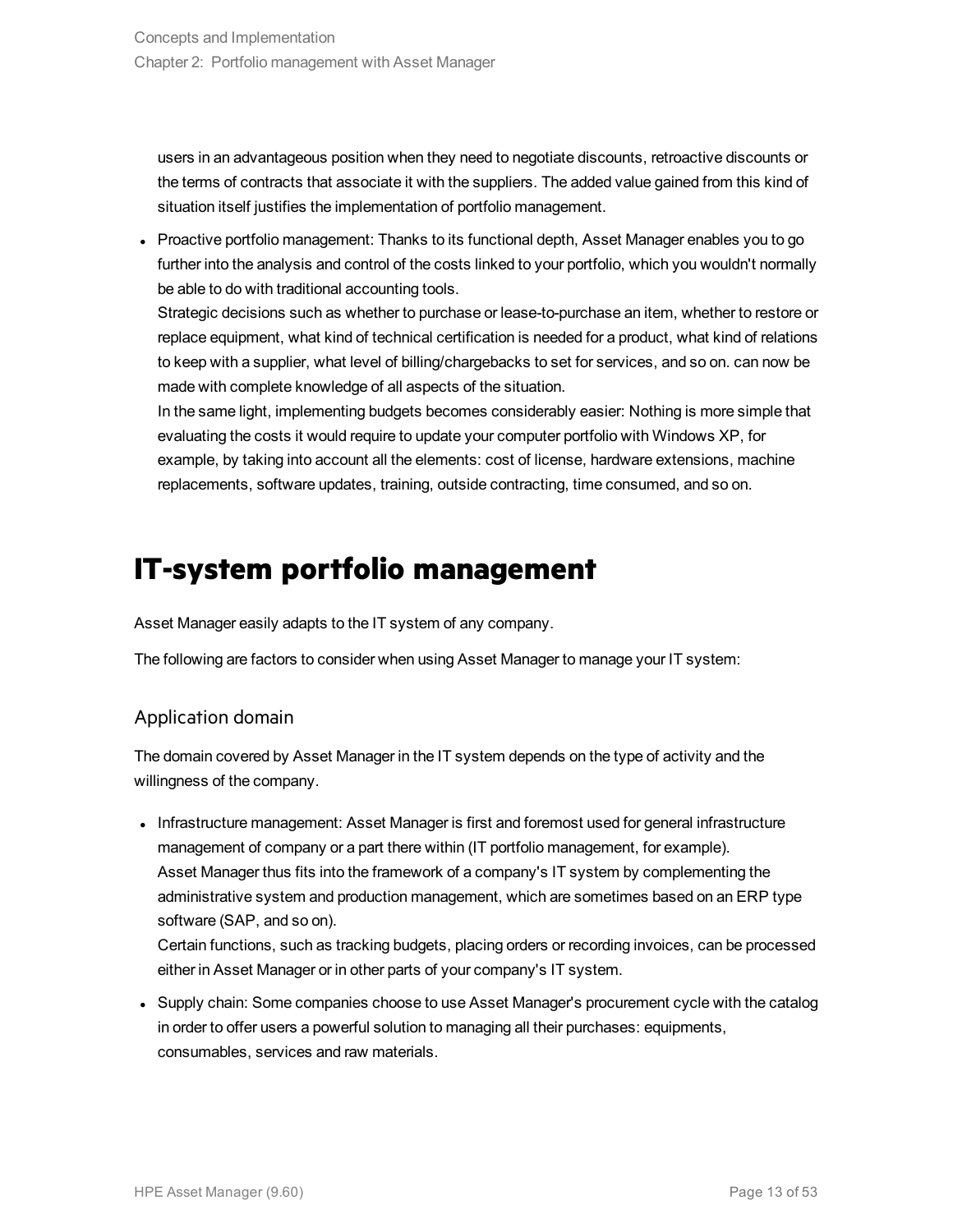• Production management: In sectors where the activity is based on implementing or maintaining the infrastructures available to their clients (buildings, facilities management, outsourcing general services, and so on), Asset Manager covers the entirety of production and billing management.

### Level of management

Different portfolio items don't always require the same attention, and a company's management efforts must be concentrated on the most important gains. We need to take into account the:

- Size of the portfolio: The more assets you have, the more accurate your management must be. Thus, a computer consulting agency can focus its energy on managing its IT portfolio, while a taxi company focuses on its fleet of cars, and a real-estate agency on its properties.
- Complexity of assets: The management of complex and evolving configurations (IT hardware, auto switches, and so on) necessitates in particular the appropriate solutions, starting with its purchase and following it through inventories and evolutions. The more this complexity thickens, the more the functionalities of Asset Manager become important.
- Complexity of management. For example, even when they are relatively few, leased assets might require computerized portfolio management in order to avoid costly errors (loss, non-authorized relocation, automatic prolonging of contract, and so on) and also to increase transparency when managing the often complex bills received from financing companies. The more these procedures become complex, the more Asset Manager portfolio management becomes indispensable.

### Supplementary solutions

Asset Manager is tightly integrated with a vast set of solutions sold by HPE and which are considered benchmark products in their respective domains:

- Specialized portfolio management: telecommunications, vehicles, general services, and so on.
- Inventory: bar codes, computer, network.
- Knowledge base
- Helpdesk management
- Application integration
- Framework
- $\bullet$  Etc.

Your sales engineer can further explain these supplementary offers in detail.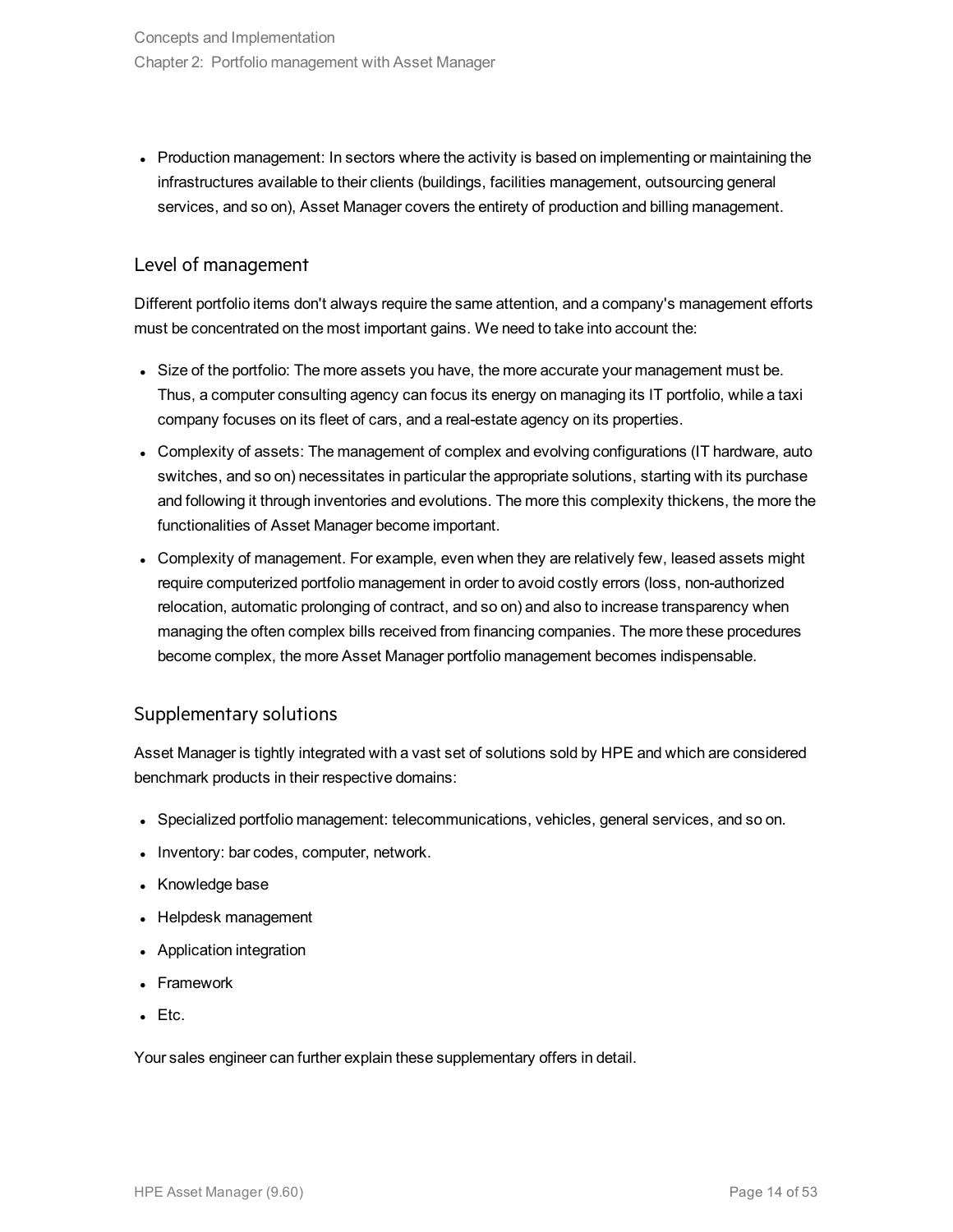### Integration

Asset Manager contains powerful integration tools that can be implemented with the rest of the information system: Import, export, workflow, APIs and HP Software integration products. Plus, packaged solutions already exist with certain principle products on the market today (SAP, and so on).

Depending on the domain covered by Asset Manager, the other applications in place and the willingness of the company, the points of integration could vary, including (from the most general to the most specific):

- Repository objects (cost centers, suppliers, employees, and so on)
- $\bullet$  Bills to pay
- Fixed assets
- Cost accounting
- Invoices
- Budgets
- Orders
- Receipts
- Production management
- $\bullet$  Etc.

It might be profitable to have an Asset Manager consultant come in and help you establish and prioritize the necessary integration points, then implement them.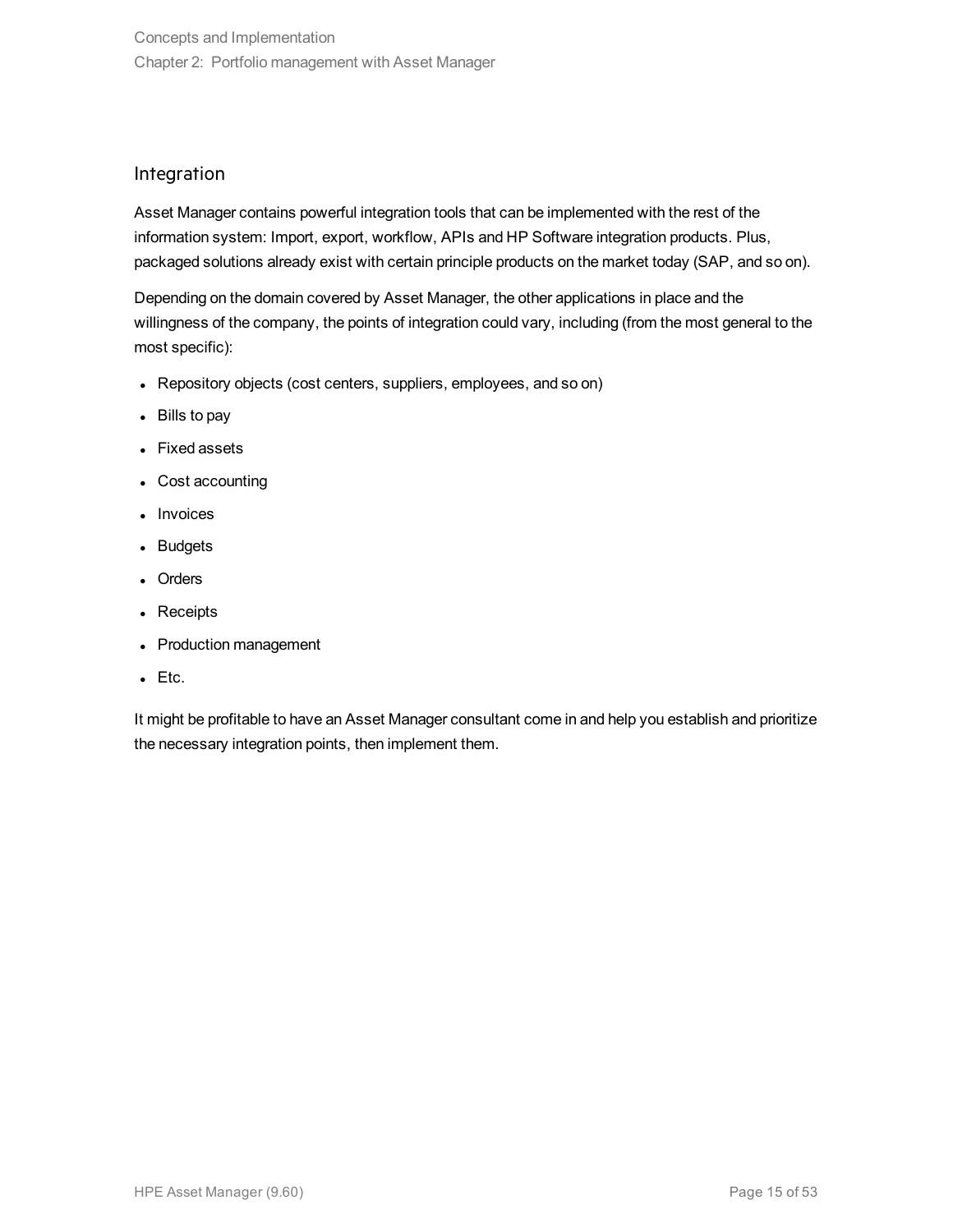## <span id="page-15-0"></span>Chapter 3: Functional architecture

This chapter describes the general principles that build the foundation of Asset Manager.

This chapter includes:

## <span id="page-15-1"></span>**Organization of the application**

This section includes:

- ["Asset Manager](#page-15-2) modules" below
- ["Administration](#page-18-0) programs" on page 19
- <span id="page-15-2"></span>• ["Integration](#page-18-1) tools" on page 19

### **Asset Manager modules**

Asset Manager is composed of several modules that each share a common repository, which describes the portfolio in a detailed manner. This repository has:

- Classifications describing the assets: companies, organizational hierarchy, locations, stocks, and so on.
- Portfolio item models, organized hierarchically and characterized by their nature (equipment, computer, software installation, consumable, and so on).
- The portfolio items themselves, which are linked to and based upon models, plus information about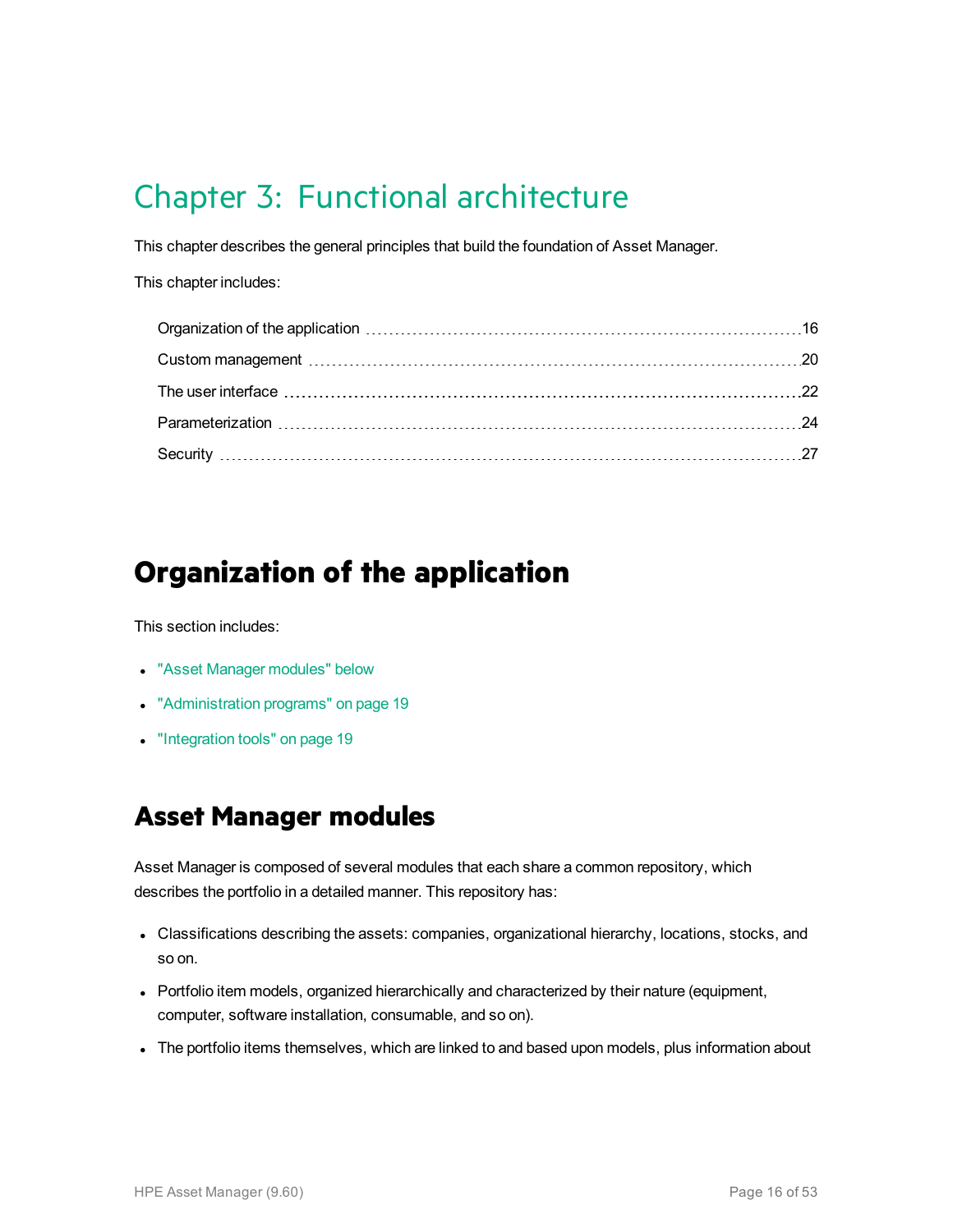their assignments and interconnections.

• Operational information: requests, reservations, absences, and so on.

The Asset Manager modules also share powerful, generic functions:

- AQL, a meta-SQL that is independent of the database engine and which uses a data dictionary. This is much more powerful than the DDL in an effort to offer you a compact and powerful syntax.
- Control and restrictions of data access.
- Data import from an ODBC or text source.
- Wizards that lead the user step-by-step through a task.
- Customizable scripts: integrity rules, default values, automated actions, integrity checks, triggers, and so on.
- Workflows that enable you to automate the management process.
- I History of changes, which can be defined for each field and according to the criteria defined by the client.
- Management of attached documents.
- $\bullet$  Etc.

Different Asset Manager modules are constructed on this common base, certain of them sharing common functions:

- Portfolio: This module has a complete set of functions dedicated to managing information technology: software management, interconnection management, IT and telephony data of electronic equipment, work groups and work-group calendars, work order management, continuous news tickertape, and so on. The Portfolio module integrates seamlessly with HPE Software's IT asset management solutions: Discovery, network topology, telecommunications management, and so on.
- Procurement: Starting with requests, this module enables you to manage estimates, orders, receptions, returns and supplier invoices. It is based on a complete catalog management system (multi-supplier/multi-client catalogs, dates of validity, client certification, configuration management, requests and standard orders, conversion units, discount calculations, alternatives, options, and so on), as well as integration functions with external catalogs (classifications, and so on).

Moreover, it includes a complete stock management system, with the automatic reservation of received items for the requester and the re-ordering of stock items according to customizable stock levels.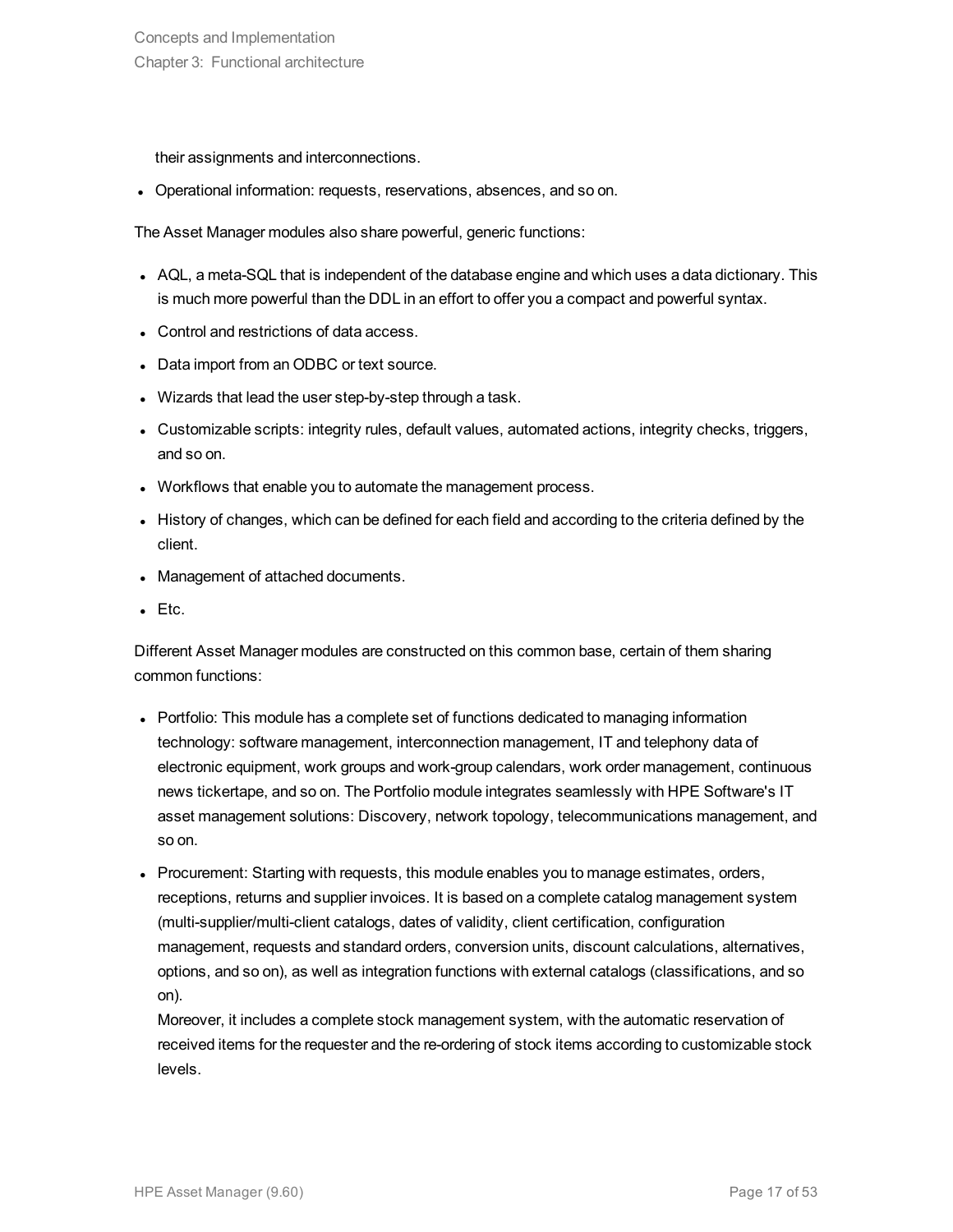• Contracts: This module enables you to manage any kind of contract: leasing, maintenance, insurance, services (ASP, and so on) master leases, and so on. It also enables you to describe the contracts (parties concerned, purpose, conditions, domain of application (assets and employees), and so on) and to attach events to it (work orders, orders, and so on), as well as costs. Alarms help you to manage contract renewals and terminations.

The specific functions linked to managing certain types of contracts are also present: managing contract extensions, buyouts and returns for lease-to-buy contracts, managing user accounts for online services (ASP), and so on.

Finally, aligned with the financials module, this module enables you to calculate fees according to the most varied of formulas. These calculations can be used either by the supplier to generate its invoice or by the client to keep track of the invoices it receives.

• Helpdesk: This module includes helpdesk groups, service calendars (work days and work hours), work orders, and continuous news broadcasts. It enables you to track all the steps involved in the processing of a helpdesk ticket: taking the help call, qualifying the problem, searching for the solution in the knowledge base, events (call sent out or received, further information, work order), creating sub-tickets, suspension, escalation schemes, resolution, verification. Control panels help you statistically control the advancement of tickets and to measure the efficiency of each group and each engineer in a group. A knowledge base, which is integrated in the decision trees and enables you to apply test or correction procedures, is completed by the interface, with optional, external knowledge bases.

The helpdesk management offered by Asset Manager is thus very complete, but what makes it so powerful is the fact that it's tightly integrated with other portfolio management functions offering: detailed descriptions of configurations, access to warranty or maintenance information (Contracts module), and automatic inventory (option).

The Asset Manager Helpdesk module is not available in all countries, however. Obtain further details from your sales engineer.

• Financials: This module helps manage expense lines along with their monetary conversions and taxes. It enables you to calculate fixed assets and includes complete systems of chargebacks and budget tracking.

The Financials module is also necessary as a complement to the Contract module for calculating contract fees.

- Cable and Circuit: This very specialized module enables you to closely manage (all the way to the pair level if necessary) the cables and circuits of a building, its patches and connections to assets. Moreover, it enables you to manage teams (groups) and their calendars, as well as work orders and information broadcasts.
- Administration: This last module regroups the Asset Manager setup tools.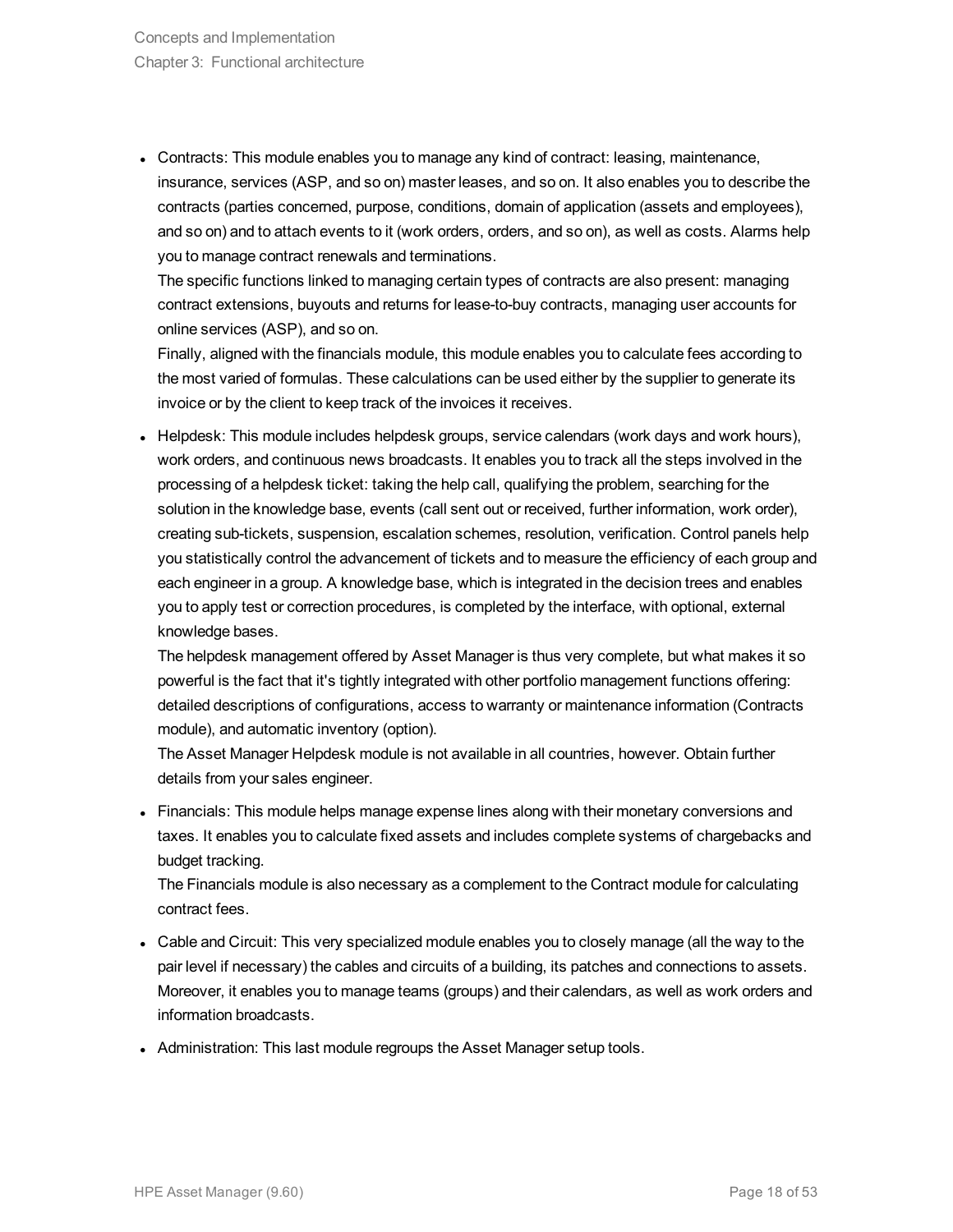### <span id="page-18-0"></span>**Administration programs**

Powerful external tools help to complete Asset Manager's many modules.

- Asset Manager Automated Process Manager drives a certain number of background tasks that are indispensable to the operation of Asset Manager: Workflows, synchronizations, complex calculations, data purges, administration of external interfaces (HPE Connect-It), automatic disconnections, alarms, and more. In addition, Asset Manager Automated Process Manager signs the Asset Manager database comparing the License Keys granted by HP AutoPass with those activated in the database to which Asset Manager Automated Process Manager is connected. If the former keys are less than the latter, the database is not signed.
- Asset Manager Application Designer enables you to manage the databases and how they are set up: connection, initialization, tests, addition of tables, fields and links in the database, customization of screens, migration, and so on. Its high-performance, graphical interface, which lets you easily browse the database structure (tables, fields, default values, integrity rules, and so on) makes it an effective tool for learning and analysis.

### <span id="page-18-1"></span>**Integration tools**

Asset Manager contains a wide range of tools that facilitate its integration with external applications:

- HPE Connect-It enables you to easily create integration scenarios between Asset Manager and a wide variety of other external applications, then test, implement and administer them.
- A simple and high-performing export tool whose user-friendly interface enables you to construct queries and produce text files, as well as SQL views in the database. You can then use them to produce control panels and reports.
- APIs that enable you to integrate Asset Manager with external applications that are written in different languages while respecting the security and integrity rules in place.
- An ODBC driver that lets you access Asset Manager databases in read-only mode via layers of security of the integrity and presentation, and totally independent of the database.
- DDE support, as client and server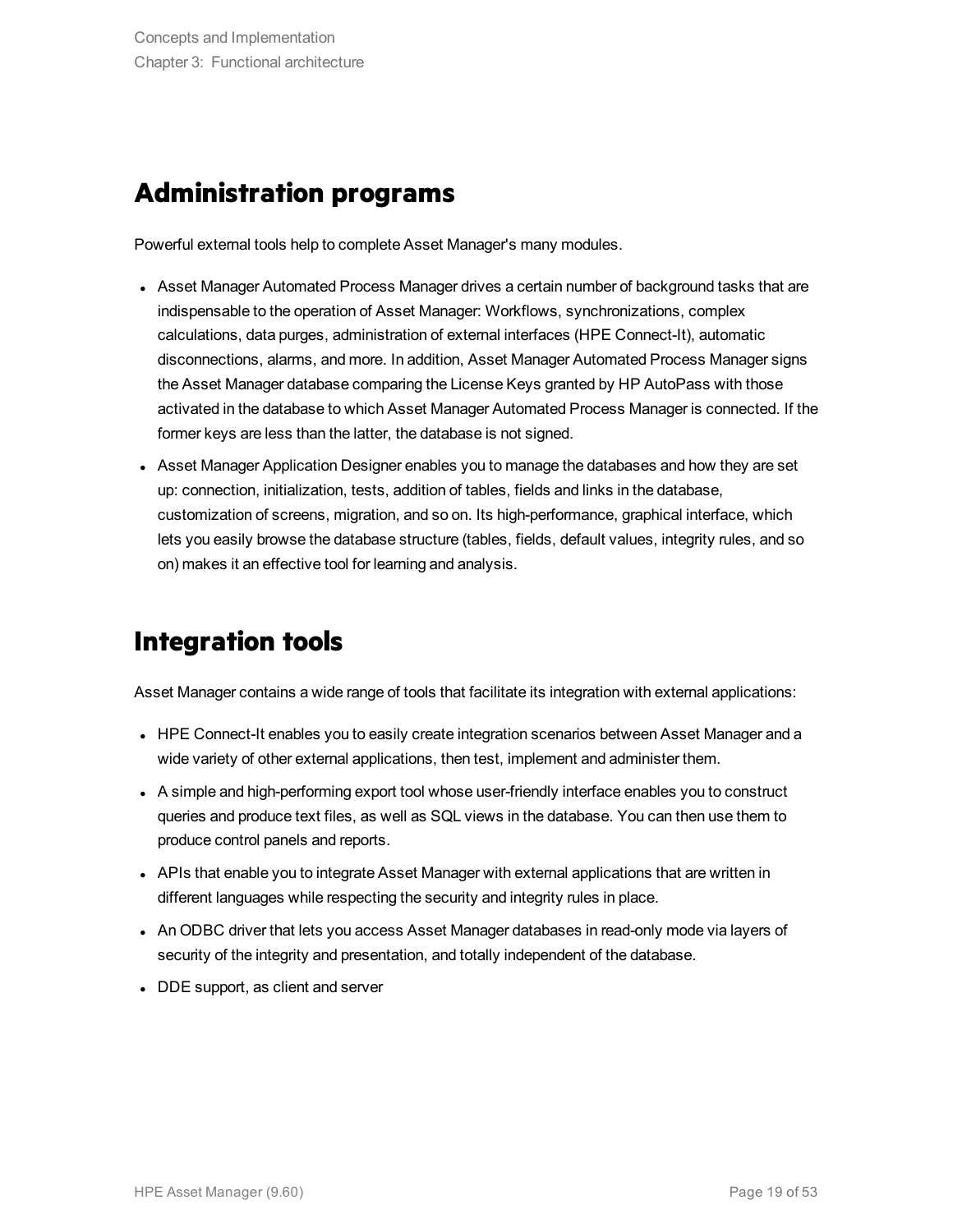## <span id="page-19-0"></span>**Custom management**

Asset Manager offers great flexibility in the modes of management that you can apply to portfolio items. The user thus has a homogenous view of the portfolio and an appropriate level of management in each case. Not only can you efficiently cover the life cycle of heavy equipment that can last several decades, but you can effectively track a batch of office chairs or even a simple box of printer paper.

### <span id="page-19-1"></span>**One portfolio, many modes of management**

Asset Manager expands the view of its portfolio through the integrated use of three management modes:

- Individualized management: This management mode enables close tracking of important, individually identified assets. It closely resembles the way that assets were managed in previous versions of Asset Manager.
- Batch-based management: This mode offers a middle-ground between individualized management and undifferentiated management. In this management mode, items are batched together and share a common identity: They are undifferentiated within the batch but differentiated against items outside of the batch, similar or not.
- Undifferentiated management: This mode extends the classic management of supplies. In this mode, only the model is known; objects are fully interchangeable.

For management reasons (operations, maintenance, security, accounting, and so on) certain kinds of objects require a minimum level of tracking (at least batch-based or individualized). It is possible to specify this need at the nature level of the model corresponding to the product. At the other end of the spectrum, Asset Manager also enables the management of not only discrete objects, but fractional quantities of loose or bulk material.

## <span id="page-19-2"></span>**Implementation**

The implementation of these three management modes is based on two relational tables:

• A Portfolio items table, which records items of a given model in a given context (location, user, cost center, and so on).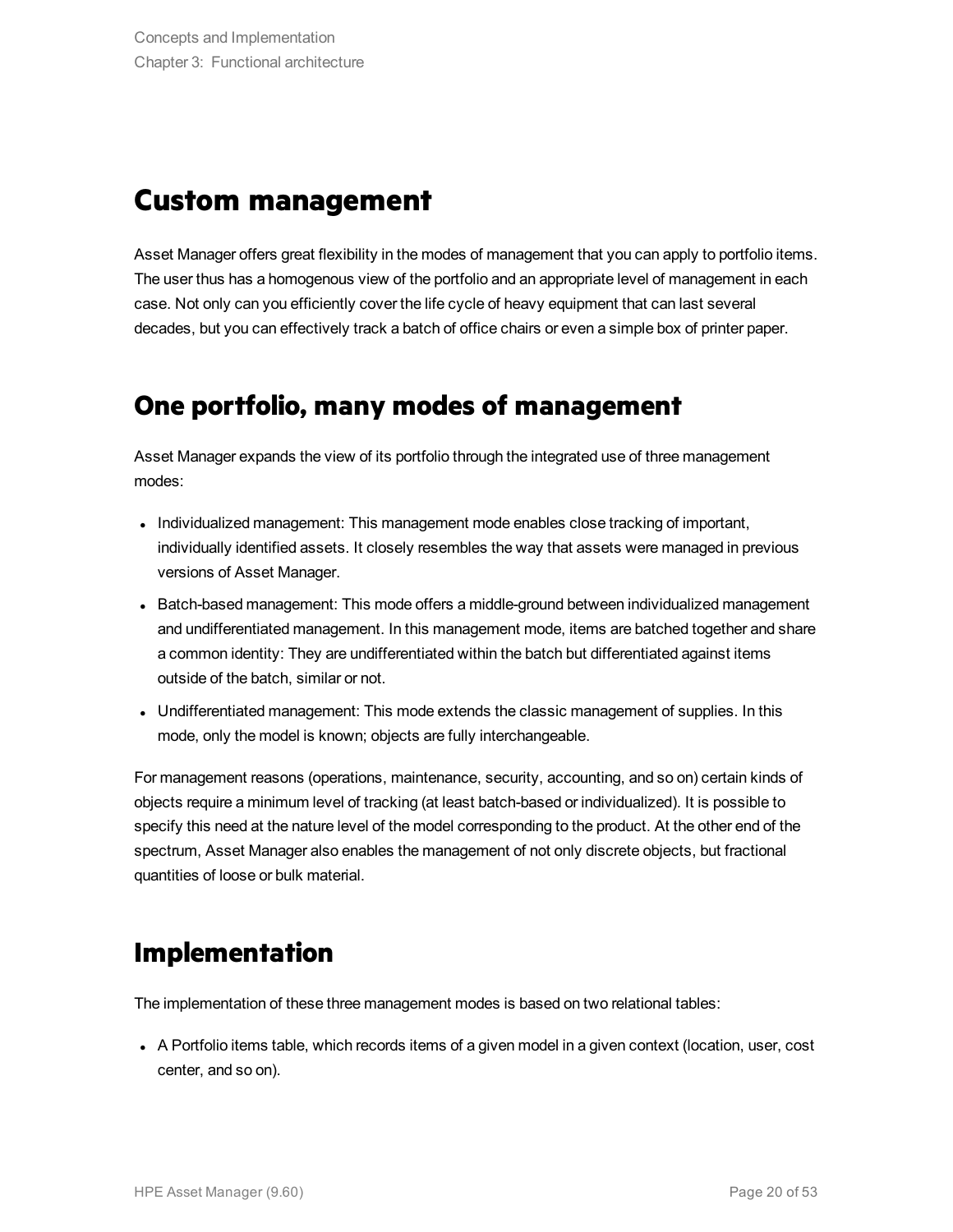• An Assets table, which contains the detailed information on individualized assets or batches. Records in this table have unique asset tags.

The physical organization of the information depends on the management mode:

- An individual asset is represented by two linked records in both of these tables. The quantity given in the portfolio-item record is the unit.
- A batch is represented by a record in the Assets table, shared by one or more portfolio-item records, which contain information on the quantities.
- Undifferentiated items are represented by "asset orphan" records in the Portfolio items table.

<span id="page-20-0"></span>The user interface presents an integrated view of both tables, thus abstracting the underlying complexity.

## **Applications**

This model enables batch-based management, in which several physical items share the same identification. This functionality considerably extends the areas in which Asset Manager can be applied, by covering:

- The wide-ranging assets of small value in the enterprise, which have been too costly to manage until now: telephones, furniture, and so on.
- Perishable supplies, for which the batch can be assigned an expiration date.
- Supplies requiring technical tracking.
- Supplies requiring LIFO or FIFO stock-management calculations.
- $\cdot$  Etc.

The most interesting point of this new design is that the different management modes in Asset Manager are now fully integrated: Assets, batches and supplies can now be presented in a consistent view, either as the assignment of resources, or as records of assets, when the information is available. In particular, there is no difference in the implementation of a batch of a single item and that of an individualized asset.

This integration makes it possible to adopt different management modes for identical assets if necessary. For example, a computer keyboard whose serial number is stipulated by a leasing agreement can be tracked individually, whereas other computer keyboards are undifferentiated.

This consistency has also made it possible to regroup multiple tables in a unified structure: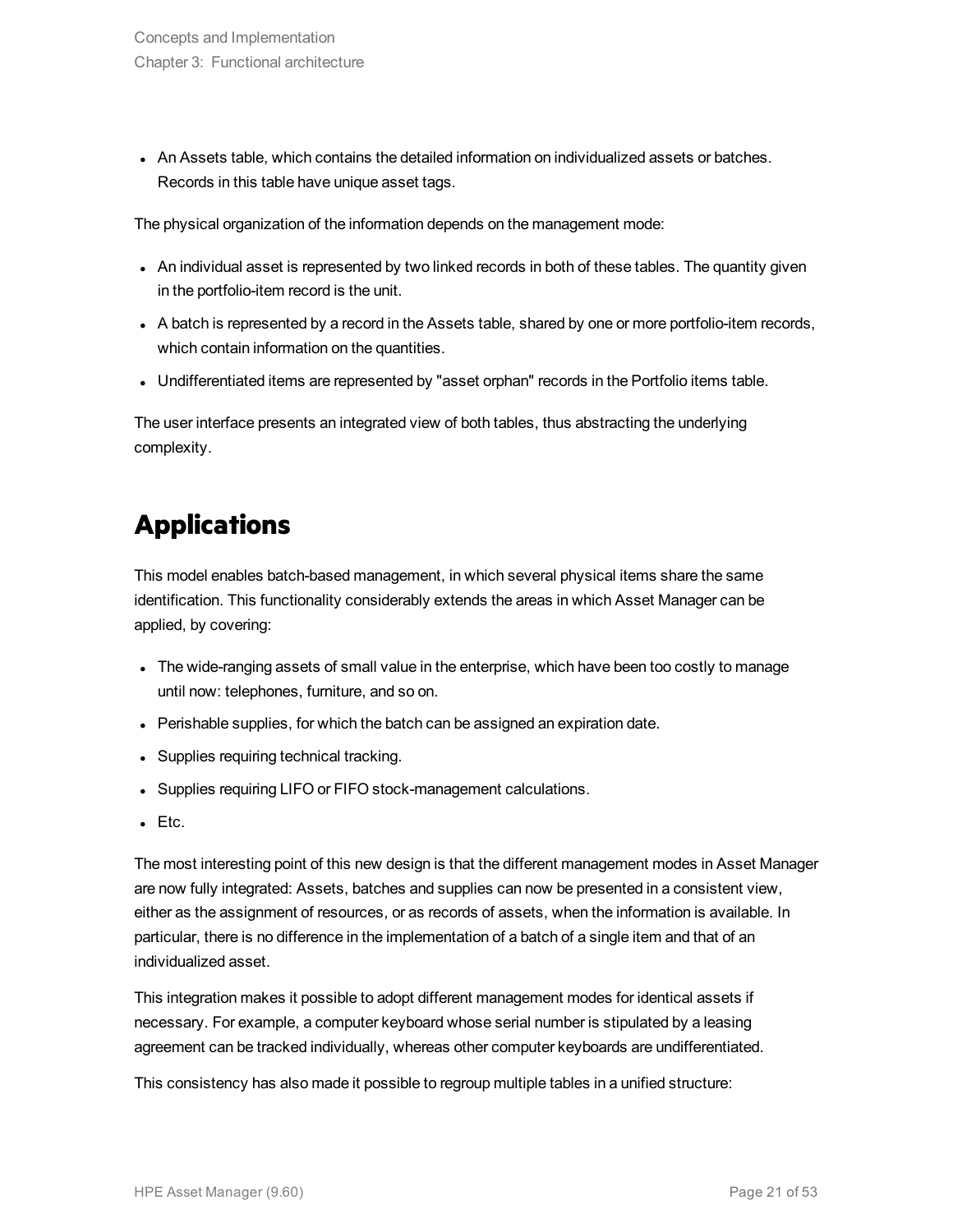Concepts and Implementation Chapter 3: Functional architecture

- Assets
- Accessories
- Software installations
- Consumables and consumptions

It is thus possible to inventory and represent the entire portfolio, from heavy plant equipment to simple reams of paper, with an appropriate level of management for each item. An asset can even be consistently described with a set of items making up its configuration (add-ons, software installations, and so on).

This "genericness" also frees customers from having to make difficult and irreversible decisions when creating portfolio items: The only difference between assets, batches and supplies is in the way they are identified and tracked. Only the minimum management level required by the model needs to be specified. It is even possible to make these requirements later on. For example, when certain technological assets drop in price, a less strict tracking method can be adopted: The generic tracking model makes it possible to switch between the three management modes with ease.

## <span id="page-21-0"></span>**The user interface**

Asset Manager offers its users a unique interface enabling them unequivocal flexibility and productivity, and which can be adapted to each user's specialization and level of training. Users can easily access the operation interface from the Internet Explorer instead of installing the full Windows client.

### <span id="page-21-1"></span>**The navigation bar**

<span id="page-21-2"></span>Asset Manager provides a customizable navigation bar. It enables you to hierarchically organize functions (access to screens, data, wizards, reports, and so on) that are the most useful to you.

### **The native interface**

Asset Manager's native, graphical interface enables users to navigate fluidly and coherently through the data in the database to which they have access. It's based on a database browser that contains two non-exclusive and synchronized modes: list and detail.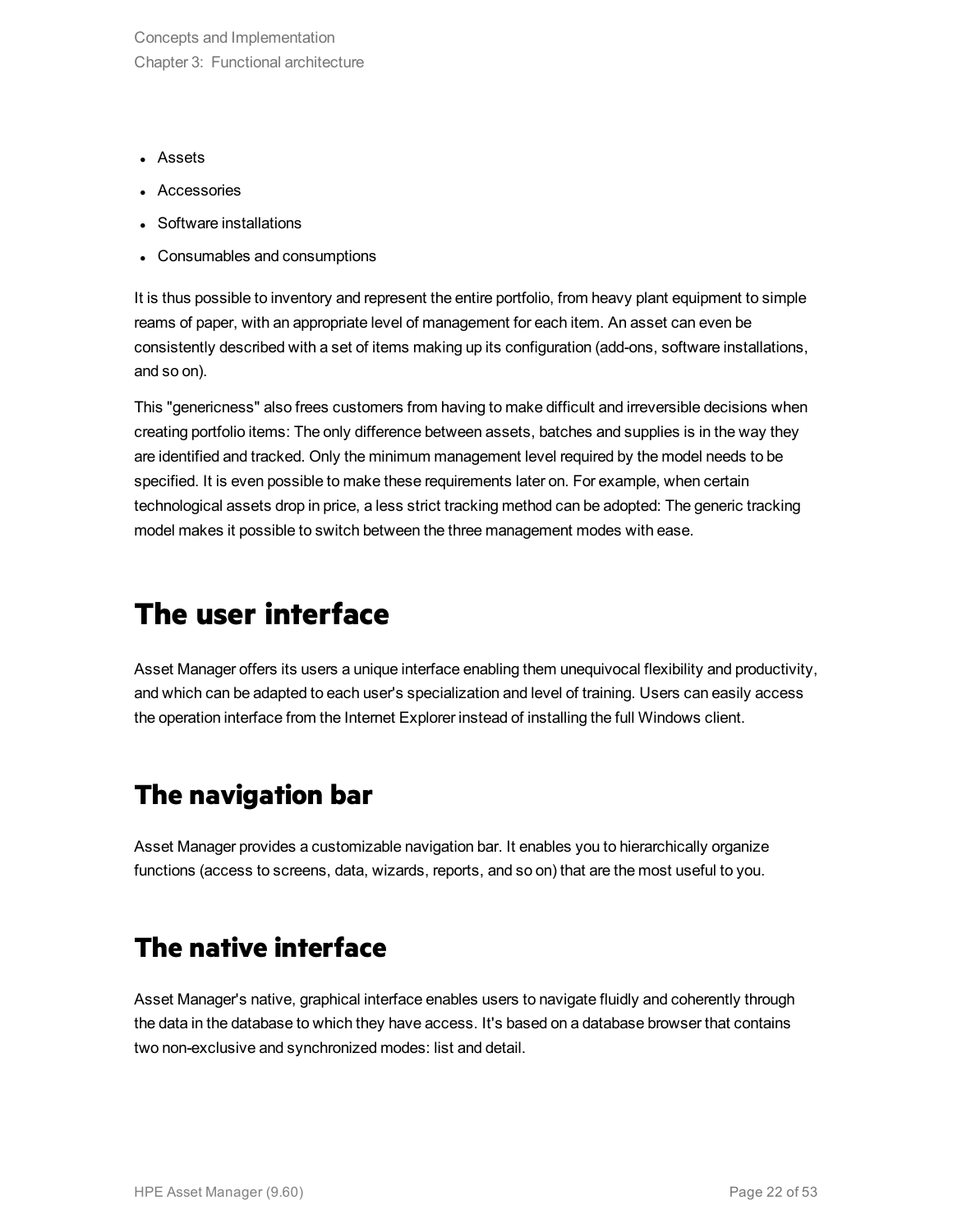The list mode enables you to display the records of a relational table and offers the user great flexibility in configuring parameters:

- Display tables in list or tree structure.
- Choice of displayed fields, no matter what the current table columns, the table columns linked to the current table or the calculated fields.
- Sort on several columns.
- Filtering records by field value or on whatever other condition expressed in AQL.
- Multiselection
- $\cdot$  Etc.

All these modifications can be made on the fly, according to your needs. Plus, a function that lets you progressively load tables enables you to browse through these tables irrespective of their size.

This detail mode enables you to display and update the data in one or many records.

The functionalities and presentation of the detail modes are the same for any table (selection lists, zoom to linked objects, and so on). This consistency minimizes the need to resituate yourself in each table.

<span id="page-22-0"></span>Just like with the list mode, the user disposes of numerous options to change how a detail is displayed: order of the tabs, navigation possibilities, and so on.

## **Wizards**

The Asset Manager wizards are the natural complement to the EasyView interface. They enable you to define the sequence of screens that guide the user through a given task. They are especially useful when:

- You want to group into one, single user transaction a complex task that will simultaneously impact several database objects.
- You want to help users perform an obscure task.
- You want to limit users to only one method of performing a task.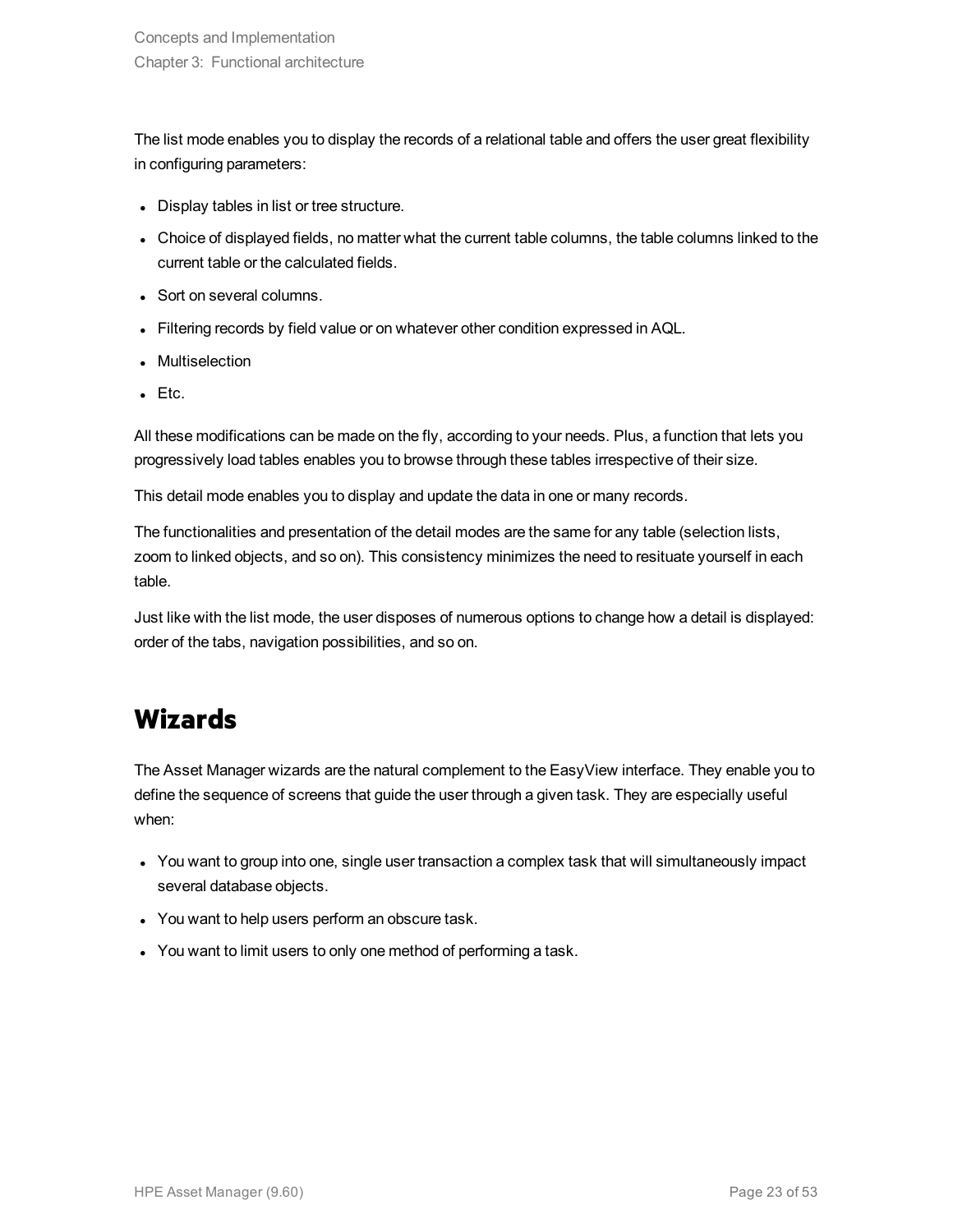## <span id="page-23-0"></span>**Parameterization**

The parameterization of Asset Manager is remarkable in that it can be implemented and tested from the application itself: A simple right-click on a field, for example, enables you to immediately make it mandatory. You can then test its behavior and the result before saving the changes, which then applies to all users. Only certain, important modifications require that you use the external Asset Manager Application Designer tool.

<span id="page-23-1"></span>Thanks to its immense parameterization possibilities, Asset Manager also adapts itself to the specific needs of any company.

## **Customizing the database**

The external Asset Manager Application Designer tool enables you to add new tables to Asset Manager.

Asset Manager also lets you add supplementary fields and links to the tables in its database, which can then be used by the entire application: specific detail pages, list views, reports, APIs, and so on. You can add three types of supplementary fields:

- Columns, which can be added to relational tables using Asset Manager Application Designer. You can modify its properties: type, length, functional type (monetary, percentage, duration, and so on), destination (for foreign keys), and so on.
- Feature fields, which can be defined. They offer a lighter solution, which is particularly recommended for the implementation of columns containing little information. These fields and links are implemented in rows (one record per value) in the dedicated tables. Contrary to columns, they can be instantly added to a database while it's being used. Yet, it has a few functional limitations (no monetary conversion, certain limits on links, and so on).
- <span id="page-23-2"></span>• Calculated fields, which are defined as the result of an AQL formula or a Basic calculation program. They are not stored in the database and can only be used in read-only.

### **Customizing the user interface**

Asset Manager Application Designer enables you to customize the Asset Manager native interface by defining detail screens that are different for each user that customizes them. Using Basic scripts, you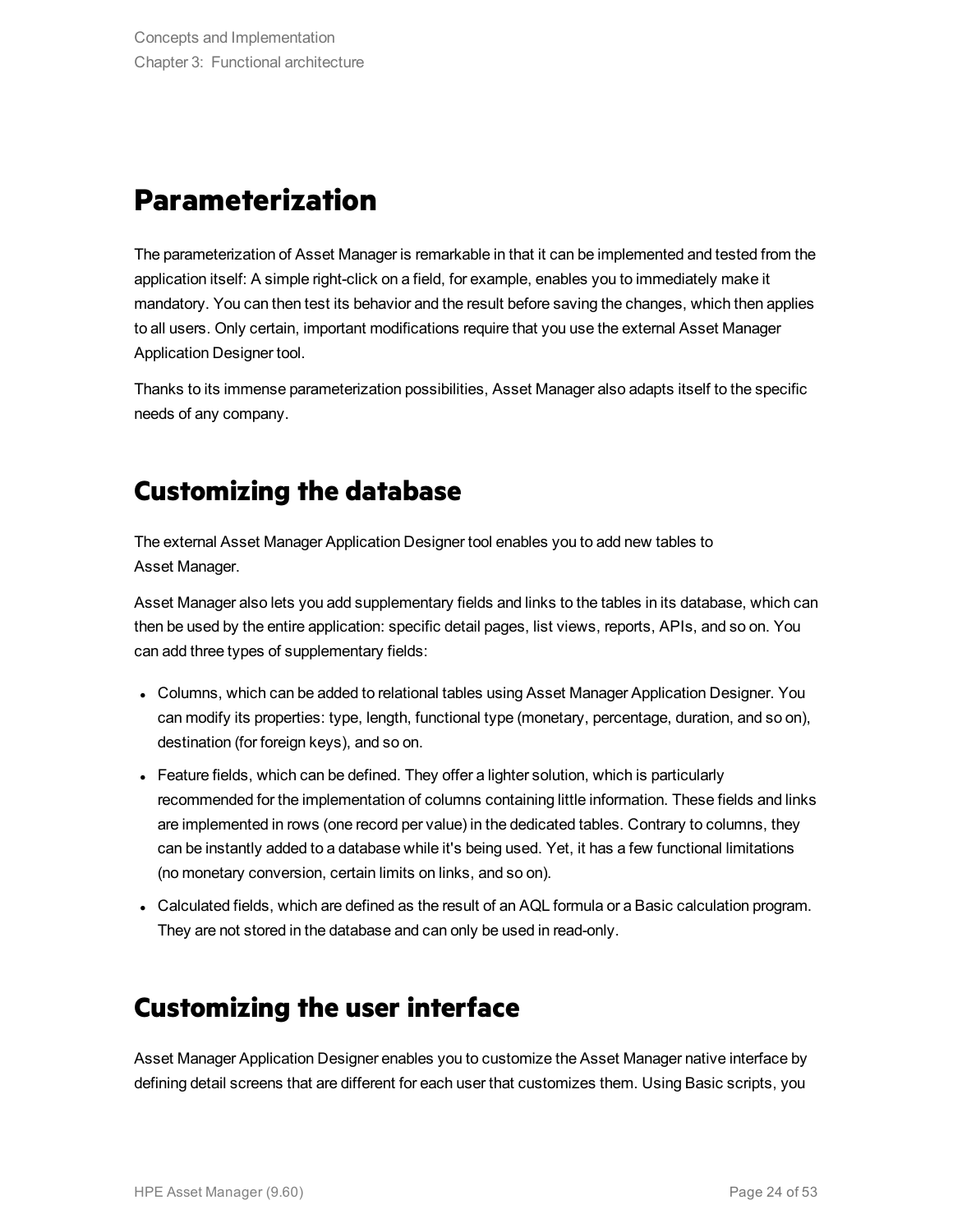can automatically display or mask tabs, fields and command buttons according to the context, thus improving the efficiency and interactiveness of the obtained interface.

Furthermore, the wizards can also be configured in Asset Manager based on a powerful model using a declarative structure and a Basic code.

<span id="page-24-0"></span>Finally, a certain number of existing external solutions (Get-It, APIs, and so on) enable you to define screens and Web platforms from outside of the application.

## **Integrity rules**

One of most original features of Asset Manager is that it offers to define integrity rules at the level of the fields, records and links. There are numerous types of rules, and each one offers a unique ability to customize. We can define:

- A relevance rule, which can make a field or link relevant (and thus usable and displayable) or not, according to the context. For example, the user link is not relevant for an asset in stock.
- Constraints on fields, which makes a field or a link mandatory. For example, a link towards a stock can be made mandatory for an asset in stock.
- Constraints on the record, which imposes a consistency rule for a record's validity. For example, an asset retired from the portfolio can only have a "non applicable" value for its status.
- Integrity constraints between records. For example, an asset cannot be deleted as long as it has existing expense lines.
- Default values, which apply to fields and links and are used when creating or duplicating a record.
- Access-limitation rules, which make a field or a link read-only in the native interface.
- The automatic generation of histories can apply to certain fields and certain conditions. When it is triggered, the history automatically saves the date, hour and author of a modification as well as the previous value of a field or link.

All these rules can be defined easily and by taking into account the context data by using the combination of Basic scripts and AQL queries.

<span id="page-24-1"></span>Keep in mind that the synchronous workflows further extend the possibilities of rule definitions and integrity automatisms.

## **Actions**

Asset Manager's automatic actions enable you to define: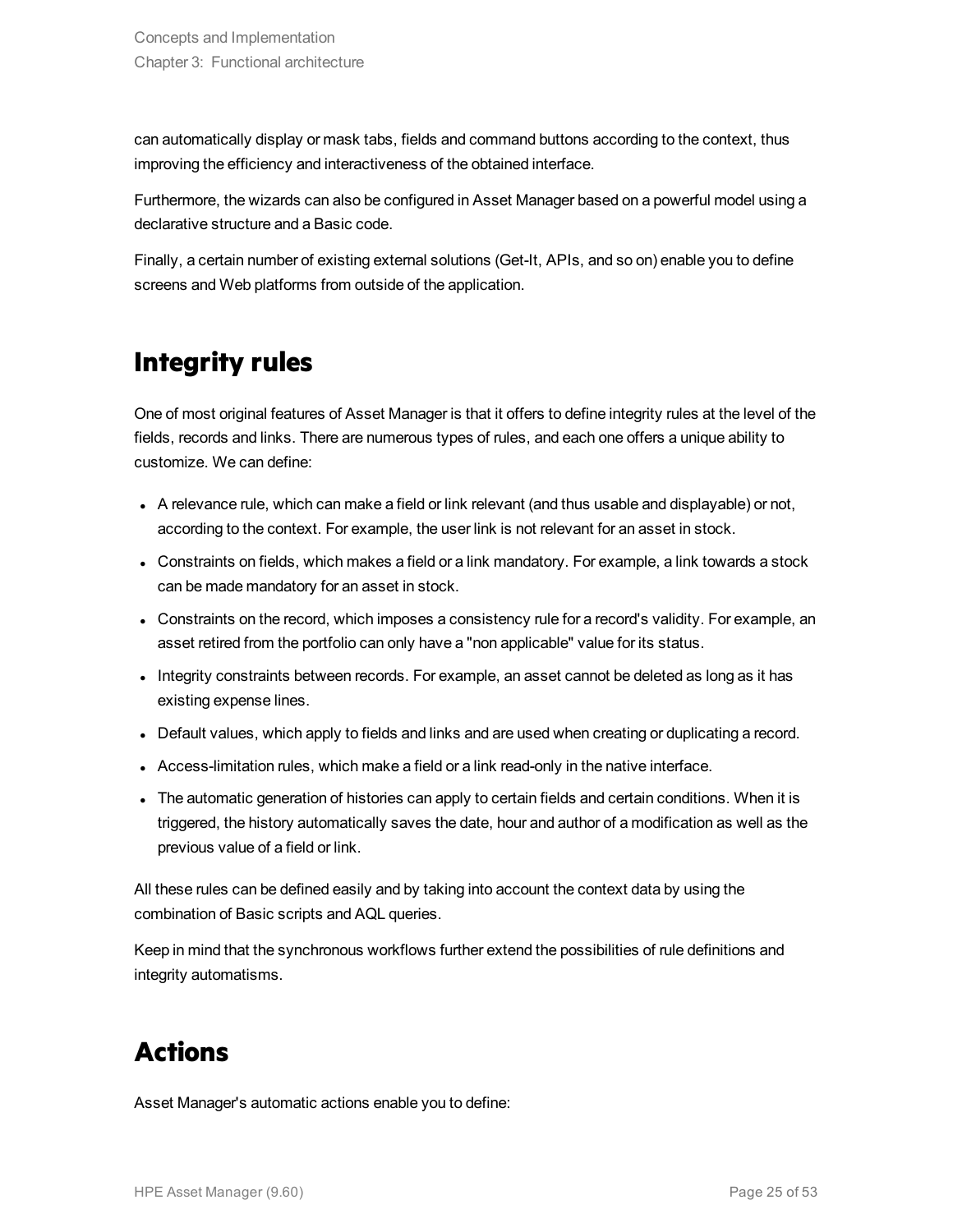- Complex transactions that involve several records or necessitate large calculations.
- The launching of wizards.
- The automatic dispatch of e-mails.
- The generation of reports.
- The launching of external applications.
- The generation of DDE orders.

<span id="page-25-0"></span>If you use Asset Manager Application Designer, you can link actions to contextual buttons defined by the user in the native screens.

## **Workflows**

Asset Manager contains a comprehensive workflow engine that simultaneously supports two types of functions:

- Asynchronous workflows, which can be used in particular to define complex procedures with multiple users. Users have a list of tasks to perform, which is fed by the relevant workflow activities. Users can start a wizard from this list that can be used to perform (or notify completion of) this task.
- Asynchronous workflows are executed immediately within one single database transaction.

You have unlimited possibilities when it comes to using Asset Manager's workflow engine.

- Asynchronous workflows can be used to accelerate and increase the dependability of your company's processes (such as the purchase-order authorization cycle).
- Synchronous workflows can be used to implement complex integrity rules. For example, you can automatically propagate the modification of the cost center's location to all its sub-locations.
- Workflows can be used to automatically generate all kinds of procedures (calculations, reporting editing, launching external applications, and so on) at regular intervals. These same workflows can inspect the database, trigger alarms, purge obsolete data, launch automatic inventories, and so on.

Workflows can be triggered either by modifications (creation, update or deletion of a record) in the database, or at regular intervals.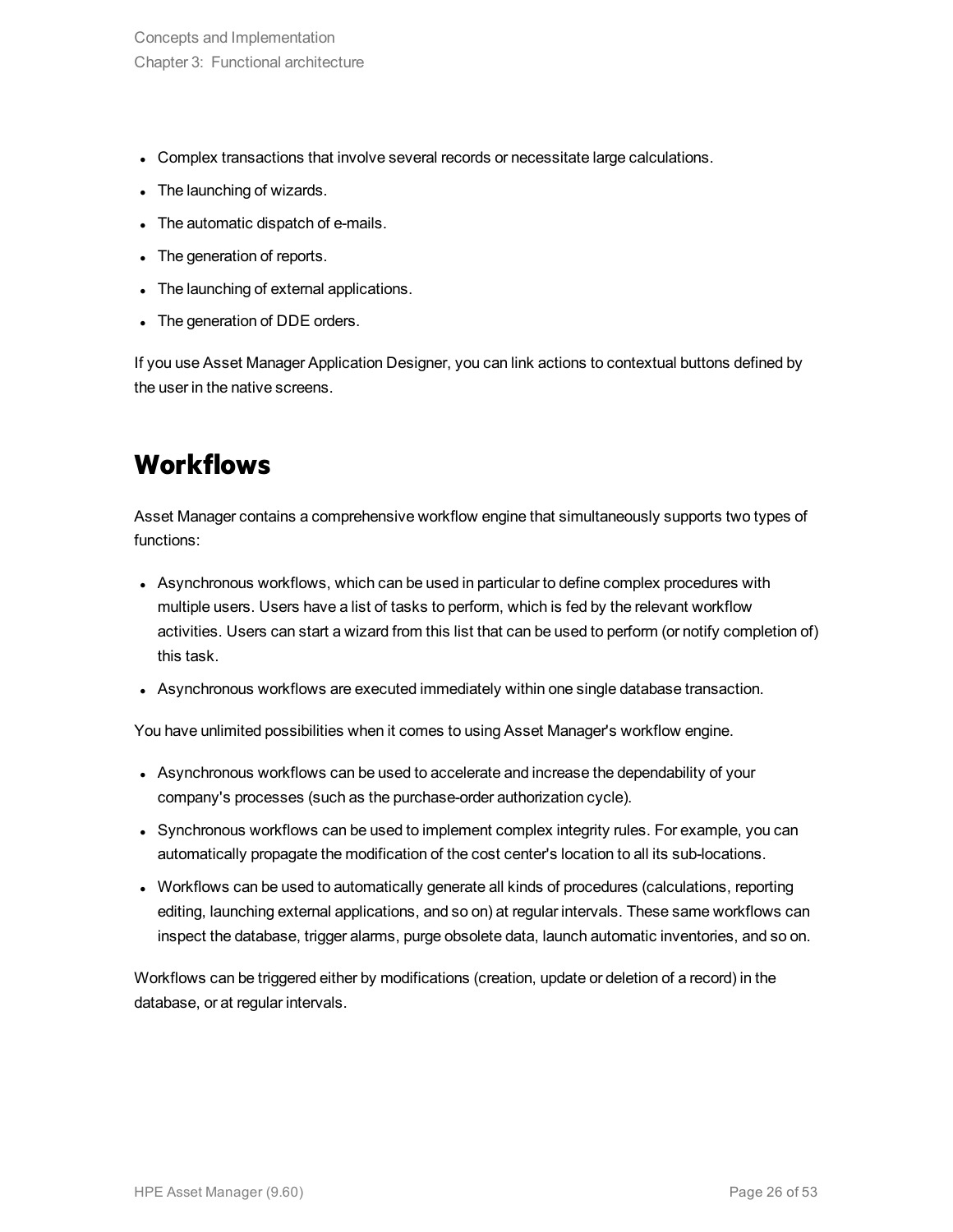## <span id="page-26-0"></span>**Reports**

Asset Manager includes several tools enabling you to calculate statistics and generate graphical and table reports.

- Using calculated fields, you can calculate complex statistics for any object in the database. This is done through the use of Basic scripts and SQL syntax. These fields can then be inserted into lists and details (in read-only).
- The tree-structure of a list, as well as the fact it can be configured, enables you to easily create interactive screens. You can also copy these lists manually and paste them into charts or tables of other applications.
- Wizards can be configured to regularly display graphics and statistics defined by the user.
- The SAP Crystal Reports (runtime) generator is completely integrated with Asset Manager and enables you to execute numerous, standard reports. Users possessing a SAP Crystal Reports license can also create their own reports and execute them with Asset Manager.
- <span id="page-26-1"></span>• Finally, the OBDC driver provided with Asset Manager enables you to use practically all the report and table generators on the market, in particular, those using Cognos and BusinessObjects.

## **Security**

Asset Manager's security model is one of the most extensive on the market. Each user is assigned a profile that is defined based on three points:

- User rights: They define the information to which the user has access according to the nature of that information. For example, you could assign HR managers access to employees' social security numbers but hide this information from Office managers.
- Access restrictions: They define the information to which users have access according to whom that information belongs. For example, you could assign the users of the Colby factory access to the records of other employees on that site but not give them access to the records of users at the Swiss site. Any condition can be used to filter the information accessible to users and user groups.
- Functional rights: They define the functions that each user can perform on data. For example, only authorized personnel can place an order.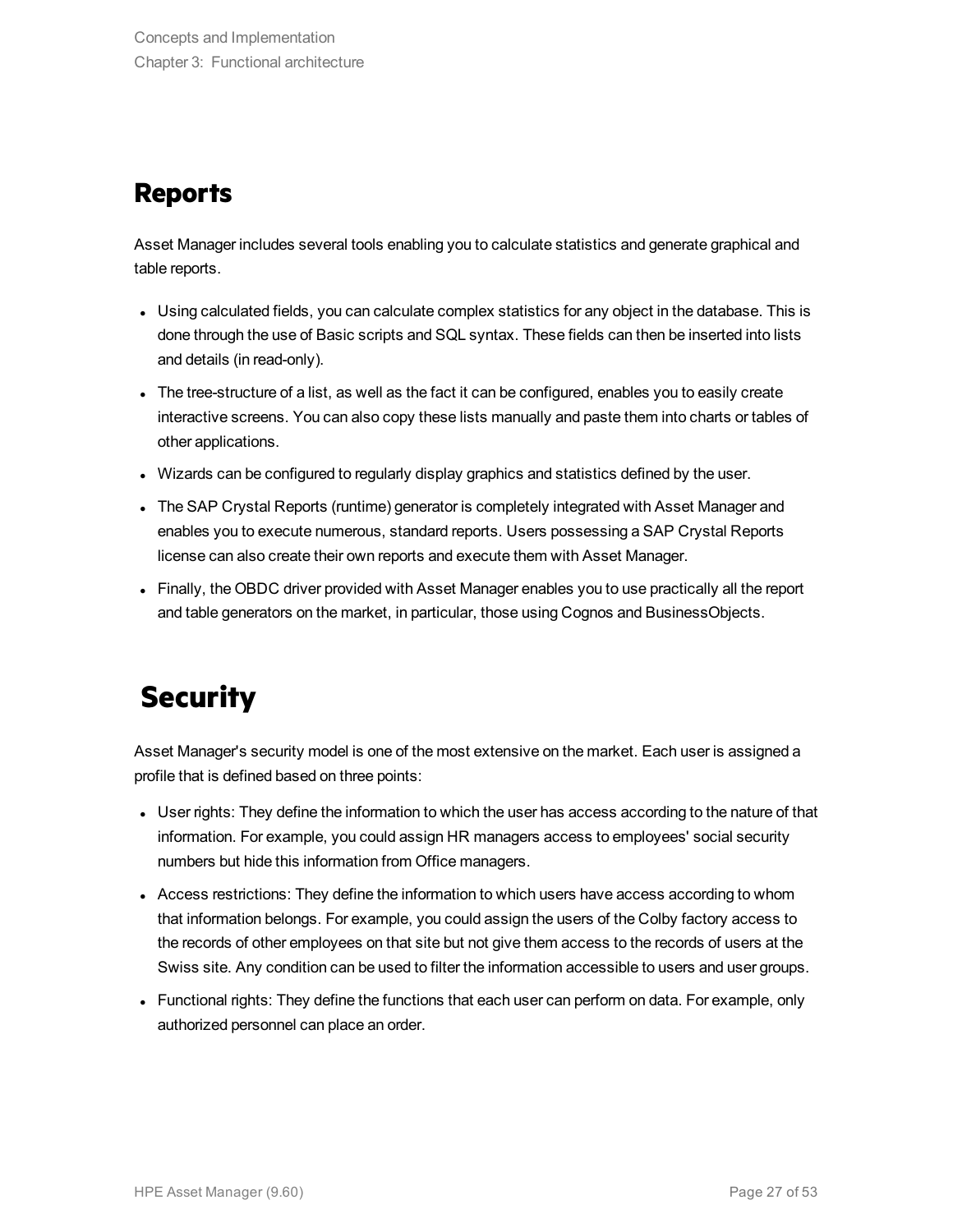## <span id="page-27-0"></span>Part II: Implementing Asset Manager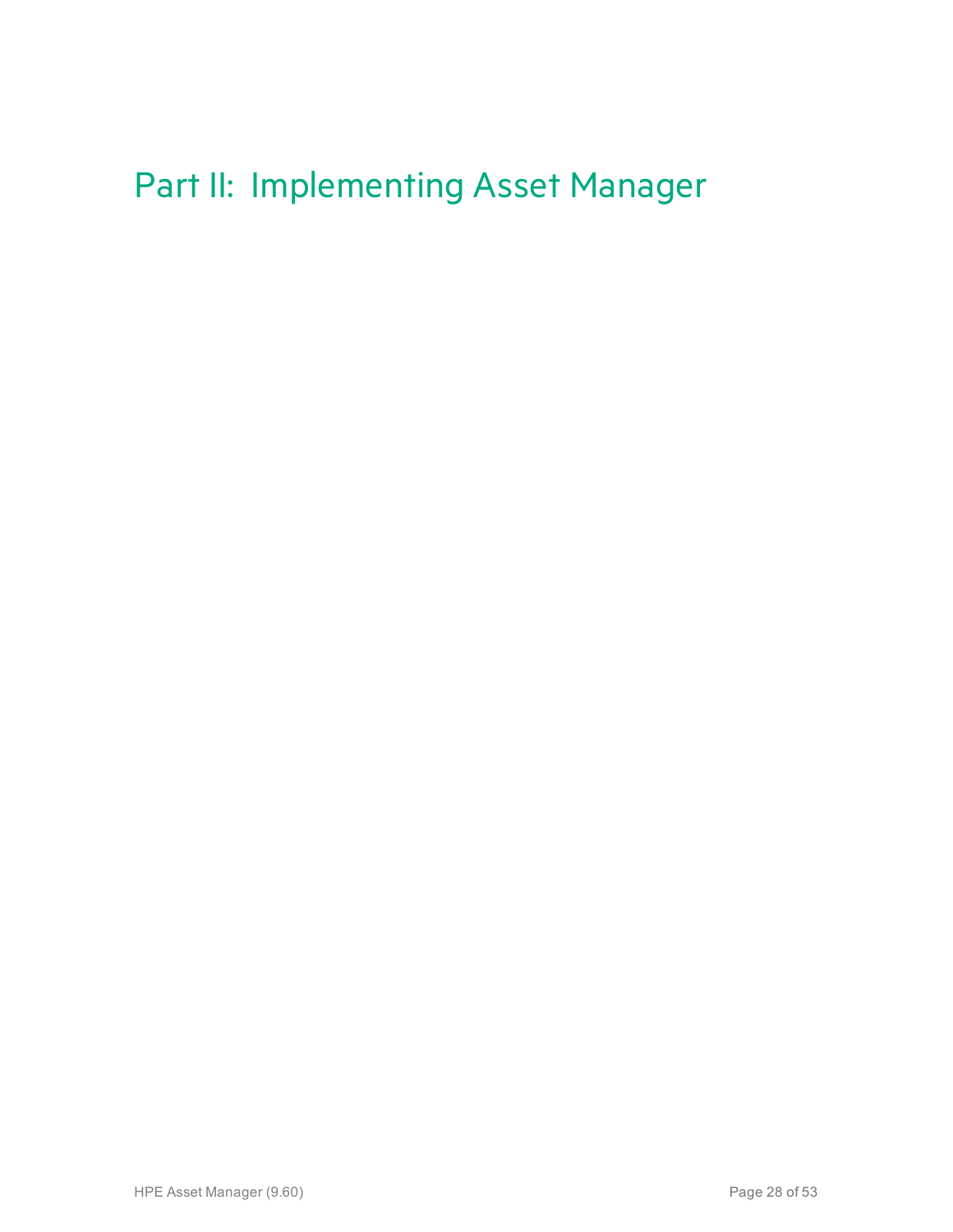## <span id="page-28-0"></span>Chapter 4: Introduction

This chapter includes:

## <span id="page-28-1"></span>**What is in this guide?**

This guide contains the principles and methods recommended by HPE to carry out projects using Asset Manager.

The richness of functions provided by Asset Manager, the expanse of domains it enables you to cover and the nearly unlimited possibilities for defining parameters makes it difficult to provide one standard method of implementation. So, rather than presenting one general method for implementation, this guide tells you how to assemble the components of Asset Manager according to their contexts and illustrated by examples:

- General principles that provide the framework of this method.
- <span id="page-28-2"></span>• Practical elements like questionnaires, check lists, planning, and so on. that provide detail.

### **Small and large projects**

Asset Manager is an extremely rich tool that enables its thousands of users to execute hundreds of different processes. And, they do this all in a coherent manner while conforming to the management rules determined by their company. Yet, because of its flexibility, Asset Manager is also used daily by very selective groups of users working for small companies and managing a portfolio of only a few hundred specific assets.

It is thus evident that the methods employed to implement Asset Manager for a large IT system can greatly differ from those used to employ Asset Manager in a small project. The methods provided here, however, are based on a large project and thus risk to appear extraordinarily daunting and complex for a small or mid-sized project. For this reason, it is assumed that project managers for small and mid-sized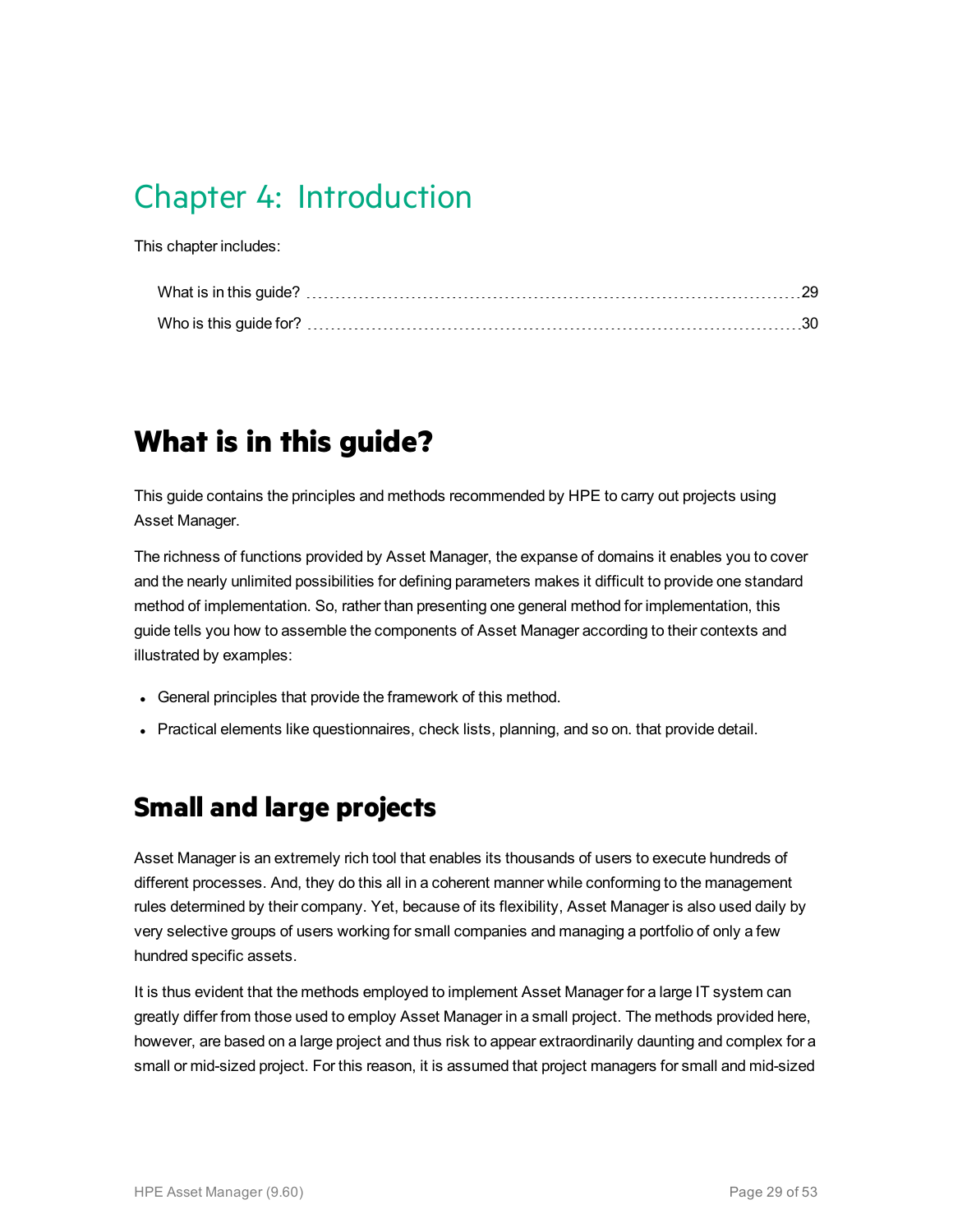projects will cut down or remove the steps detailed here. We still recommend that they use this guide as a source of reference material, which can steer them down the right track.

Managing such projects is a veritable test of patients and attention to detail: If overlooked or dealt with too quickly, many issues can quickly become problems that appear in the most inopportune times and risk costing your company time and money later on down the road.

## <span id="page-29-0"></span>**Who is this guide for?**

Because this guide covers the initial implementation of Asset Manager, you can use it as a reference when extending its capabilities with added functionalities. In this case, this guide is for:

- Decision-makers: General management, IT management, User representatives, and so on.
- Action-takers: Internal or external project management, Planning team, Tracking team, Quality Assurance, and so on.
- <sup>l</sup> Main project managers: Configurations management, Training management, and so on.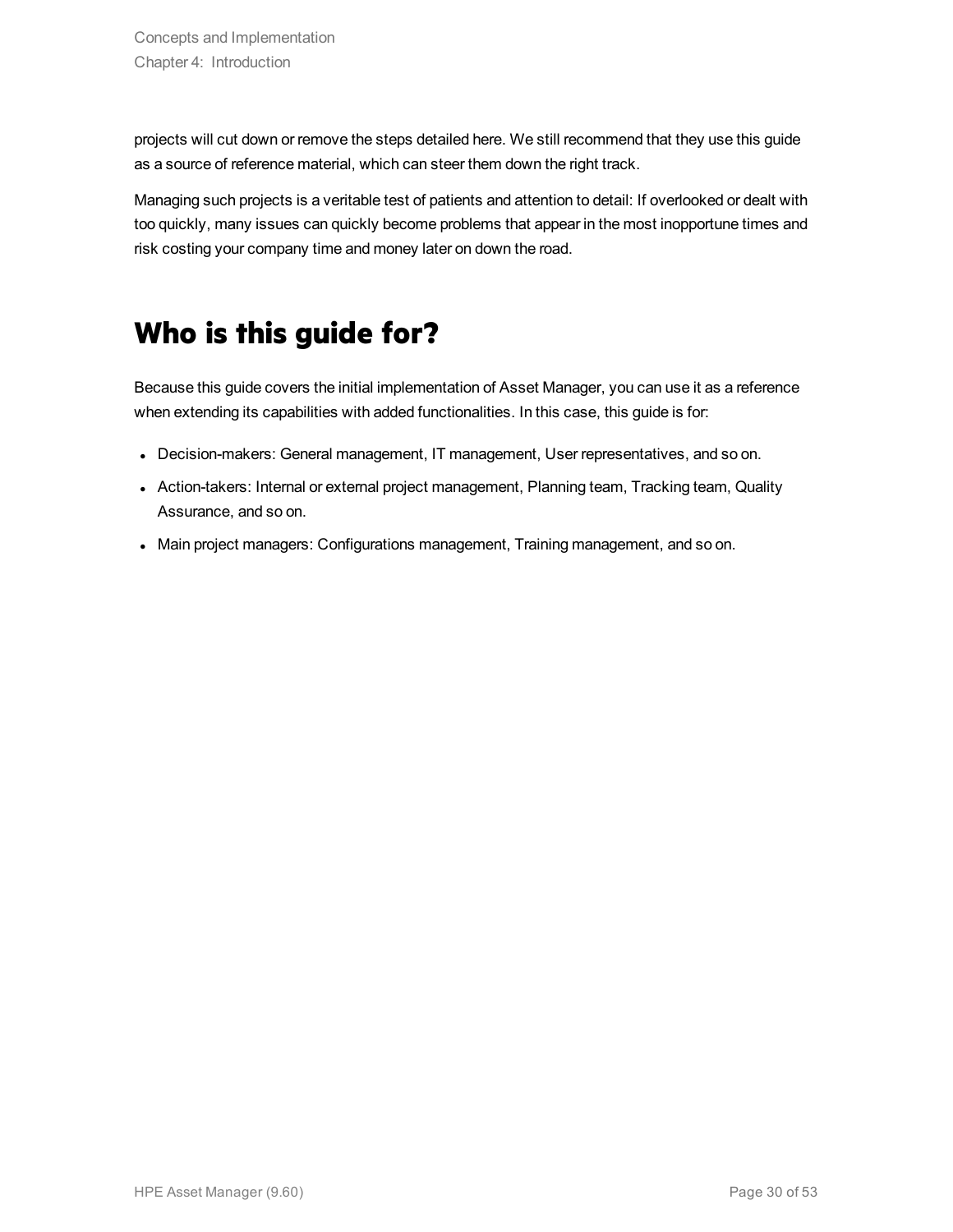## <span id="page-30-0"></span>Chapter 5: **Project organization**

Before going into the phases of an Asset Manager project and the tasks that compose it, let's go over the principles of a proper project organization.

### Steering committee

The steering committee is in charge of directing the project: This group is composed of the decision makers that represent each part of the company impacted by the project. They define the general objectives of the project, its perimeter and its deadlines.

This committee also provides direction during meetings with the project committee. They are the decision makers among all the project members and have final say at the end of each major step of the project's numerous phases.

### The Project committee

The project committee is in charge of directing the project: This committee is under the direction of the project director, who is responsible for the implementation of the project's steps: analysis, configuration, training, migration and deployment. This person also coordinates the transversal functions necessary for the project: tracking, management, outsourcing, and so on. Finally, the director reports to the steering committee on the advancement of the work and lets the committee make decisions that exceed his competence.

The tasks involved in directing the project include:

- Dividing the project into functional sub-projects.
- Establishing a planning and creating a table of those in charge of projects and project tracking.
- Organizing project teams: assigning team members, organizing information exchanges, training, and so on.
- Managing any out-sourcing.
- Assuring the quality: defining standards of quality for the project, verifying that these standards are respected and that the results are uniform (documents, programs, data, and so on).
- Communicating with the steering committee and the company.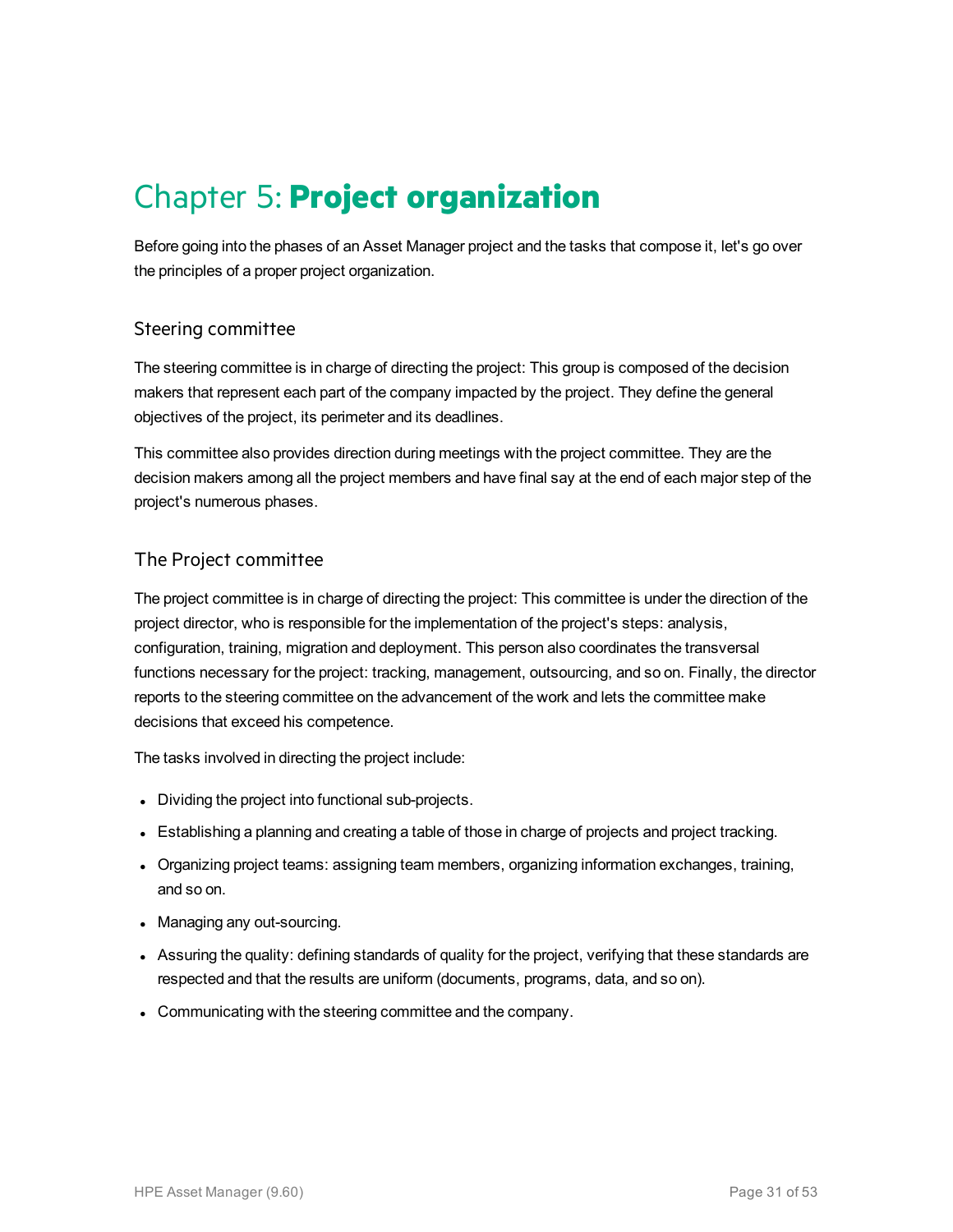### Project teams

Project teams implement the new system under the direction of the Project committee. The organization and composition of these teams evolves along with the project as its advancement requires constant reorganization. In these teams, we can identify the:

- Managers of the functional sub-projects and their team members.
- Migration team
- Model manager coordinates the different components of the configuration, which are each handled by different functional managers. The watch guard verifies the consistency of these partial configurations as they are implemented, looking for: doubled data (workflows, wizards, screens, and so on), conflicts between integrity rules, and so on. This is a key role whose existence makes the difference between a smooth project with good results and a problematic project with troubling consequences.
- Testing team constructs testing procedures (trial tests, ad hoc software, and so on) and performs the tests devised in the planning.
- Security manager defines user profiles and assigns the corresponding access rights.
- Training team has a purpose that is dependant on the number of users to train. One part of this team will generally be composed of people who will continue to provide support to users after the project's implementation. This enables a company to profit from the knowledge of those employees in the Training team long after the initial implementation is complete. It also enables the company to ease dialog between users and the members of the support team.
- Technical team prepares and implements the platforms and networks necessary for the project.

Sub-project manager establishes and tracks the planning of the sub-project in collaboration with the Project committee.

### Dividing the project into functional sub-projects

It usually helps to break down a project into several sub-projects. Managing a portfolio, for instance, can be divided into the following functional sub-projects:

- Catalog
- Procurement and stocks
- Assignments
- Maintenance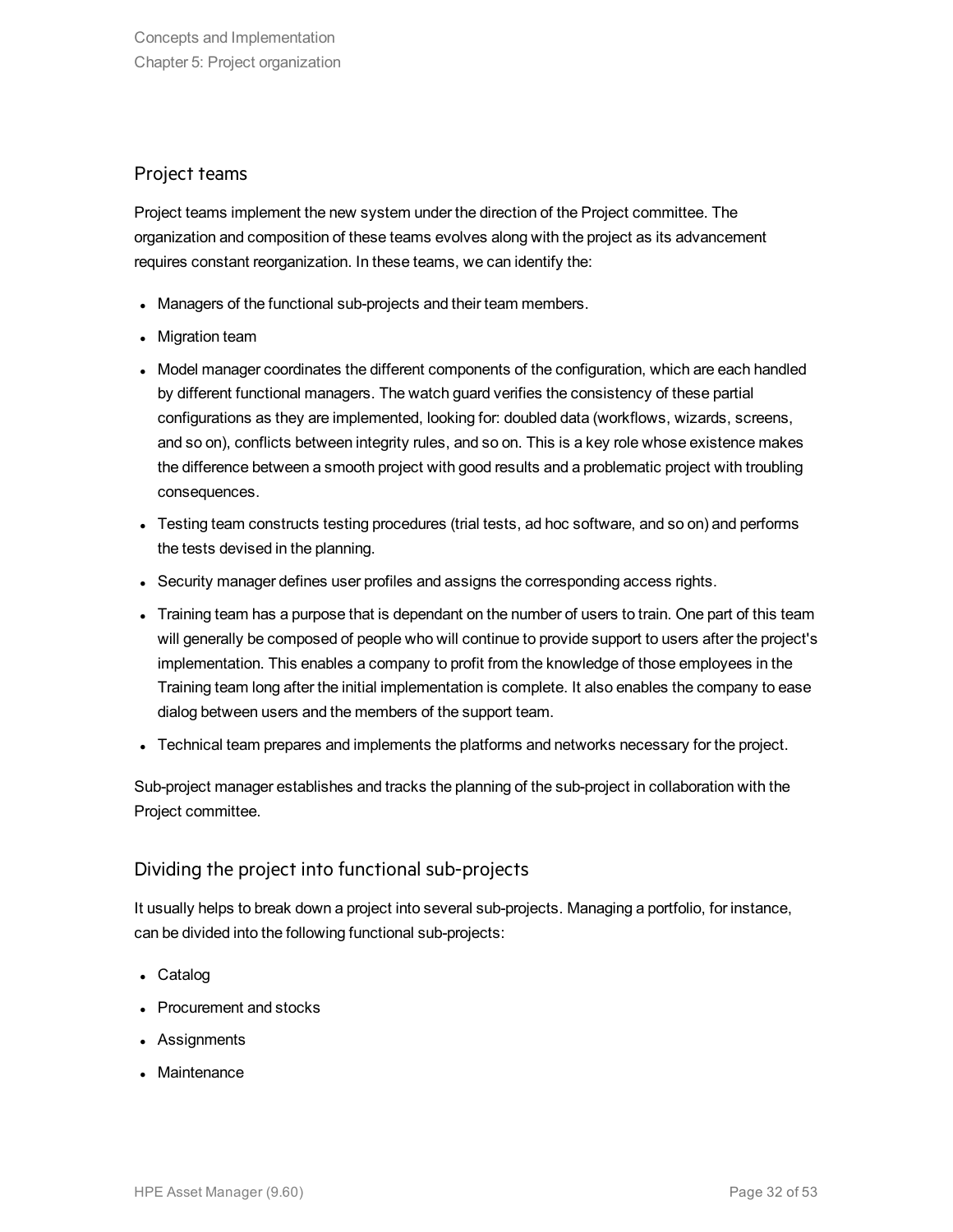- Budget management
- Cost accounting
- Inventories and fixed assets
- $\cdot$  Etc.

The number and the contents of the sub-projects will depend on the size of the progect and the priorities defined by the company.

Dividing a project into sub-projects is usually necessary when redefining the procedures. If the project is quite large, you might need to divide sub-projects even further for parameter configurations. These sub-projects require a massive watch-dog effort, however, to assure that each part is consistence to the whole.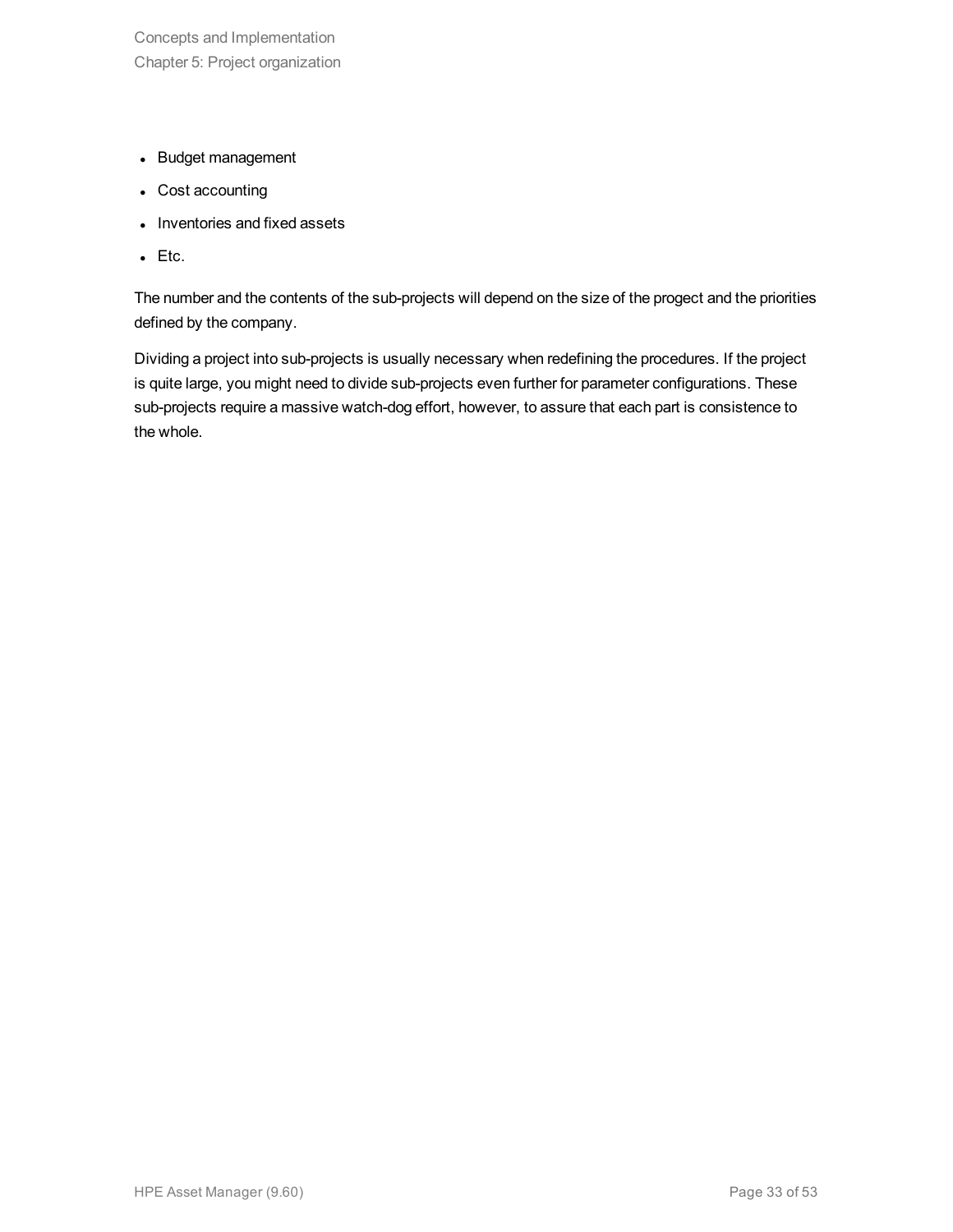## <span id="page-33-0"></span>Chapter 6: **Project phases**

Implementing an IT solution creates a certain number of tasks whose number and complexity depend entirely on the size and complexity of the project.

We can identify several large phases which are classic to most IT projects. The transition fro one phase to the next is punctuated by a meeting of the steering committee. It is during this meeting where members will ratify and/or confirm the expected results of the next step. If these phases are carried out successively:

- The tasks that compose them can often be carried out at the same time.
- A certain number of tasks can even be started in a phase previous to the one for which they were scheduled. This is particularly the case of parameter configurations, which are often done as soon as the detailed study phase is started.

We will now describe the successive phases of the project and the tasks that comprise them.

#### Preliminary study

This is the genesis of the project whose aim is to construct and evaluate an implementation scenario in order to respond to a need. This phase ends by the decision to launch the project or not, and, if the project will be launched, the allocation of resources and a time line.

#### Initialization

The project's initialization consists of determining reference points (general organization, planning, standards of quality, and so on) that will be used during all phases of the project.

The initialization continues with a transition into the General study.

### General study

The general study aims to:

- Determine the terms of the project: domain of application, functional scope.
- Define the objectives by proposing precise metrics.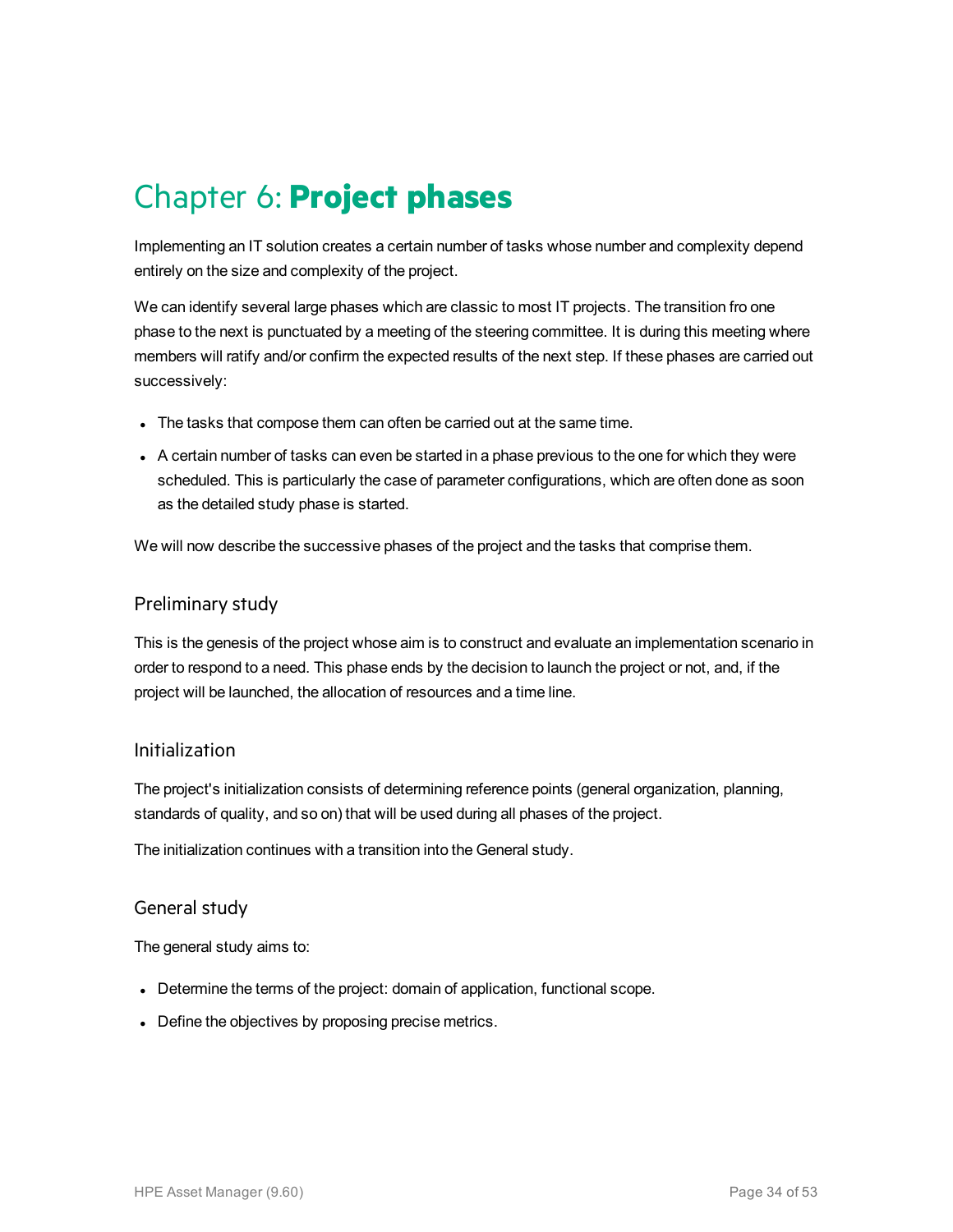Concepts and Implementation Chapter 6: Project phases

- Choosing the software that will be used.
- Making technical choices: platforms, database engines, and so on.

This phase ends with a steering committee meeting to discuss results.

### Detailed study

The detailed study specifies in detail how this new system will work. After receiving functional validation from user representatives, this study ends with a meeting by the steering committee.

### Production

The production phase consists of construction IT systems that meet the needs of determined specifications. It also consists of configuring platforms, configuring software that is used and performing specific manipulations to this software if necessary. This phase also entails the execution of a series of tests to assure the quality of the result and the determine the readiness to advance.

It is not uncommon, and indeed it is sometimes preferable, that certain configurations or developments are performed in the detailed study phase due to Asset Manager's ease of configuration. It goes without saying, nonetheless, that these studies must be carried out from the most general aspects to the most detailed ones so that the entire system is consistent.

### Deployment

The deployment phase is when the new system is made available to those users ready to receive it. It must be prepared with great care in order to avoid any unplanned glitches.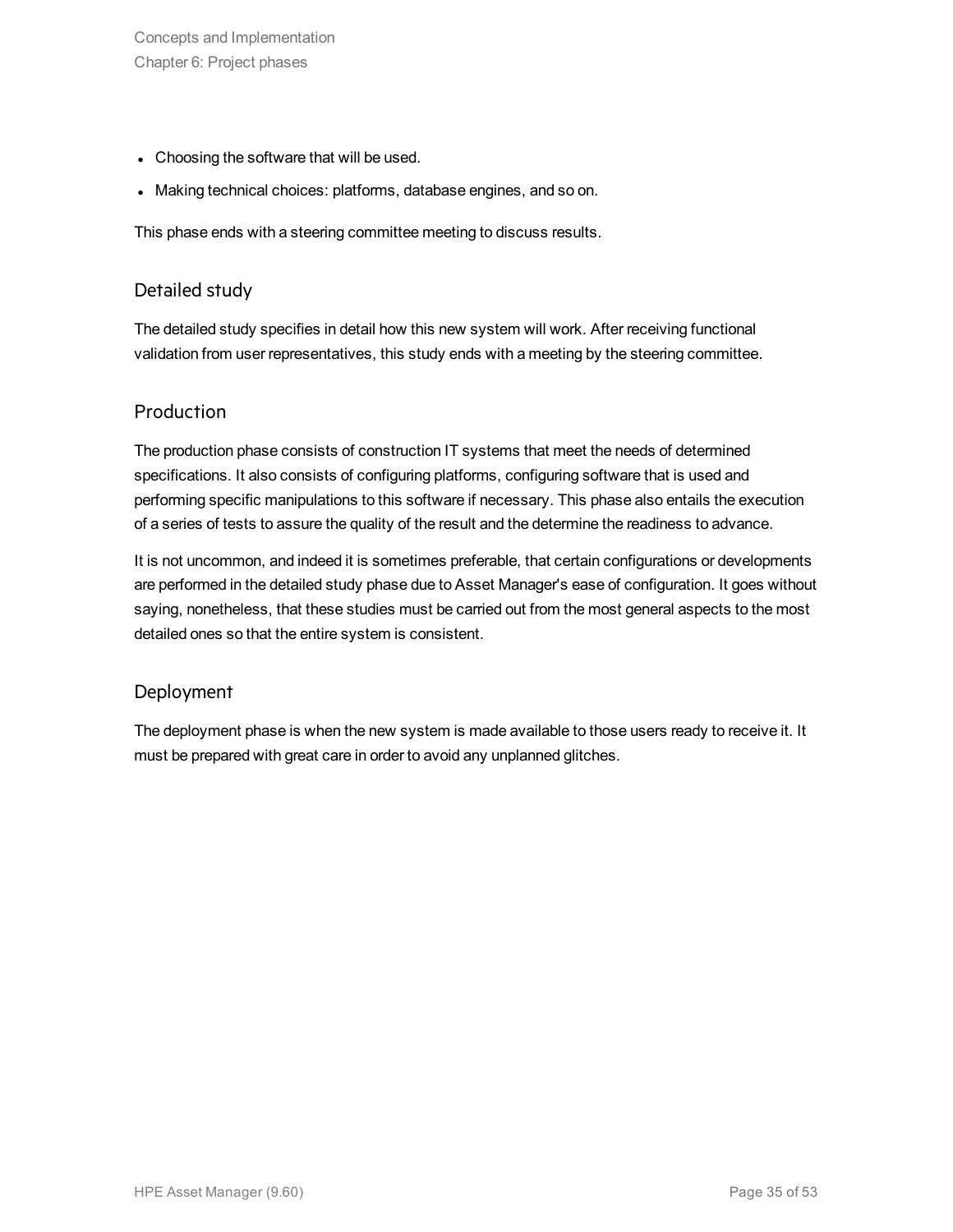## <span id="page-35-0"></span>Chapter 7: Asset Manager methodology

This chapter goes into detail in its discussion of each successive phase in the project. It provides reference lists (decision criteria, check lists, and so on) and can be used as a guideline while performing certain crucial steps.

This chapter includes:

## <span id="page-35-1"></span>**Preliminary study**

This is the first phase of our methodology. It consists of the following main steps:

Definition of the purpose and scope of the project's application

We must stress the importance of having a clearly defined purpose and scope for the project's application as soon as possible. This is a general concept that must be agreed upon by all involved, and which will evolve and develop as the project advances.

### Definition of the project's general objectives

Just like the project's purpose, its objectives must be clearly defined for everybody. The general study of the project will be able to refine these objectives by defining precise metrics.

### Evaluation

You cannot go ahead with a decision to implement a new system unless you perform a project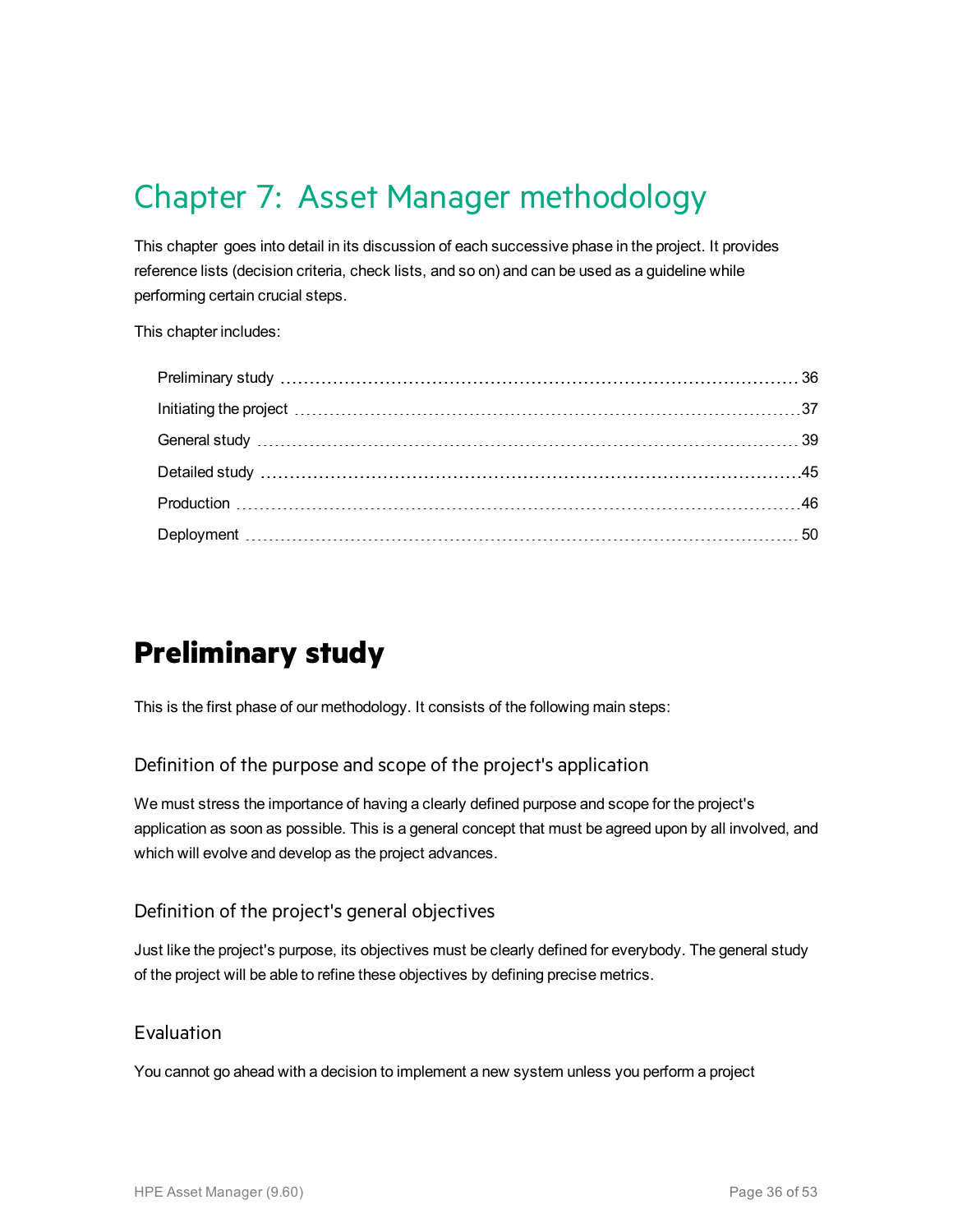evaluation: costs, work load, deadlines, and so on.

### Decision

The decision to go ahead with the project marks the conclusion of the preliminary study. If the project is to proceed:

- Confirm the purpose and objectives of the project.
- Choose a deadline that corresponds to the expected amount of time it will take to implement the project, taking into account the urgency of the situation and the company's resources.
- Allocate human and financial resources to each phase of the project and, in particular, designate a steering committee.
- <span id="page-36-0"></span>• Communicate this decision to the people concerned with the project.

## **Initiating the project**

### Mobilizing company resources

The mobilization of all those essential to the success of the project, as well as the deployment of Asset Manager, impacts numerous departments and functions of your company. The success of an IT project necessitates the contribution of a wide range of technical and functional resources. You will identify these resources and assure their availability during the initialization.

Depending on the project's scope, you might need to associate representatives of certain company departments and functionalities to the project:

- IT management
- Production department
- General departments
- Procurement department
- Maintenance department
- Logistics department
- Accounting department
- Management control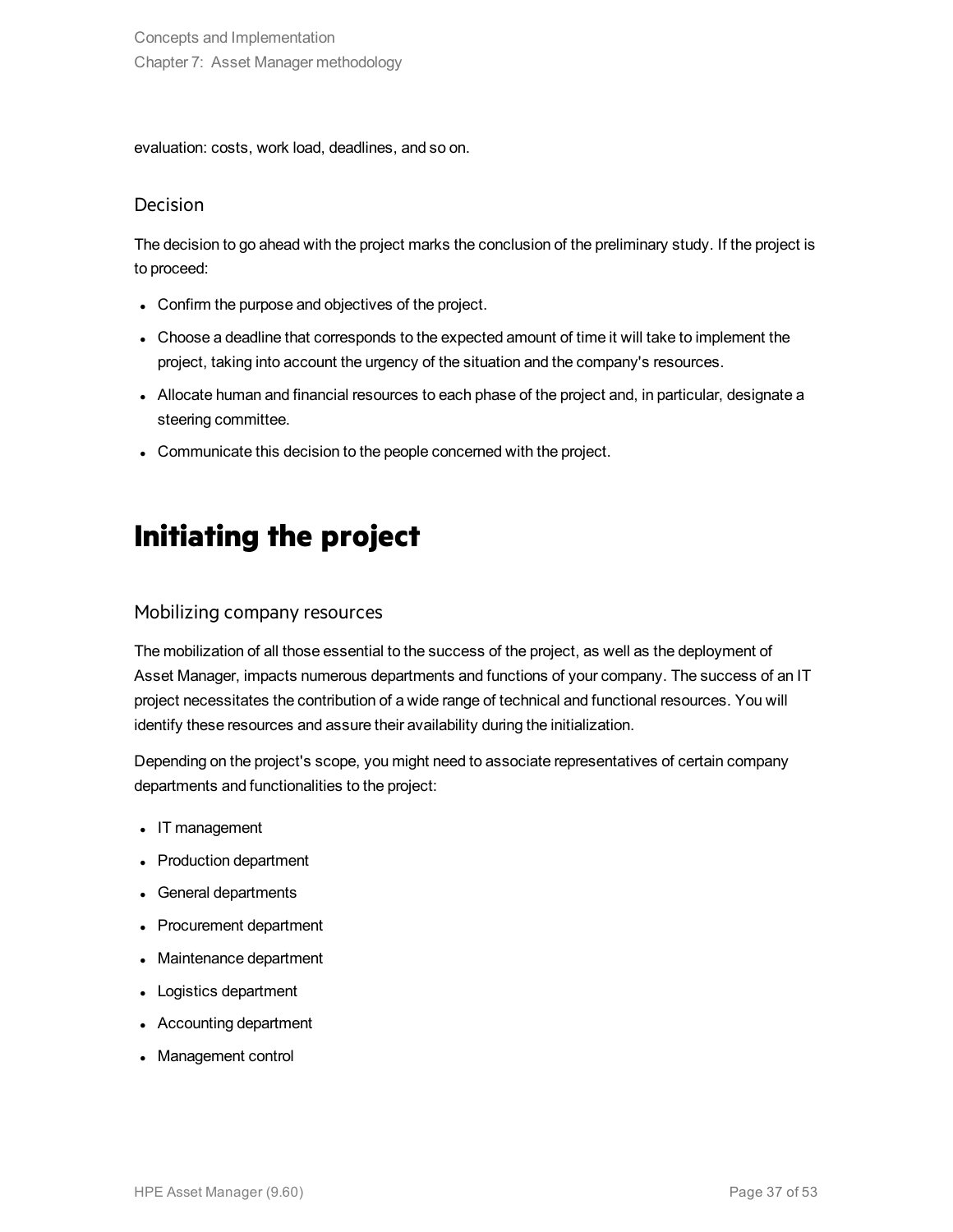Concepts and Implementation Chapter 7: Asset Manager methodology

- Legal department
- $\cdot$  Etc.

### Composition of the project teams

The composition and scope of the project teams must be continually adapted according to the tasks at hand. This is an activity that needs to be managed by the Project committee.

When a company cannot - or does not want to - use internal resources for the project, it can out-source all or part of the project's conception and implementation. HPE and their partners have a wealth of specialized and experienced consulting companies available who can offer their services throughout the life of the project or at key intervals (project conception, organization, analysis, configuration, training, and so on).

Even a company with enough sufficient internal resources might want to call on functional or technical experts during of the project. These experts can join their teams and share their knowledge with them. This practice provides a positive impact on time lines, quality of results and the autonomy of the company, and is thus highly recommended.

Many of the most important departments in your company are directly impacted by the software selected during the General study phase. And many of the resources corresponding to these departments cannot be identified until after this selection has been made.

#### Communication

Communication merits particular attention throughout the course of the project.

Communication, especially concerning future Asset Manager users, is crucially important and must flow in both directions: The flexibility and richness of Asset Manager not only adapts itself to the needs of all groups of users but also commands the cooperation of each one to the good of the whole. This communication needs to happen:

- Between the decision-makers and the action-takers.
- . Inside the project teams: This communication becomes crucial when project deadlines approach.
- For the rest of the company.

### Establishing the planning

The planning details the tasks to perform, the work load involved and how long they will take.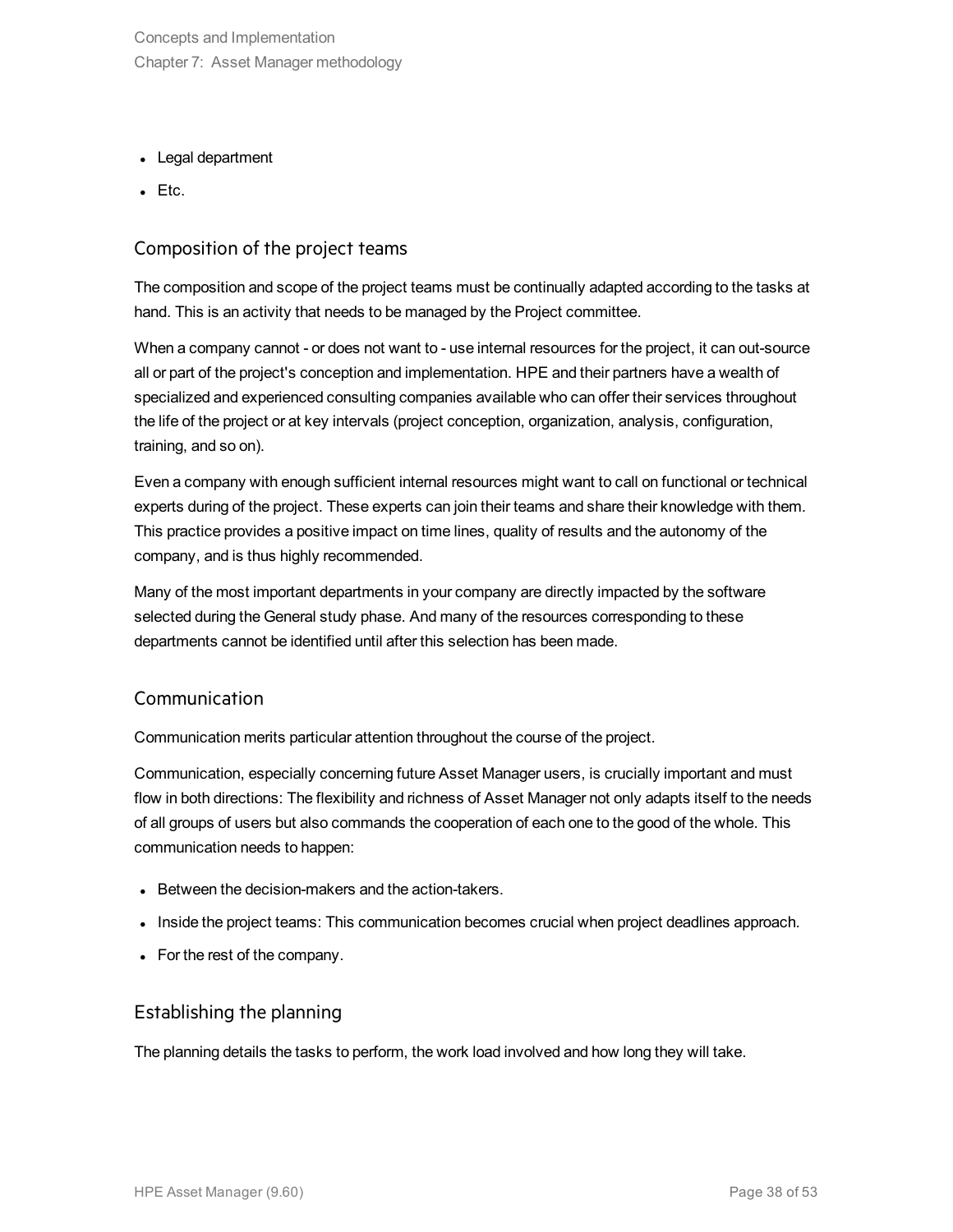The planning must start out general and gradually refine itself to specific needs as the project advances, taking into account the:

- Planned-upon solutions
- Objectives and deadlines of the project.
- Availability and utility of the resources.
- Constraints of the company (seasonal activity increases, and so on).

The quality of the planning and the reliability of its tracking depend directly on its level of detail: Only the precise definition and scope of each identifiable task in each sub-project will permit an effective ability to advance the project.

### Standards of quality

The standards of quality could apply to the:

- Project organization: clarifying the structure of team members, decision hierarchy, meeting schedules, request and decision methods.
- Project tracking: responsibility, level of tracking, frequency of tracking, and so on.
- Reference documents: consistency, format, classification, confidentiality, and so on.
- Parameter configuration and developments: documentation, presentation, comments, and so on.

<span id="page-38-0"></span>There exists a middle ground when it comes to standards of quality. This middle ground is established and assured by the Project manager.

## **General study**

### Project scope

You need to first define the scope of the project before you can implement it. This detail involves the collaboration of both the steering committee and the project team. You might find it useful to define several successive phases of implementation, covering an expanding scope.

#### **Portfolio scope**

The scope of the portfolio defines what kinds of assets and supplies will be inventoried and tracked: This is, after all, the fundamental question in the project of portfolio management. These different types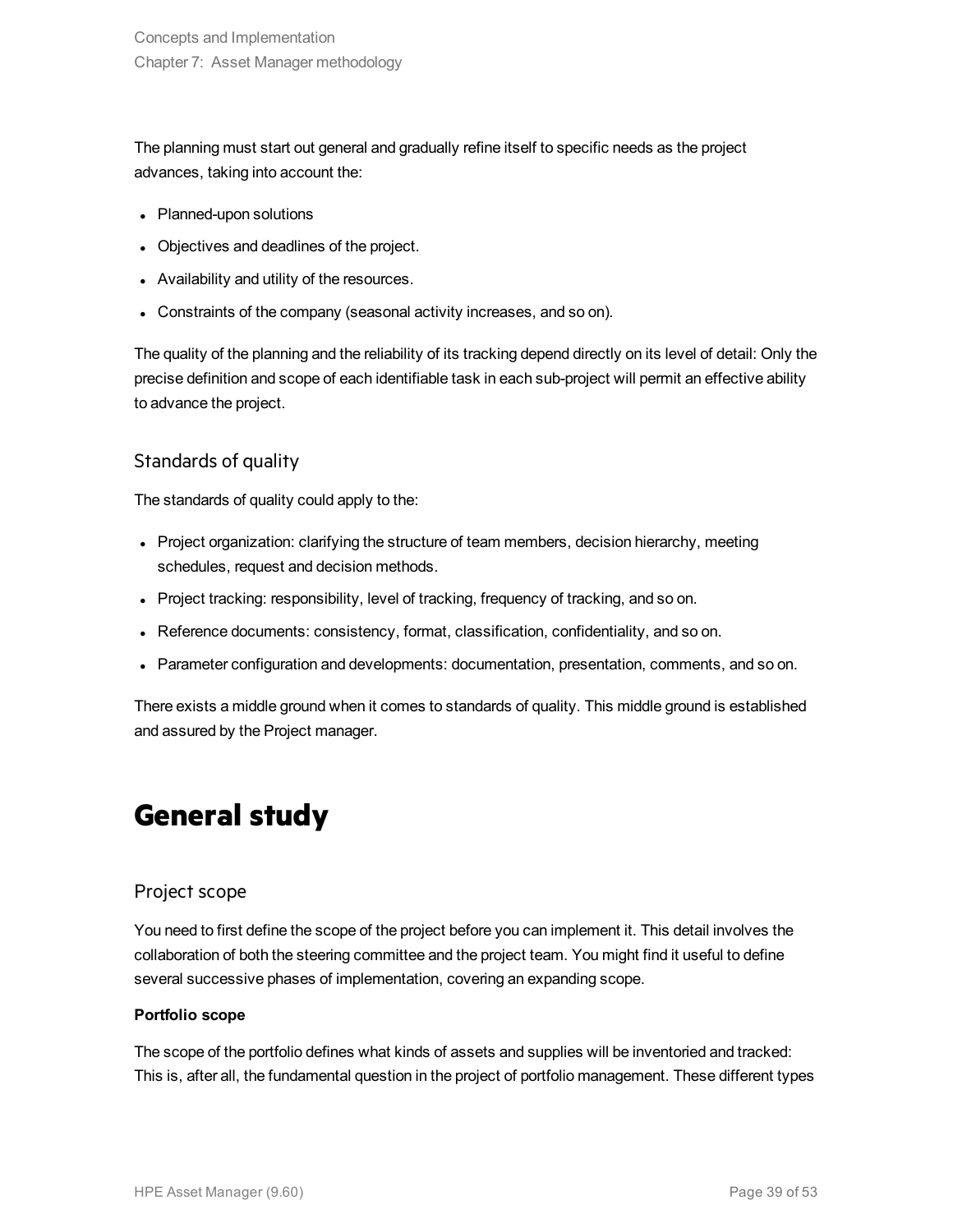of management methods in Asset Manager (cf. "Custom management") enable you to efficiently manage even the smallest costs in all functional domains (IT hardware, telephony, vehicles, buildings, machinery, and so on). Plus, you don't have to limit yourself on the peripheral details (lease or maintenance contracts, unit values, and so on).

The scope of the project relates to the domain that Asset Manager covers. In other words, you need to decide what assets you will manage.

This scope will be chosen according to the following criteria:

- Importance of assets to the company: The more an asset's availability and integrity are important, the more its management must be precise.
- Complexity of assets: assets that can be configured, assets that require large efforts to maintain, assets that are dangerous to use, assets that necessitate precise tracking, and so on.
- Complexity of asset management: assets under financial contracts, assets that change hands frequently, assets requiring rigorous tracking, and so on.
- Volume of assets: The more assets you have in a certain category, the more difficult it will be to manually manage them.
- Willingness and ability of the company: Asset management is a profitable investment, but it requires an initial effort.

The domain of the project's application will be definitively according to several points:

The nature of the assets:

- Land: lots, land, routes, and so on.
- Building: offices, industrial sites, technical sites, and so on.
- Fixed assets: heating, air conditioning, ventilation, elevators, water, electricity, and so on.
- Security: locks, identity card scanners, fire extinguishers, and so on.
- Access: keys, identity cards, user accounts, and so on.
- Payment: user accounts, company payment cards, and so on.
- Cabling: risers, termination fields, wall outlets, wiring closet, and so on.
- Telephony: operator services, autoswitches, repeaters, cell phones, pagers, and so on.
- Network: hubs, routers, firewalls, specialized lines, Internet connections, and so on.
- IT: mainframes, servers, client machines, and so on.
- Software and data: licenses, installations, ASPs, user accounts, e-mail accounts, databases, and so on.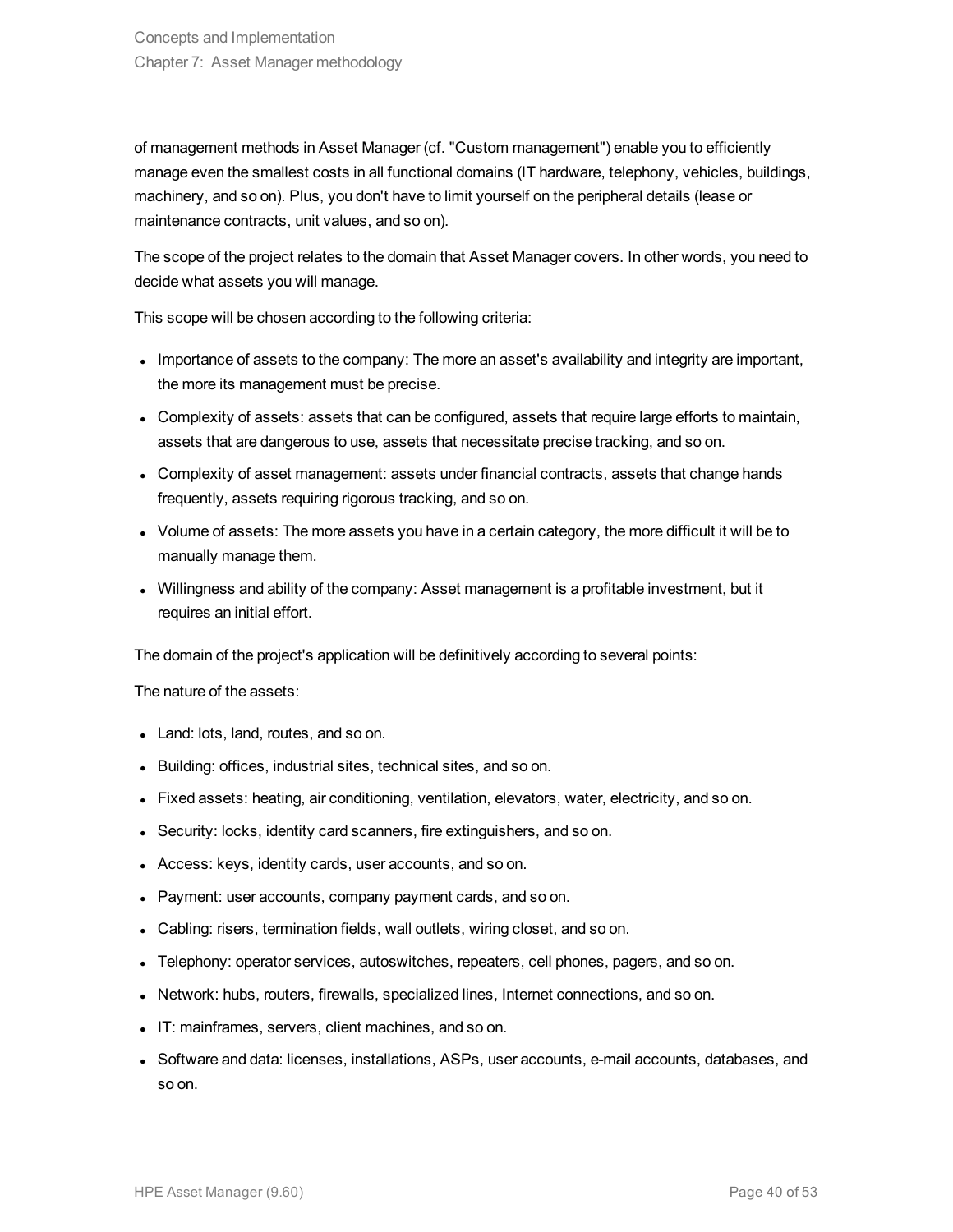- Office equipment: fax, printers, copy machines, and so on.
- Office furniture: desks, chairs, safes, refrigerators, microwaves, and so on.
- Vehicles: company cars, delivery trucks, and so on.
- Intellectual property: patents, registered patterns, licenses, brands, domains, and so on;
- Industrial equipment: heavy machinery, tools, robots, cargo equipment, control consoles, specialized material, and so on.
- Office supplies: consumables, printer paper, and so on.
- Raw goods: sand, concrete, and so on.
- $\bullet$  Etc.

The specific management needs:

- Tracking: fixed assets, inventory, damage control, and so on.
- Specific risks: These risks cover dangerous material, rules, contractual obligations, confidentiality, availability, integrity, taxes, and so on.
- Production constraints: maintenance, assignment, user support.
- Supplier tracking: purchases, management and IT management, and so on.
- Work material: maintenance or support-related supplies, third-party account management, and so on.
- $\bullet$  Etc.

Geographic location:

- Continent
- Country
- Region
- Site
- $\bullet$  Etc.

#### Organization:

- Activity
- Department
- Budget center
- $\bullet$  Etc.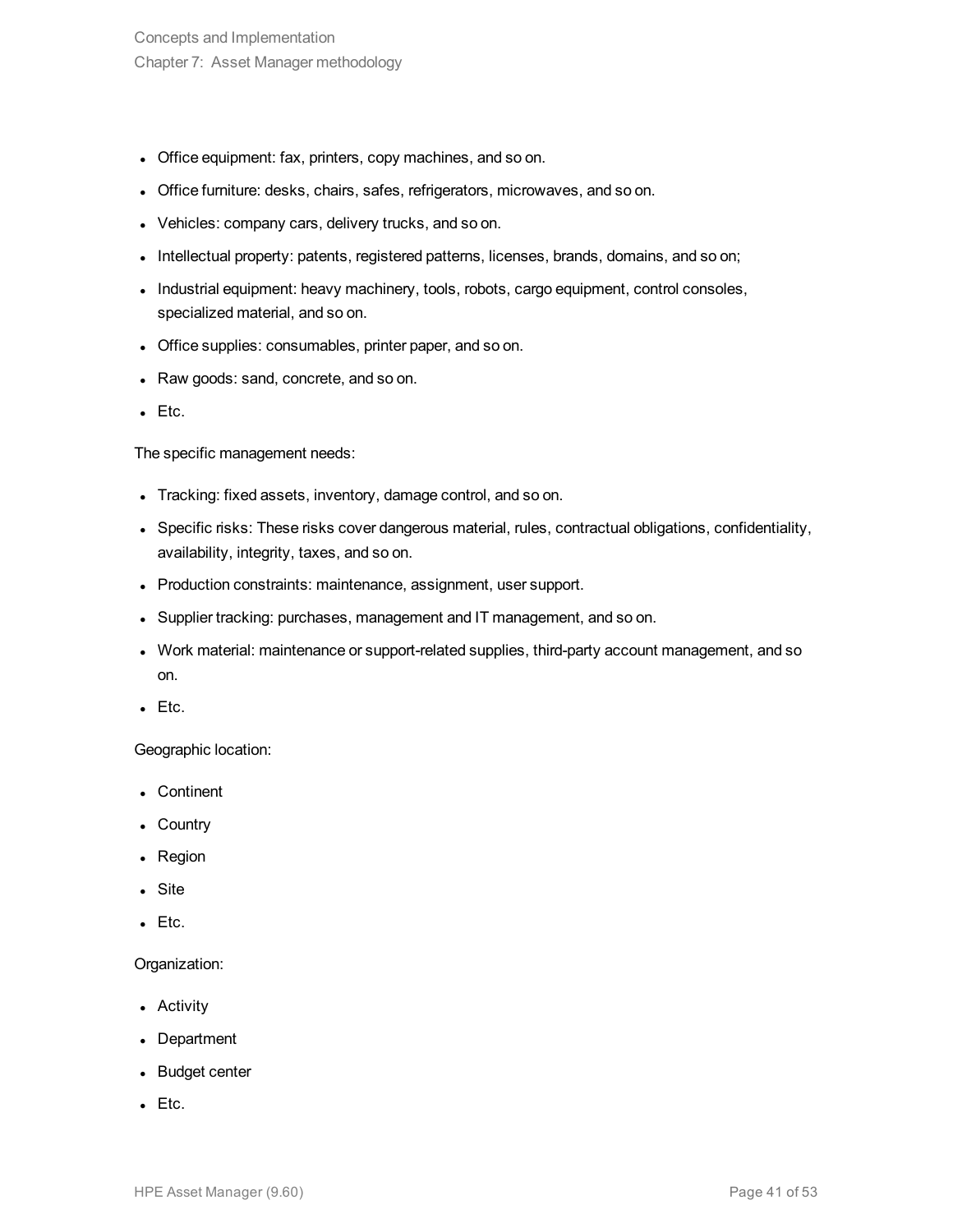#### **Functional scope**

The functional scope defines the functions that you want to implement into the management of your portfolio. This scope will be different depending on the domain of application you want to impose.

You need to add to this list of functions those that can be performed by Asset Manager's additional software or the company's existing software that can be interfaced with Asset Manager. It is important to understand how you will use Asset Manager in relation to its additional applications for a global management system. Using our methods, you need to consider each functional domain and its subdomains one by one to determine which mode of management and what tools to use for each one: You could use Asset Manager, a specialized solution from HPE Software or another supplier, an interfacing system with the company's existing software, an office-management tool, manual management, and so on.

The functional scope must also define where and how other IT applications will integrate in relation to this project (accounting, production management, and so on).

The functions typical to portfolio management are listed here. Certain of these functions require the use and interaction of additional Asset Manager software, such as HPE Discovery and Dependency Mapping Inventory, HPE Service Manager, and so on. Other functions might require a specialized configuration of Asset Manager. Finally, certain functions appear simultaneously in different categories.

- Requests: data acquisition, allocation, technical qualification, configuration, approval, tracking, statistics, and so on.
- Supplier estimates: data acquisition (EDI, online, and so on), arbitration, history, statistics, and so on.
- Supplier orders: validation, emission (e-mail, fax, EDI, and so on) or export to another application, acceptance, modification, cancellations, statistics, and so on.
- Receptions: delivery tracking, receipts, returns, statistics, and so on.
- Financing: loans, arbitration, renewals, rents, refinancing, returns, chargebacks, statistics, and so on.
- Supplier invoices: data acquisition, reconciliation, approval, taxes, integration with supplier accounting, statistics, and so on.
- Client invoices: generation, creation or import, validation, integration with client accounting, modification, statistics, and so on.
- Assignments: reservations, installations, training, allocations, moving, loans, losses, resales, statistics, and so on.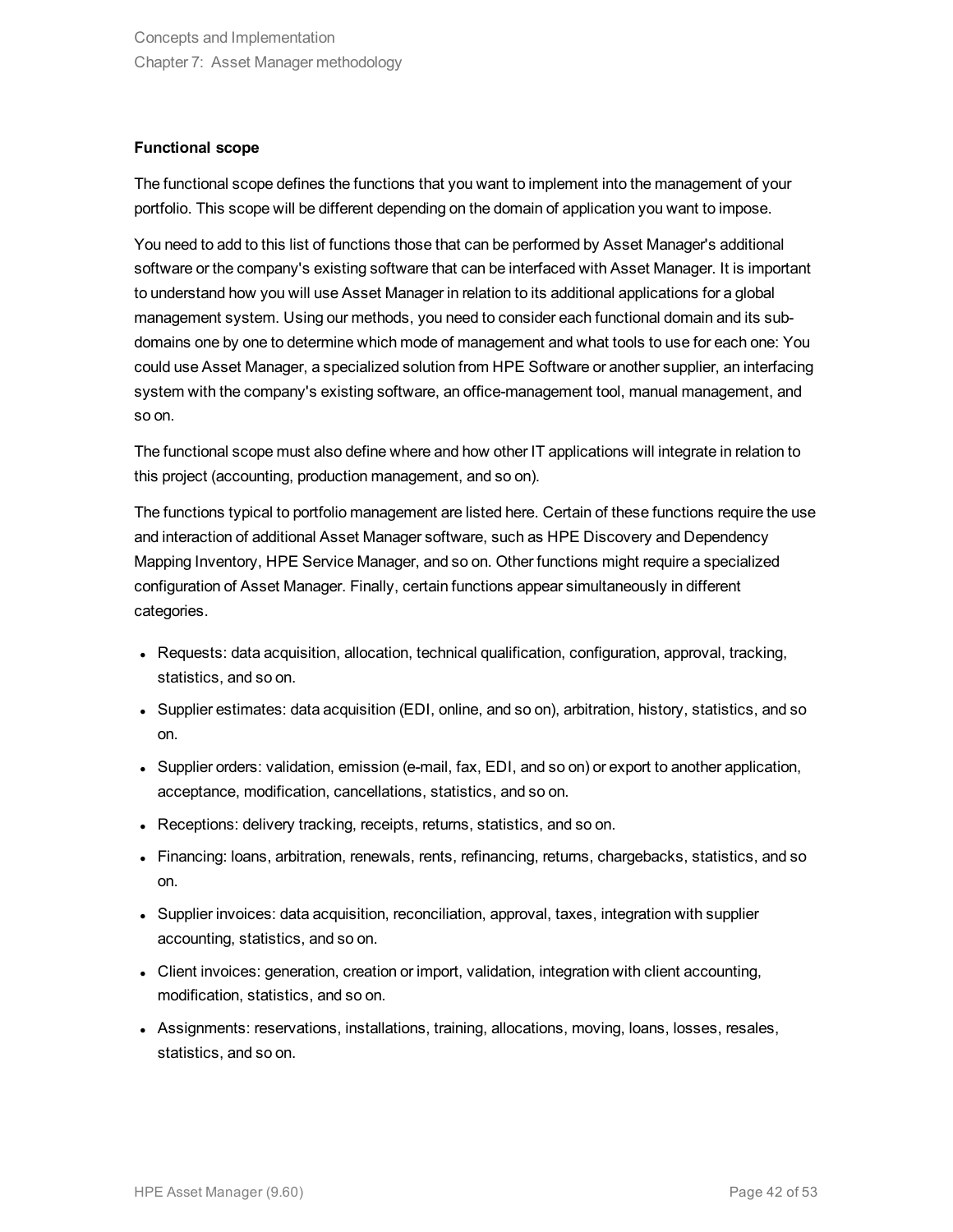- Stock: appraisals, allocations, automatic stock replenishment, lapses, returns, statistics, and so on.
- Fixed assets: data acquisition depreciation calculations, allocations, accelerated depreciation, statistics, and so on.
- Inventory: labeling, bar-code inventories, computer and network scans, retirement, statistics, and so on.
- Security: access methods, inventory, payment, statistics, and so on.
- Contract: data acquisition, fees, rents, reimbursements, expense calculations, allocations, amendments, deadline alarms, cost control, statistics, and so on.
- User support: data acquisition, qualification, knowledge base, service levels, escalation schemes, alarms, chargebacks, statistics, and so on.
- Maintenance: data acquisition, qualification, knowledge base, service levels, escalation schemes, alarms, factory returns, preventative maintenance, upgrades, work orders, detachable material, chargebacks, statistics, and so on.
- Software: licenses, ASP contracts, installations, users, inventory, reconciliations, upgrades, training, chargebacks, statistics, and so on.
- Resources: work hours, work loads, chargebacks, statistics, and so on.
- Budgets: preparation, validation, tracking, modifications, statistics, and so on.
- Cost accounting: splits and chargebacks, work units, metrics, and so on.
- Knowledge: training, certifications, experience, assignments, statistics, and so on.
- Insurance: valuation, contracts, bonuses, statistics, and so on.
- Suppliers: master leases, markets, service quality, prices, discounts, and so on.
- Catalogs: data acquisition (EDI, online, and so on), technical certification, price certification, configuration types, statistics, and so on.
- Quality assurance: service quality metrics, user surveys, and so on.

The contents and the relevance of each function will vary according to the nature of the asset: The maintenance of a building is completely different from that of a computer, for example.

#### **Overlapping needs**

When managing a portfolio, you will often encounter areas where needs and constraints overlap. Among such areas are:

- Multi-company issues
- Multi-currency issues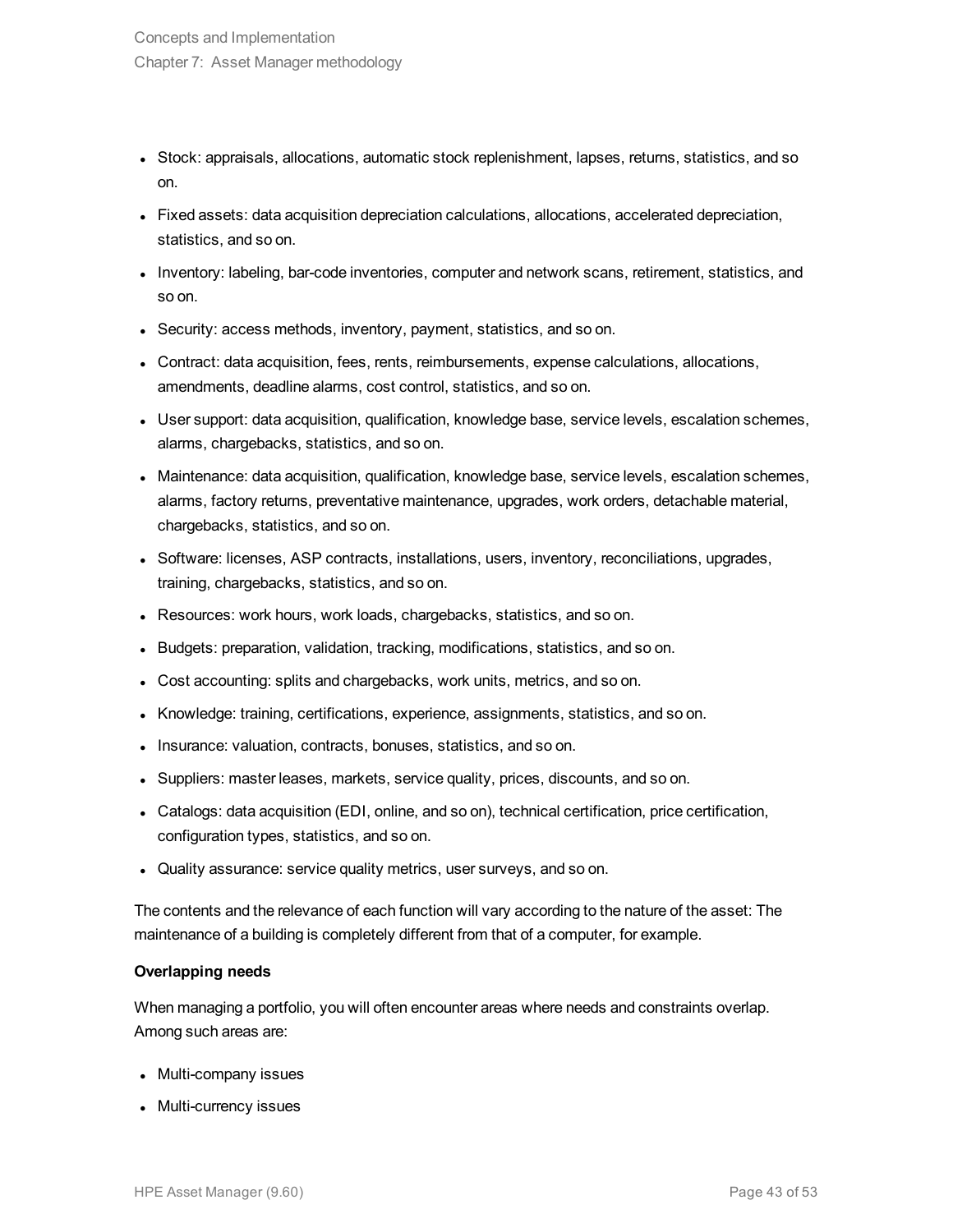Concepts and Implementation Chapter 7: Asset Manager methodology

- Multiple time-zone issues
- Multi-language issues
- Availability issues
- Security issues
- Performance issues

### Project objectives

The General study quantifies a project by defining precise metrics to all of its identifiable objectives:

- IT equipment in stock  $<$  3 %.
- Time required to implement a workstation after the initial request  $<$  16 work hours.
- Money saved on supplier prices  $> 2\%$ .
- Time required to enter a work order approval  $\leq 1$  minute.
- Availability rate of company vehicles:  $> 98\%$ .
- $\bullet$  Etc.

#### Choosing your architecture

Choosing your architecture is a crucial part of the General study phase. It includes choosing a platform, a database engine, software applications, and so on. This phase will have considerable impact not only on the way the project will unfold, but all the final result. This phase includes the:

- Definition of the project's technical standards: operating system, network, required software architecture, database engine, data division, response time, and so on.
- Creating and writing your project specifications.
- Calling for offers.
- Evaluating the solutions.

The choice of solutions depending on the following criteria:

- Functions
- Flexibility
- Amount of configuration or programming.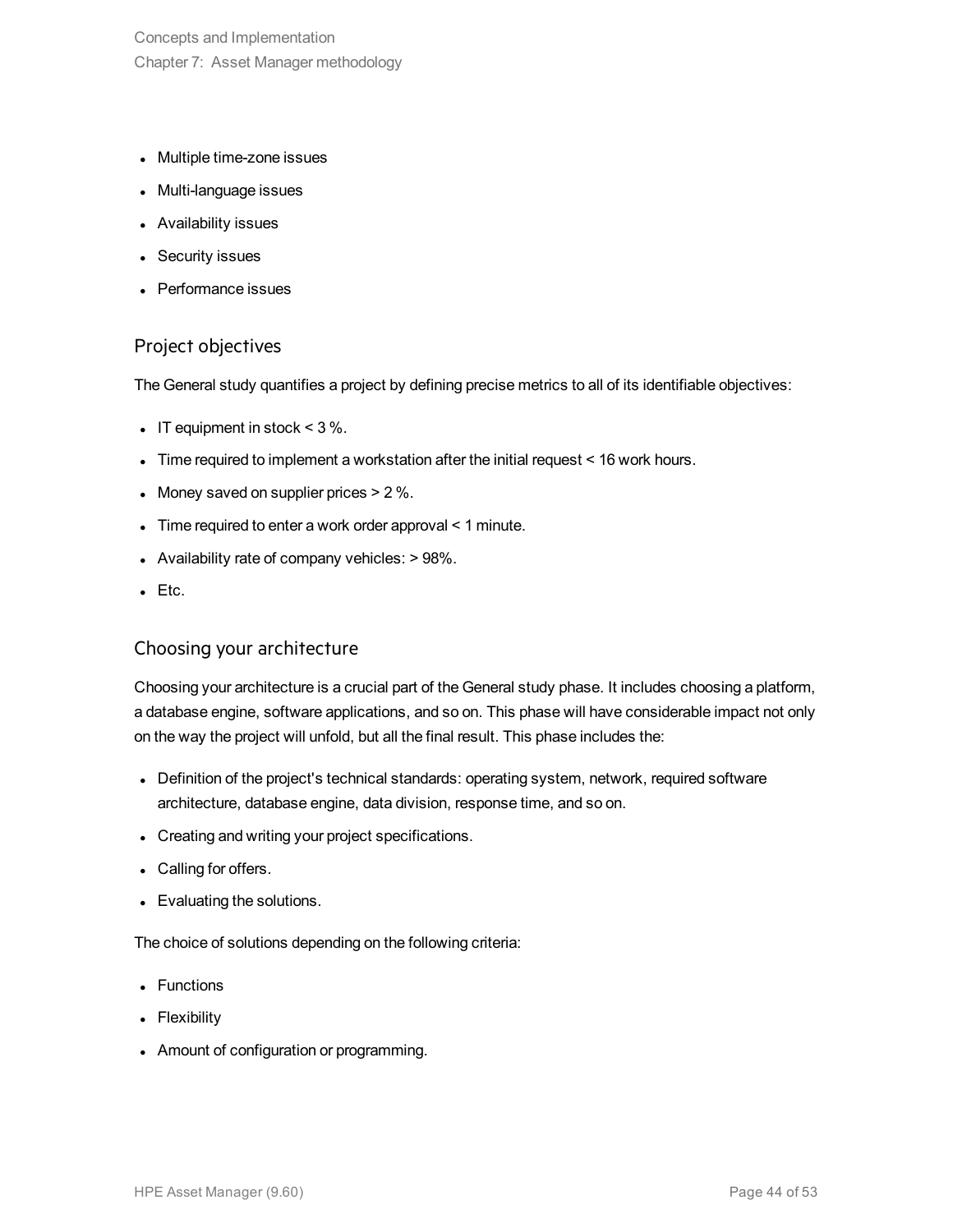Concepts and Implementation Chapter 7: Asset Manager methodology

- Robustness
- Conformity to technical standards.
- Survivability
- Quality and availability of the service suppliers.

Now that the scope of the project has been defined, you must choose the solution that will work for all functional areas. According to the domain and the functional areas sought, this solution can be the:

- Use of native functions.
- Configuration of specialized functions.
- Interface with a specialized product (new or existing).
- Development of supplementary applications.
- Continuation of existing solutions.
- <span id="page-44-0"></span>• Application of manual procedures.

## **Detailed study**

The Detailed study is the phase in which the user representatives are consulted the most. Their availability and their personal investment in this critical phase will determine the functional quality of the final result.

### Redefining the procedures

Taking advantage of the multiple possibilities offered by a system like Asset Manager requires that you reevaluate and improve the existing procedures in your company. This step enables you to think about how to adapt your current procedures to an advanced information-technology software. It is during this functional analysis of the company's procedures that the contribution from managers representing the main functional departments of your business is the most important.

You need to take into account how this adaptation will impact not just one department or one company procedure, but the whole of the impact on the entire company and all its department. Thus, you need to analyze your procedures, one by one, from the most general to the most specific to precisely define:

- Responsibilities
- Division of tasks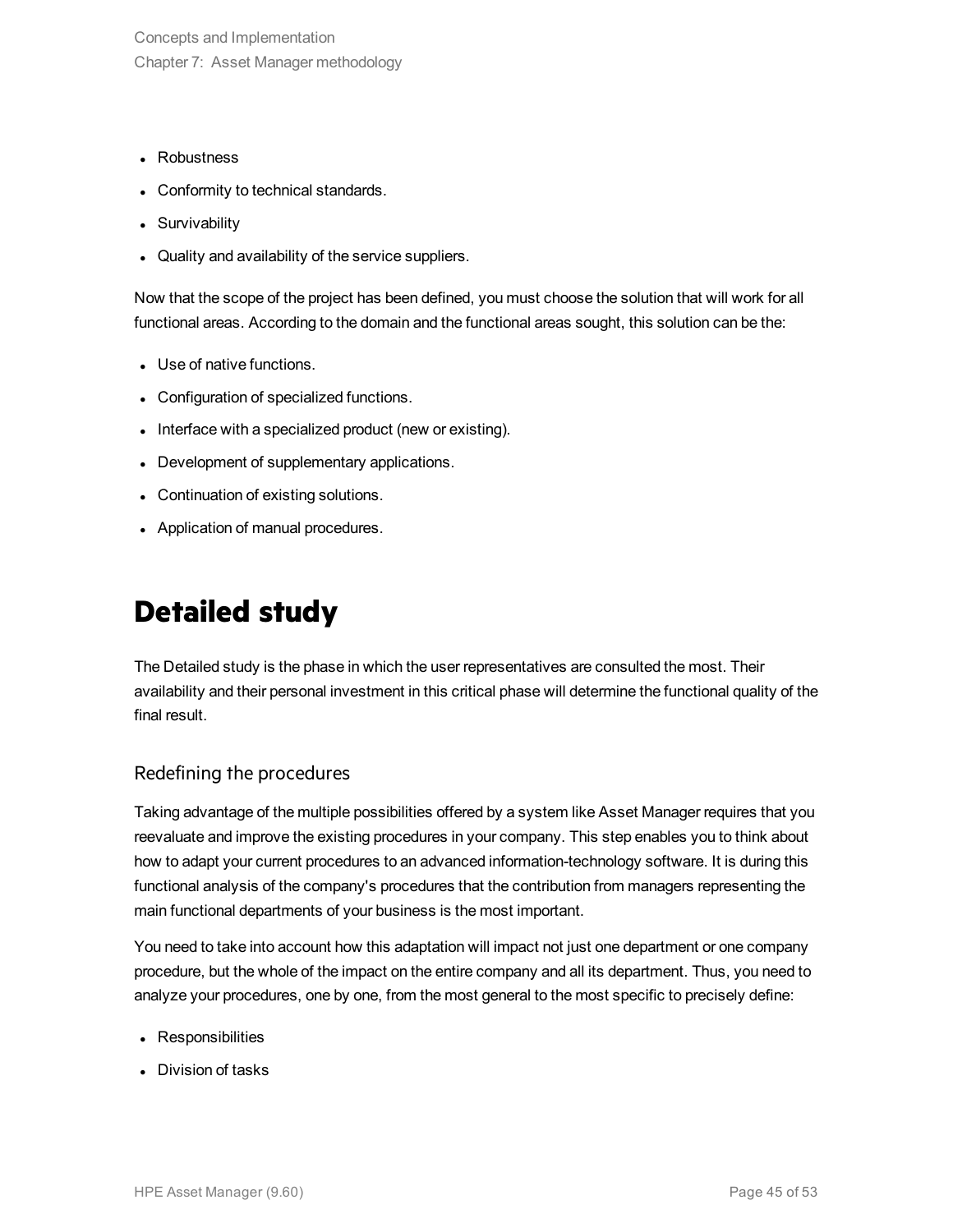- Contents of tasks
- Procedures of control and verification
- Reference documents: forms, reports, procedural transactions, and so on.

This provides you with a precise specification of the information created, used and produced during each task.

It is this detailed functional analysis that provides the basic architecture of your solution: parameter configuration, interface, supplementary developments, and so on.

### Validation

The redefined procedures must be evaluated and validated by user representatives.

Asset Manager provides a wide range of possibilities when it comes to configuring its parameters. Thus, you might find it useful to perform some small configurations during this stage (additional fields, views, wizards, statuses, and so on) and have your users test and validate them. Not only does this prepare you for the production phase of your project, but it also unearths any ambiguities and misunderstandings in the procedures before it is too late in the game to change them.

### Devising tests

In order that the tests be ready as early as possible for the developers, you must start devising them (and identifying their data sources and particular configurations) during the Detailed study phase.

### Technical study

<span id="page-45-0"></span>The detailed technical study involves identifying your server and network needs and then choosing the server and network that meet these needs.

## **Production**

The production phase involves building the system that you defined during the Study phase.

Let us remind you once again that facility of Asset Manager's configuration and the tools at your disposal enable you to start setting and validating certain of its parameters during the Detailed study phase. We cannot stress enough the importance of delving into these configurations as early as possible, as long as you take the time to consider how each configuration will impact the whole of the project.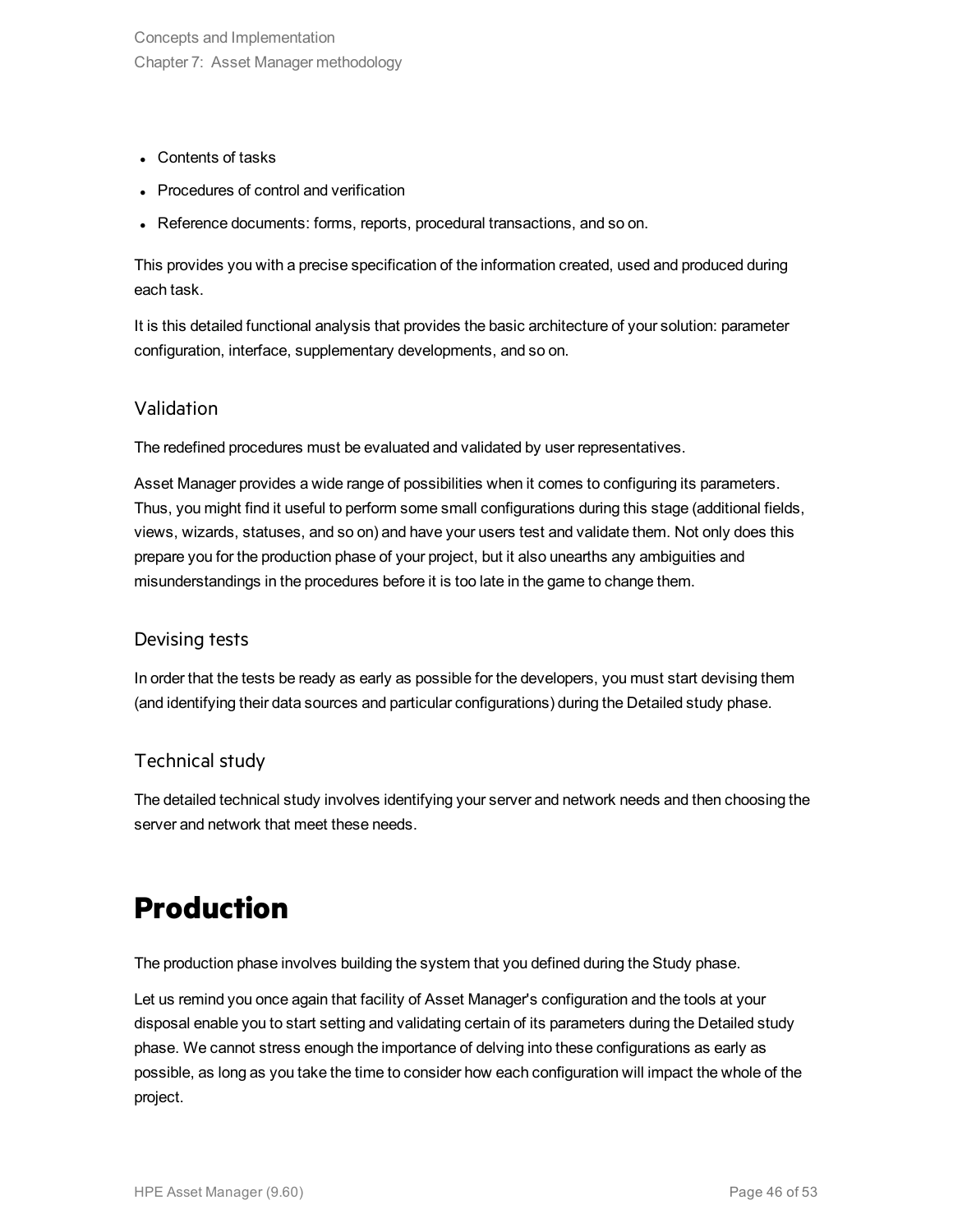### Devising the tests

There are two types of tests:

- Functional tests: They test the robustness of the system.
- Performance tests: They test the system's response time.

The tests must be devised as soon as possible so that the development teams can administer them and verify the quality of their work. The functional tests are usually required earlier than the performance tests.

These tests are only really effective when the user representatives participate during the administration of these tests. They will verify the:

- Representativeness of the tests. In particular, the functional tests must examine all possibilities of data configurations that can occur, including even the least frequent.
- Consistency of the tests. Only the when the tests are consistent will they enable you to implement in-depth integration tests.

### Configuring the parameters

Configuring Asset Manager's parameters includes configuring the:

- Classifications used by the company for organization, cost centers, budget centers, cost types, and so on.
- Specific information that the company want to manage.
- Specific data-integrity rules that the company wants to apply.
- How data is inserted (default values, wizards, and so on).
- Events to take into account (addition, modification or deletion of data, and so on).
- Predefined processes (interactive workflows)
- Data-access rules (users and profiles)
- Control panels

### Interfacing

Producing interfaces to integrate Asset Manager with the company's IT system is a delicate task that depends entirely upon the procedures defined during the functional analysis. More importantly, it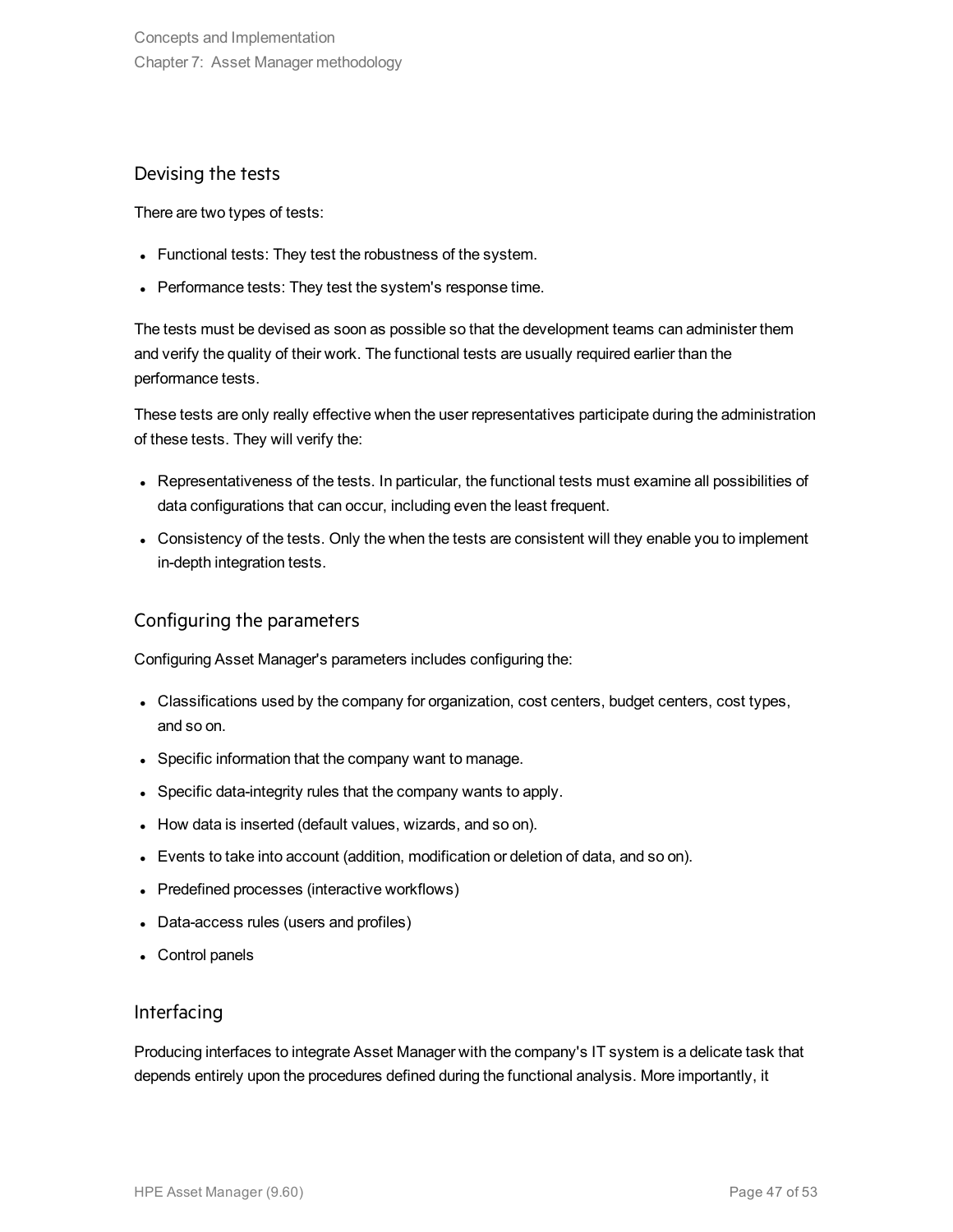depends upon the thoroughness applied to the definition of information and its sources. To produce an interface, you can rely on:

- Standard gateways that enable you to integrate Asset Manager with additional technical applications, such as HPE Discovery and Dependency Mapping Inventory.
- Standard interfaces with other management products, such as HPE Service Manager, and so on.
- EAI (Enterprise Application Integration) tools, such as HPE Connect-It, that provide considerable support for implementing robust, yet flexible, interfaces.

Keep in mind that certain interfaces (employee interfaces, cost center interfaces, and so on) must be operational early in the game so you can recover the classifications necessary for the last phases before deployment.

### Miscellaneous developments

Certain complex projects might require specific, additional developments, either inside Asset Manager (enriching its database structure, creating specific screens, and so on) or using APIs to integrate Asset Manager with external applications. These sub-projects must be conducted according to the same principles established for the other projects, and taking into account the risks that they carry.

### Technical documentation

The technical documentation regrouping the parameters and developments performed is essential for maintaining the system.

In the case of Asset Manager, Asset Manager Application Designer automatically provides an interactive documentation which is very effective. Asset Manager Application Designer also includes a certain number of exporting tools that you can use to beef up your central technical documentation.

### Preparing the migration

Migration is a rather complicated process (often more complicated than it seems at the onset of a project). But the focus becomes clearer when you break down the project into the following steps:

- Identifying information sources to migrate: earlier applications, individual databases, miscellaneous documents, and so on.
- Upgrading this data: cleaning it, completing it, reconciling it, and so on.
- Studying the migration of current procedures: purchase requests, and so on.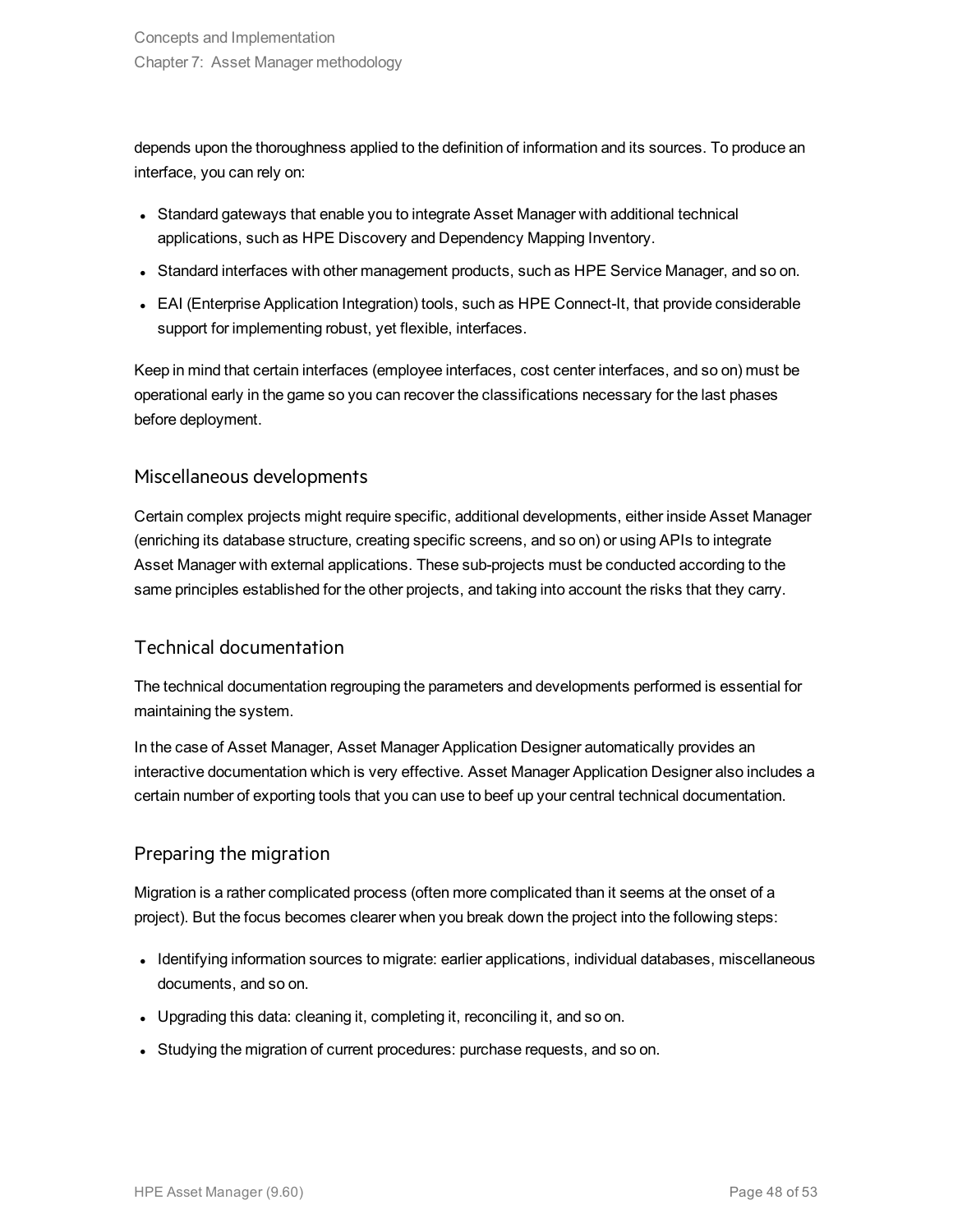- Preparing the migration tools: SQL scripts, data formatting, JCLs, import scripts, manual-procedure definitions, verification procedures, and so on.
- Large-scale testing.
- Running and verifying the system.

In fact, the actual migration itself only comprises about a tenth of the entire project effort.

### Preparing for training users

Asset Manager allows for various modes of functioning that can either be totally guided or extremely interactive. Depending on the profile of each user and the predefinition of the procedures that they must execute, everyone's training needs will be different.

We can also define, in the same organization, roles that are very limited and assisted (which are well adapted for occasional or little-trained users), as well as those that are very versatile and can take advantage of the power behind Asset Manager's user interface (which necessitates strong training).

In this case, the company must prepare for user training. This involves the following tasks:

- Training the trainers.
- Identifying user profiles and organizing the corresponding training sessions: forming groups, planning the material, and so on.
- Preparing the different training sessions: documentations, and so on.
- Running the training sessions.
- Evaluating the results: testing, surveys, and so on.
- Producing user guides.

Because of the variety of different users with different needs, you might find yourself spending most of your company's time and resources on the training effort alone.

Training is an extremely important step, however, and it must not be rushed. If run training sessions too early or too late (or too quickly), your users will be not suitably trained to use the new system.

### Administering tests

The testing effort should be proportional to the importance and complexity of the system you are implementing. It should enable you to verify the: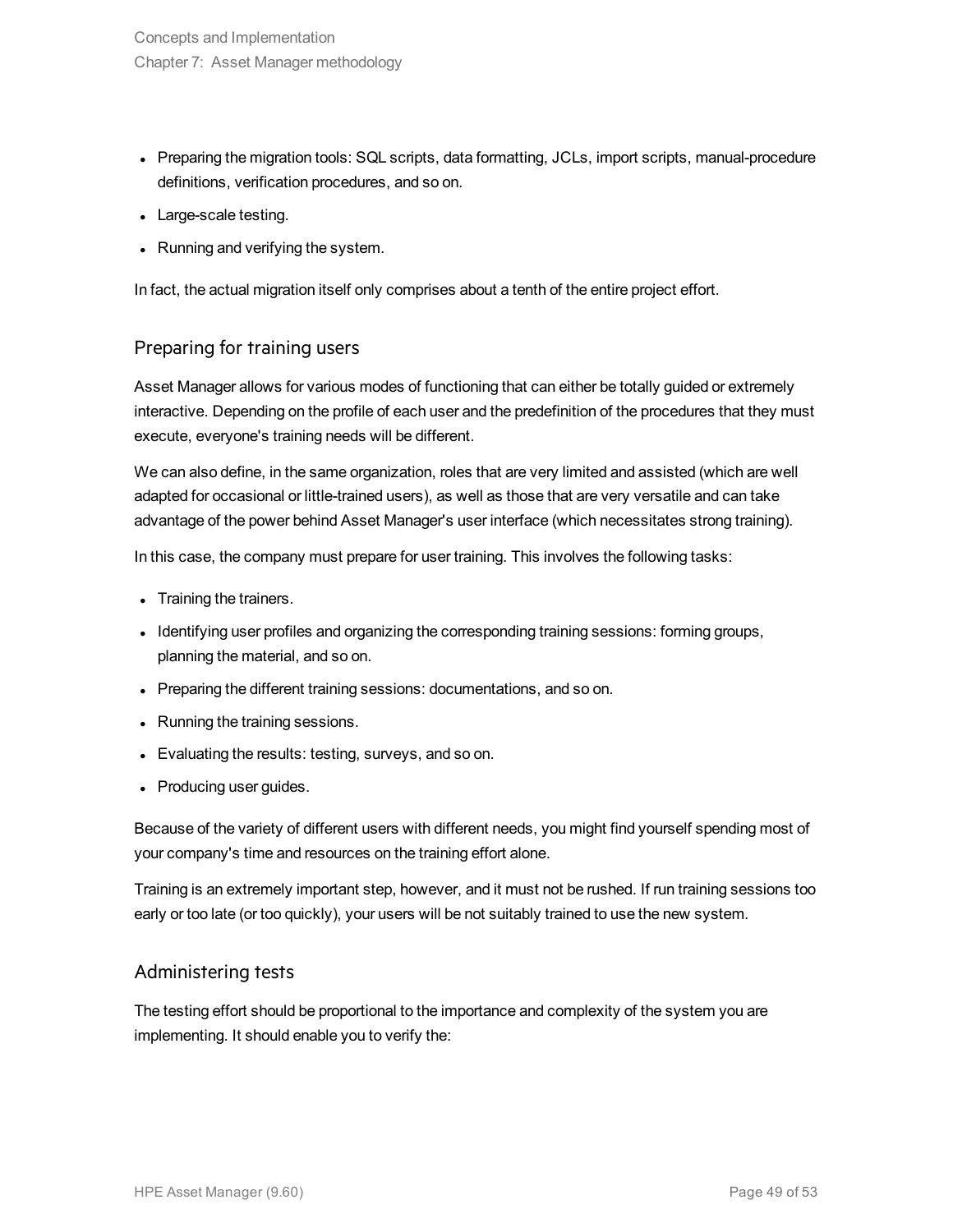- Adequacy of the results. This can be measured during tests with users.
- Robustness of the solution. This can be observed during functional tests.
- Response time. This can be observed during the performance tests.

All tests that are administered are done so according to rigorously defined protocols. This is to assure the consistency and representativeness of all tests.

### Preparing for the deployment

This task includes:

- Organizing the teams, the trainings, the procedures, the control panels, and so on.
- Configuring the production environment: acquiring equipment, configuring the network, installing software on the server, creating the database, fine tuning, and so on.
- Configuring client workstations
- Devising backup procedures: recovery tests, disaster recovery, and so on.
- Implementing user support: organizing a support team, training, procedures, and so on. This task must be carried out according to the initial user training.

### Pilot project

It can be useful to run a pilot project before launching the real project to test the system. You can do this by selecting a segment of your company's portfolio, functional scope and concerned users, then put this into production.

## <span id="page-49-0"></span>**Deployment**

The deployment step is the final goal of all your efforts up until this point. It includes the following steps:

#### Initialization

The initialization step is when you make all your last-minute verifications before declaring "all systems go". This includes going over the following points: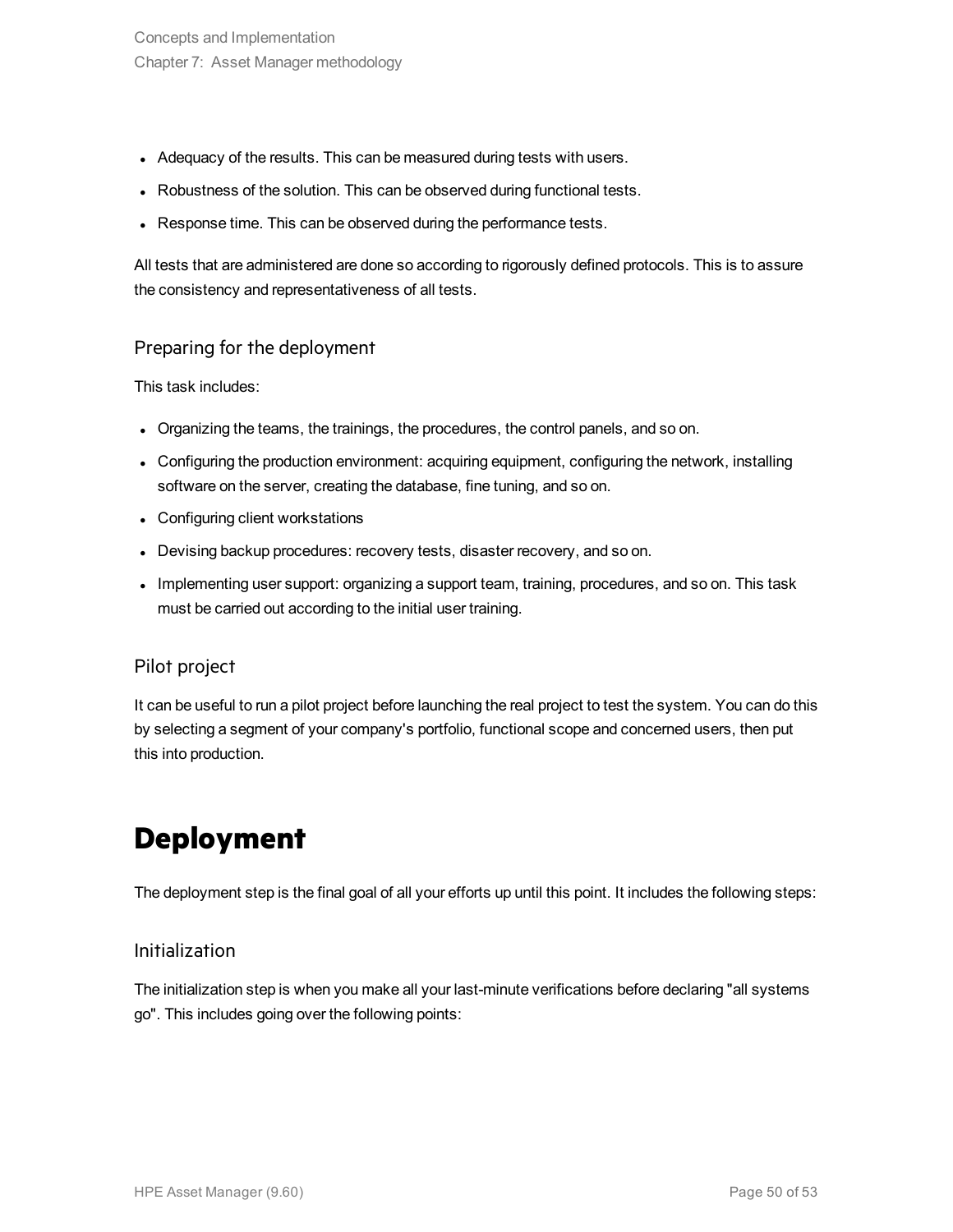Concepts and Implementation Chapter 7: Asset Manager methodology

- Identifying and organizing the necessary resources.
- Defining the protocol and the planning.
- Defining the rollback protocol in case of a major problem.
- Performing a simulation.

### Launching the production phase

This step includes:

- Making the decision to launch the production.
- Notifying the proper teams of this decision.
- Communicating this decision to the company.

### Production phase

The production phase is the final result of your project's efforts. It includes:

- Notifying users when the old system is removed.
- Halting the operation of the old applications.
- Migrating data
- $\bullet$  Testing
- Making the new system available.
- Notifying users when the new system is available.

### **Tracking**

You must pay particular attention to how your new system works during its first initial days in production. Watch out for:

- Availability of the system and its functions.
- Response times
- Database integrity. (You should regularly perform tests to verify this integrity.)
- Data processing (You should regularly perform tests to verify how data is processed.)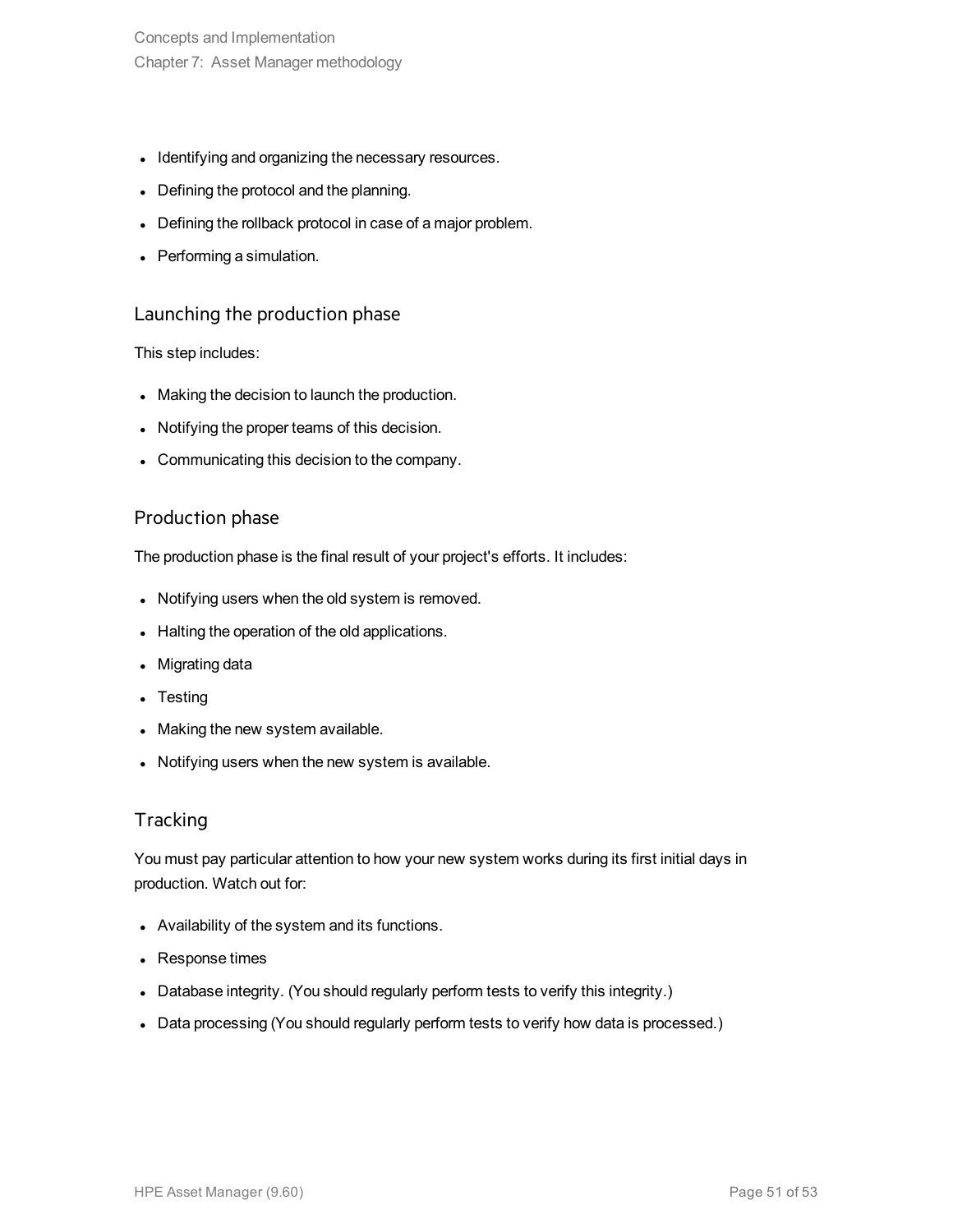### Summative evaluation

The project's summative evaluation means:

- Determining what advantages the system has thus provided (gains in time, productivity, and so on).
- Analyzing how the project was carried out (in hindsight).
- An audit of the application, comparing initial objectives with obtained results.